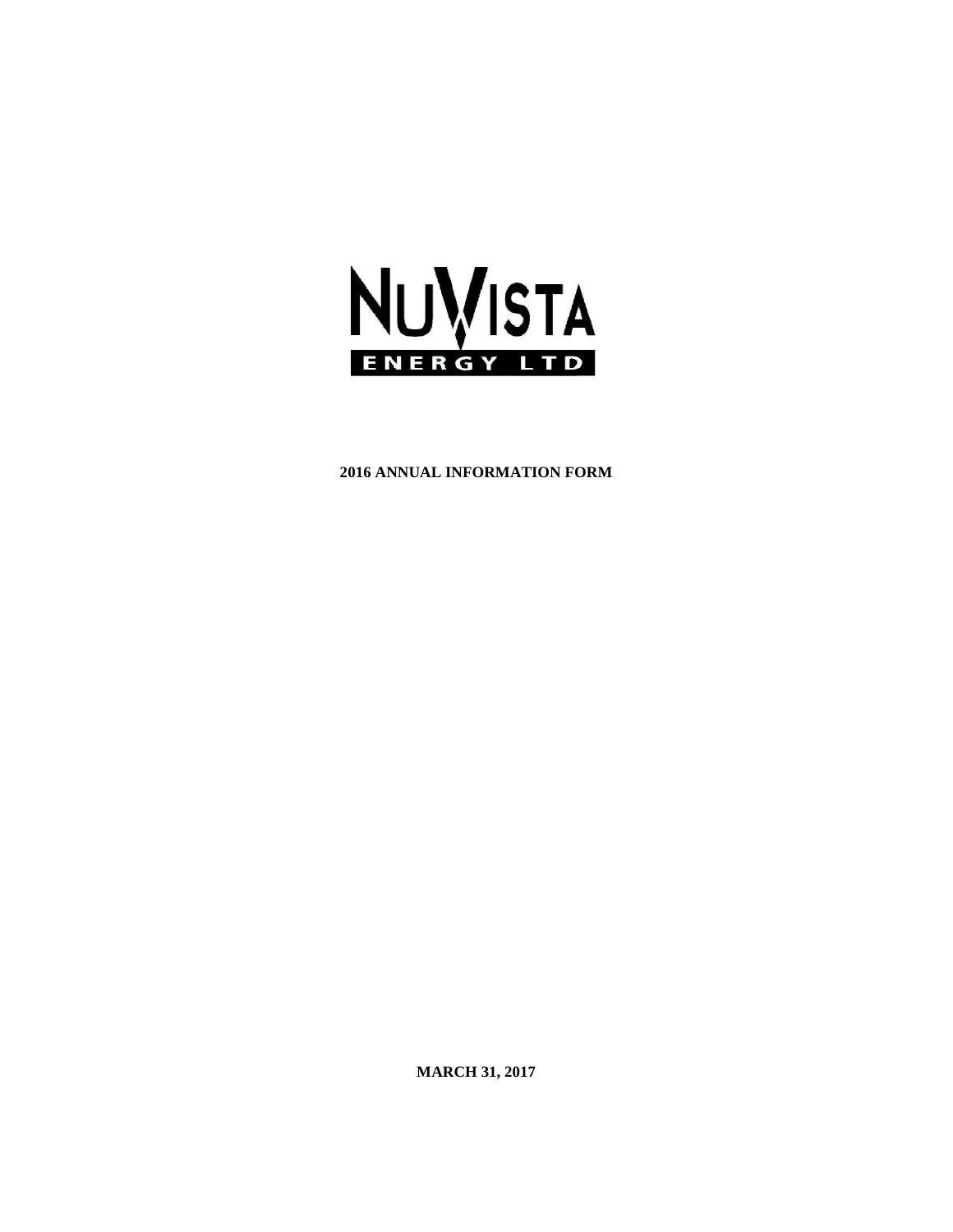## **TABLE OF CONTENTS**

## Page

| STATEMENT OF RESERVES DATA AND OTHER OIL AND NATURAL GAS INFORMATION 10 |  |
|-------------------------------------------------------------------------|--|
|                                                                         |  |
|                                                                         |  |
|                                                                         |  |
|                                                                         |  |
|                                                                         |  |
|                                                                         |  |
|                                                                         |  |
|                                                                         |  |
|                                                                         |  |
|                                                                         |  |
|                                                                         |  |
|                                                                         |  |
|                                                                         |  |
|                                                                         |  |
|                                                                         |  |

**APPENDICES:** 

A – REPORT OF MANAGEMENT AND DIRECTORS ON OIL AND GAS DISCLOSURE  $\texttt{B}-\texttt{REPORT}$ ON RESERVES DATA BY INDEPENDENT QUALIFIED RESERVES EVALUATOR **C - AUDIT COMMITTEE MANDATE**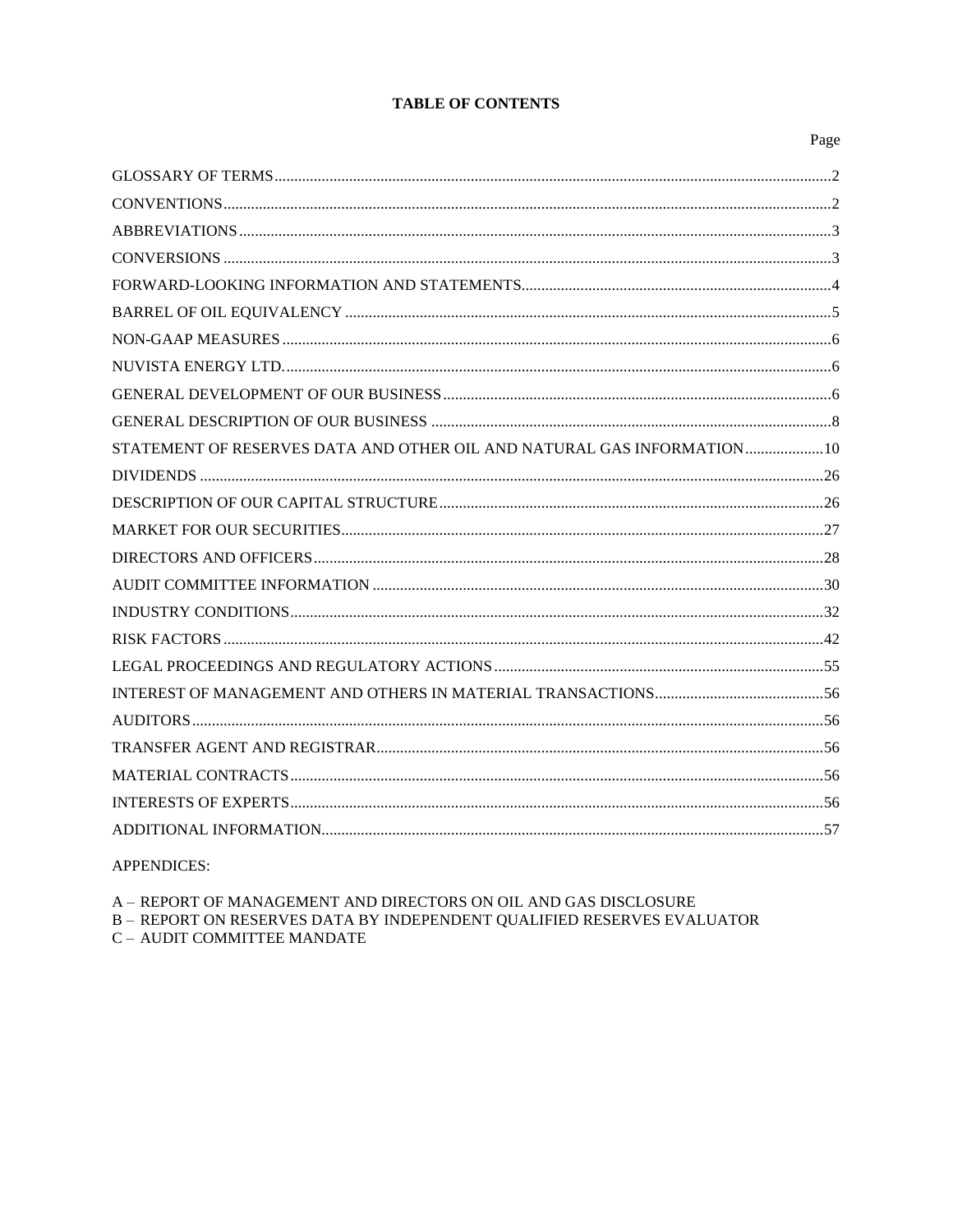## **GLOSSARY OF TERMS**

<span id="page-2-0"></span>Capitalized terms in this Annual Information Form have the meanings set forth below:

## *Entities*

**Board of Directors** means our Board of Directors.

**NuVista**, **we**, **us, our** or the **Corporation** means NuVista Energy Ltd. and, where the context requires, all our controlled entities on a consolidated basis.

**Shareholders** means holders of our Common Shares.

## *Reserves*

**COGE Handbook** means the Canadian Oil and Gas Evaluation Handbook maintained by the Society of Petroleum Engineers (Calgary Chapter), as amended from time to time.

**CSA 51-324** means Staff Notice 51-324 – *Glossary to NI 51-101 Standards of Disclosure for Oil and Gas Activities* of the Canadian Securities Administrators.

**GLJ** means GLJ Petroleum Consultants Ltd., independent petroleum consultants of Calgary, Alberta.

**GLJ Reserve Report** means the report of GLJ dated February 24, 2017 evaluating as of December 31, 2016, our crude oil, natural gas and natural gas liquids reserves.

**NI 51-101** means National Instrument 51-101– *Standards of Disclosure for Oil and Natural Gas Activities*.

#### *Securities*

**Common Shares** means our common shares, as presently constituted.

## *Other*

**Credit Facility** means our extendible revolving term credit facility available from a syndicate of Canadian chartered banks.

## **CONVENTIONS**

<span id="page-2-1"></span>Certain terms used herein are defined in the "*Glossary of Terms*". Certain other terms used herein but not defined herein are defined in NI 51-101 and CSA 51-324 and, unless the context otherwise requires, shall have the same meanings herein as in NI 51-101 and CSA 51-324. Unless otherwise indicated, references herein to "\$" or "dollars" are to Canadian dollars. All financial information herein has been presented in Canadian dollars in accordance with generally accepted accounting principles in Canada.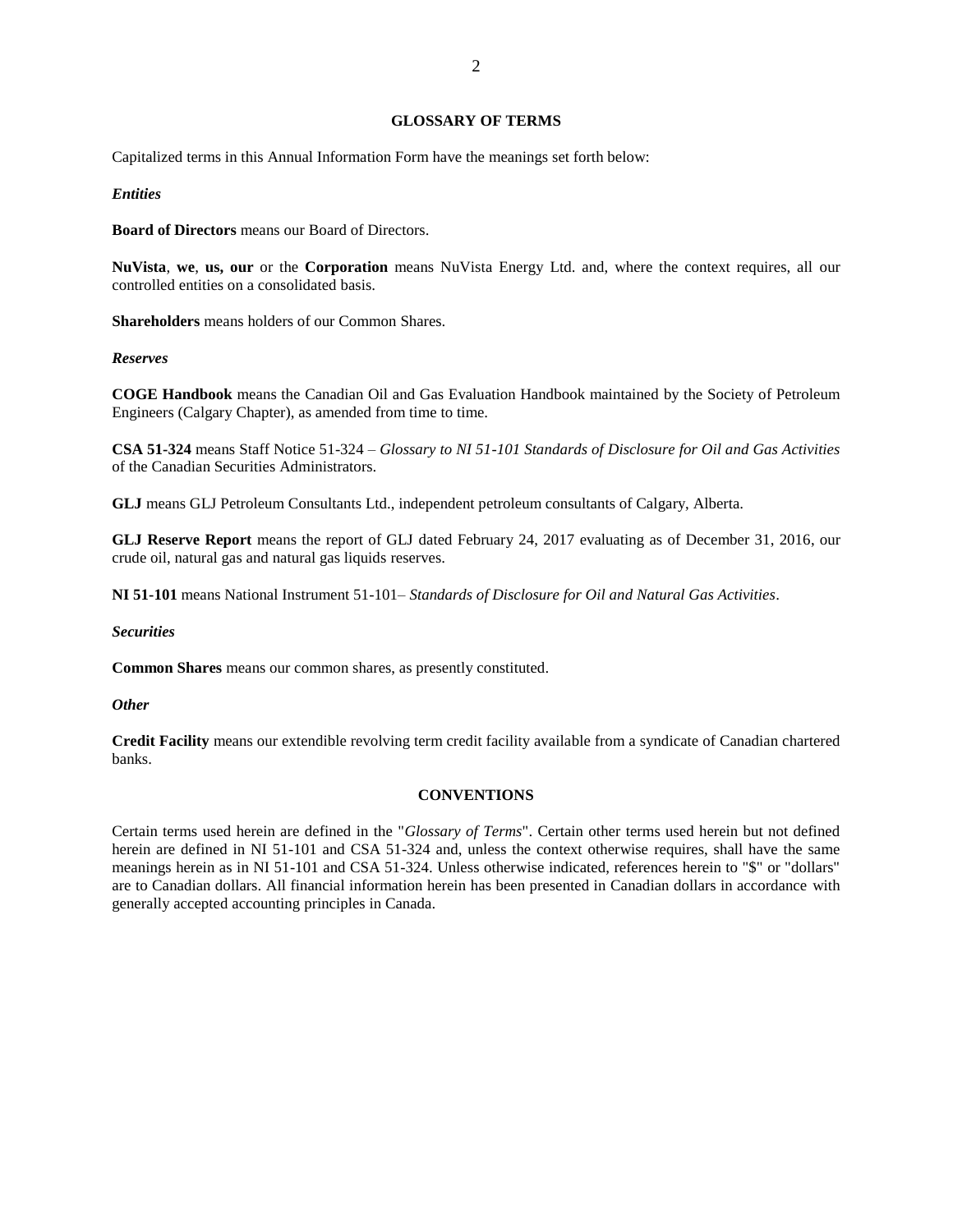# **ABBREVIATIONS**

<span id="page-3-0"></span>

| <b>Oil and Natural Gas Liquids</b> |                                    | <b>Natural Gas</b> |                               |  |  |
|------------------------------------|------------------------------------|--------------------|-------------------------------|--|--|
| <b>Bbl</b>                         | barrel                             | Mcf                | thousand cubic feet           |  |  |
| <b>Bbls</b>                        | <b>barrels</b>                     | <b>MMcf</b>        | million cubic feet            |  |  |
| Bbls/d                             | barrels per day                    | <b>T</b> cf        | trillion cubic feet           |  |  |
| Mbbls                              | thousand barrels                   | Mcf/d              | thousand cubic feet per day   |  |  |
| <b>MMbbls</b>                      | million barrels                    | MMcf/d             | million cubic feet per day    |  |  |
| Mstb                               | thousand stock tank barrels of oil | <b>MM</b> btu      | million British Thermal Units |  |  |
| <b>NGLs</b>                        | natural gas liquids                | GJ.                | Gigajoule                     |  |  |

# **Other**

| <b>AECO</b>       | the natural gas storage facility located at Suffield, Alberta, connected to TransCanada's Alberta<br>System                           |
|-------------------|---------------------------------------------------------------------------------------------------------------------------------------|
| <b>API</b>        | American Petroleum Institute                                                                                                          |
| $^{\circ}$ API    | an indication of the specific gravity of crude oil measured on the API gravity scale                                                  |
| <b>BOE</b> or Boe | barrel or barrels of oil equivalent, using the conversion factor of six Mcf of natural gas being<br>equivalent to one barrel of oil   |
| Boe/d             | barrels of oil equivalent per day                                                                                                     |
| Tcfe              | trillion cubic feet equivalent                                                                                                        |
| m <sup>3</sup>    | cubic metres                                                                                                                          |
| <b>MBoe</b>       | thousand barrels of oil equivalent                                                                                                    |
| Mcfe              | thousand cubic feet of gas equivalent, using the conversion factor of six Mcf of natural gas being<br>equivalent to one barrel of oil |
| <b>MMB</b> oe     | million barrels of oil equivalent                                                                                                     |
| <b>WTI</b>        | West Texas Intermediate, the reference price paid in U.S. dollars at Cushing, Oklahoma for the<br>crude oil standard grade            |
| \$000s            | thousands of dollars                                                                                                                  |
| <b>SMM</b>        | millions of dollars                                                                                                                   |

## **CONVERSIONS**

<span id="page-3-1"></span>The following table sets forth certain conversions between Standard Imperial Units and the International System of Units (or metric units):

| <b>To Convert From</b> | Tо            | <b>Multiply By</b> |
|------------------------|---------------|--------------------|
| Mcf                    | cubic metres  | 28.317             |
| cubic metres           | cubic feet    | 35.315             |
| <b>B</b> bls           | cubic metres  | 0.159              |
| cubic metres           | <b>Bbls</b>   | 6.289              |
| feet                   | metres        | 0.305              |
| metres                 | feet          | 3.281              |
| miles                  | kilometers    | 1.609              |
| kilometers             | miles         | 0.621              |
| acres                  | hectares      | 0.405              |
| hectares               | acres         | 2.471              |
| gigajoules             | <b>MM</b> btu | 0.950              |
| <b>MM</b> btu          | gigajoules    | 1.0526             |
|                        |               |                    |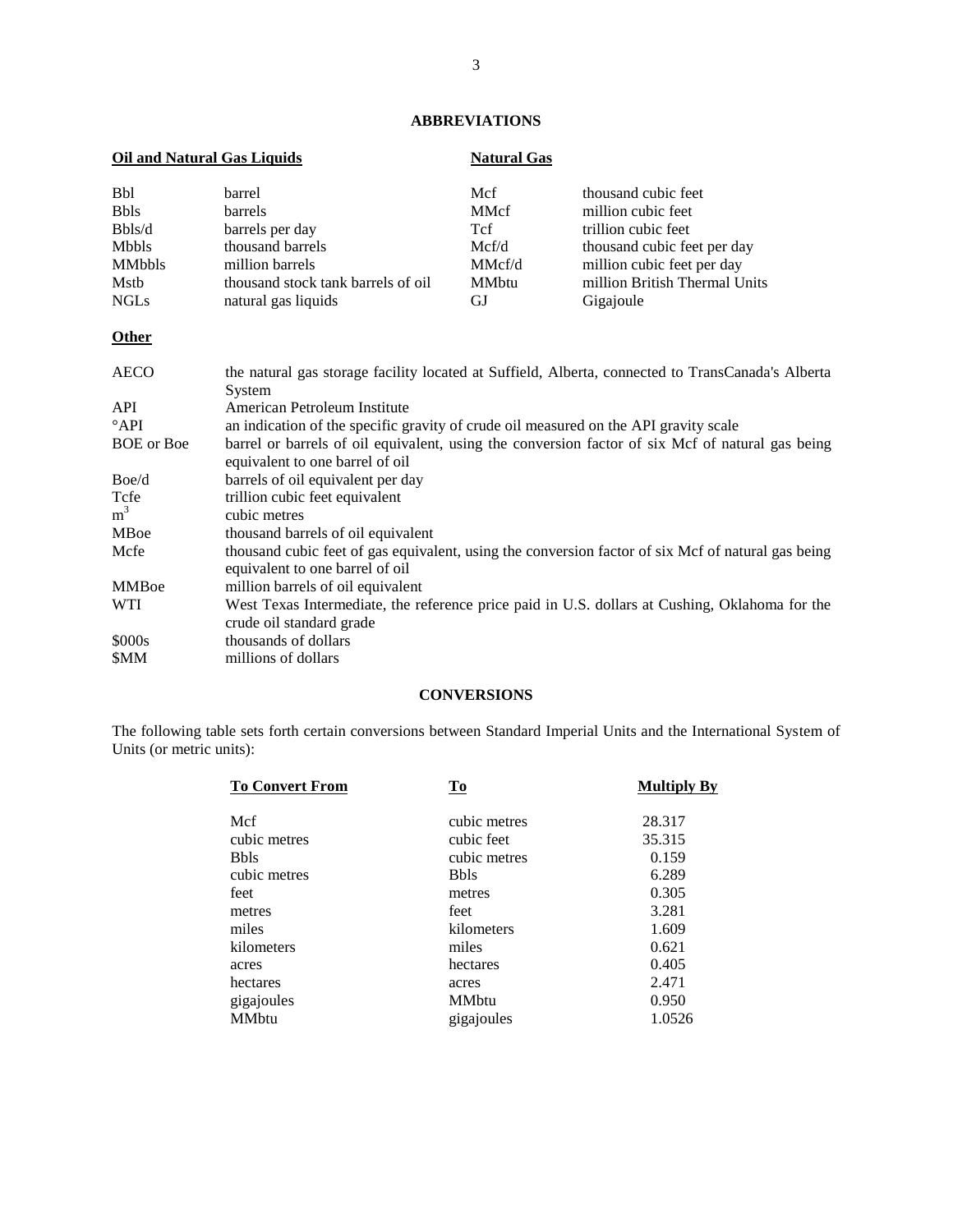## **FORWARD-LOOKING INFORMATION AND STATEMENTS**

<span id="page-4-0"></span>This Annual Information Form, including documents incorporated by reference or referred to herein, contains forward-looking information and statements (collectively, "**forward-looking statements**"). These forward-looking statements relate to our future events or our future performance. All information and statements other than statements of historical fact contained in this Annual Information Form are forward-looking statements. Such forward-looking statements may be identified by looking for words such as "about", "approximately", "may", "believe", "expects", "will", "intends", "should", "plan", "budget", "predict", "potential", "projects", "anticipates", "forecasts", "estimates", "continues" or similar words or the negative thereof or other comparable terminology. In addition, there are forward-looking statements in this Annual Information Form under the headings: "*General Description of Our Business – Stated Business Objectives and Strategy*" as to our business focus, plans and strategy; "*Statement of Reserves Data and Other Oil and Natural Gas Information – Disclosure of Reserves Data*" as to our reserves and future net revenue from our reserves, income taxes and pricing, exchange and inflation rates; "*Statement of Reserves Data and Other Oil and Natural Gas Information – Additional Information Relating to Reserves Data*" as to the development of our proved undeveloped reserves and probable undeveloped reserves, future developments costs, our ability to fund future developments costs through funds from operations and debt and equity issuances and anticipated funding costs; "*Statement of Reserves Data and Other Oil and Natural Gas Information – Other Oil and Natural Gas Information – Principal Oil and Natural Gas Properties*" as to our capital expenditure plans, facility and downstream infrastructure capacity and expansion plans, exploration and development activities and opportunities and plans, anticipated production and operating costs, anticipated land expiries, hedging and marketing policies and arrangements and benefits, processing and transportation arrangements and plans, reclamation and abandonment obligations, tax horizon, anticipated increases in our reserves and anticipated treatment under government royalty regimes and "*Description of our Capital Structure – Credit Facility"*  as to the anticipated renewal of our Credit Facility.

These statements involve known and unknown risks, uncertainties and other factors that may cause actual results or events to differ materially from those anticipated in such forward-looking statements. Forward-looking statements are based on the estimates and opinions of our management at the time the statements were made. In addition, forward-looking statements may include statements attributable to third party industry sources. There can be no assurance that the plans, intentions or expectations upon which such forward-looking statements are based will occur.

In addition to the forward-looking statements identified above, this Annual Information Form contains forwardlooking statements pertaining to the following:

- the performance characteristics of our oil and natural gas properties;
- expectations of future production rates, volumes and product mixes;
- projected costs and plans and objectives;
- projections of market prices and trading liquidity;
- our capital expenditure program, the timing of expenditures and the sources of funding;
- our access to credit facilities, ability to raise capital and financial flexibility;
- supply and demand for oil, natural gas and natural gas liquids;
- commodity prices; and
- expected royalty rates and the anticipated benefits of royalty incentive programs.

Statements relating to "reserves" are also deemed to be forward-looking statements, as they involve the implied assessment, based on certain estimates and assumptions, that the reserves and resources described exist in the quantities predicted or estimated and that the reserves or resources can be profitably produced in the future.

Forward-looking statements are subject to risks, uncertainties and assumptions, including those discussed below and elsewhere in this Annual Information Form. Although we believe that the expectations represented in such forwardlooking statements are reasonable, there can be no assurance that such expectations will prove to be correct. Some of the risks which could affect future results and could cause results to differ materially from those expressed in the forward-looking statements contained herein include the following: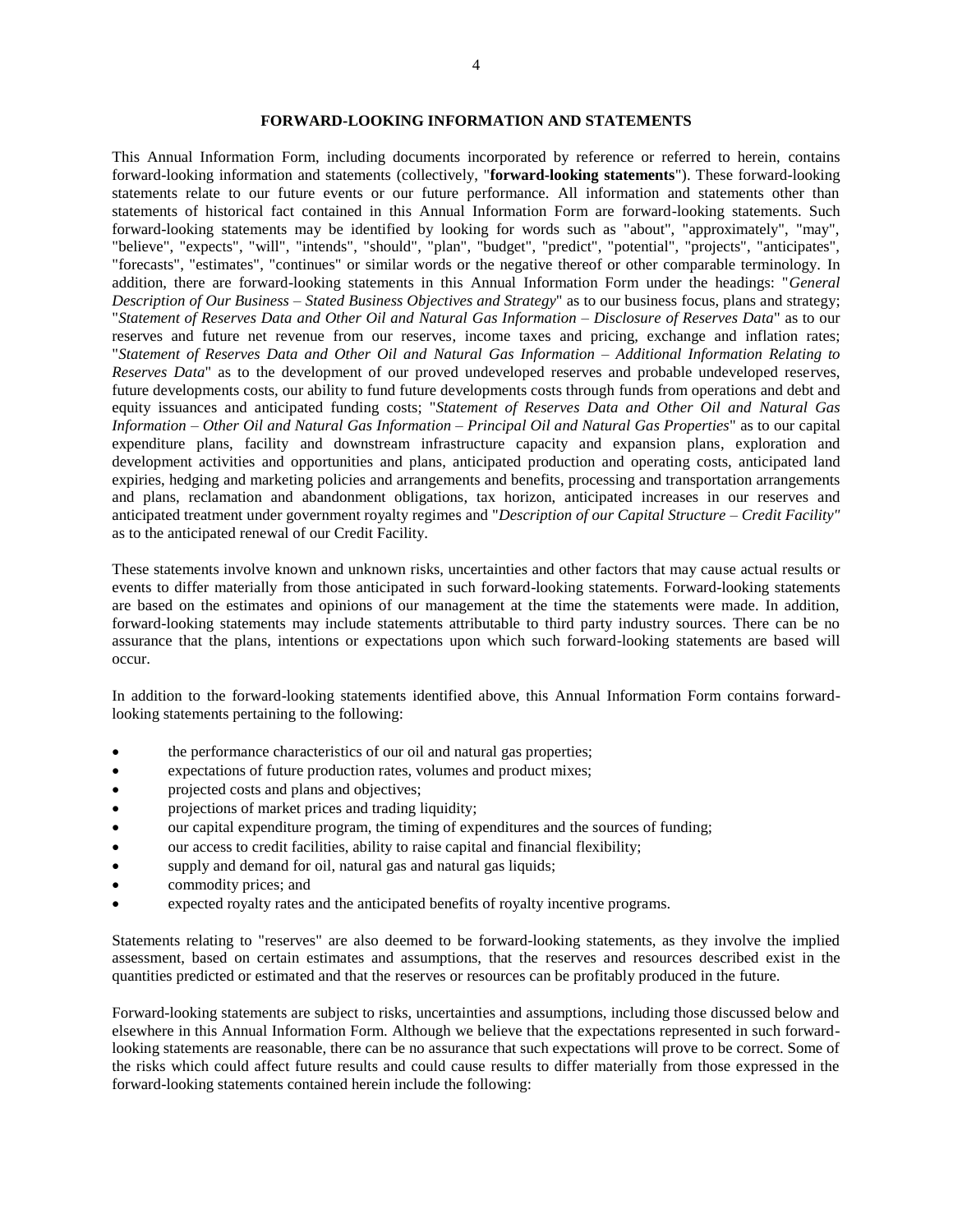- volatility of commodity prices;
- liabilities inherent in oil and natural gas operations;
- imprecision of reserve and resource estimates;
- risks associated with refinancing our Credit Facility;
- competition from other industry participants;
- lack of processing and transportation infrastructure;
- the lack of availability of qualified personnel or management or oilfield services;
- incorrect assessments of the value of acquisitions;
- geological, technical, drilling and processing problems;
- fluctuation in foreign exchange or interest rates;
- stock market volatility;
- general economic and industry conditions;
- environmental risks;
- unforeseen title claims or defects;
- the inability to access sufficient capital from internal and external sources;
- governmental regulation, applicable royalty rates and tax laws; and
- the other factors discussed under "*Risk Factors*".

With respect to forward-looking statements contained in this Annual Information Form, we have made assumptions regarding, among other things: the timing of obtaining regulatory approvals; commodity prices and royalty regimes; availability of skilled labour; timing and amount of capital expenditures; future exchange rates; the price of oil and natural gas; the impact of increasing competition; conditions in general economic and financial markets; access to capital; availability of drilling and related equipment; effects of regulation by governmental agencies; royalty rates and future operating costs. We have included the above summary of assumptions and risks related to forwardlooking statements provided in this Annual Information Form in order to provide investors with a more complete perspective on our current and future operations and such information may not be appropriate for other purposes.

You are further cautioned that the preparation of financial statements requires management to make certain judgments and estimates that affect the reported amounts of assets, liabilities, revenues and expenses. Estimating reserves and resources is also critical to several accounting estimates and requires judgments and decisions based on available geological, geophysical, engineering and economic data. These estimates may change, having either a negative or positive effect on net earnings as further information becomes available, and as the economic environment changes. **The information contained in this Annual Information Form, including the documents incorporated by reference or referred to herein, identifies additional factors that could affect our operating results and performance. We urge you to carefully consider those factors.** 

The forward-looking statements contained herein are expressly qualified in their entirety by this cautionary statement. The forward-looking statements included in this Annual Information Form are made as of the date of this Annual Information Form and we undertake no obligation to publicly update such forward-looking statements to reflect new information, subsequent events or otherwise unless required by applicable securities laws.

## **BARREL OF OIL EQUIVALENCY**

<span id="page-5-0"></span>We have adopted the standard of 6 Mcf:1 Bbl when converting natural gas to oil equivalent and 1 Bbl:6 Mcf when converting oil to natural gas equivalent. Boes, MMBoes, Mcfes and Tcfes may be misleading, particularly if used in isolation. A Boe conversion ratio of 6 Mcf:1 Bbl and an Mcfe conversion ratio of 1 Bbl:6 Mcf is based on an energy equivalency conversion method primarily applicable at the burner tip and does not represent a value equivalency at the wellhead. **Given that the value ratio based on the current price of crude oil as compared to natural gas is significantly different from the energy equivalency of 6:1, utilizing a conversion on a 6:1 basis may be misleading as an indication of value.**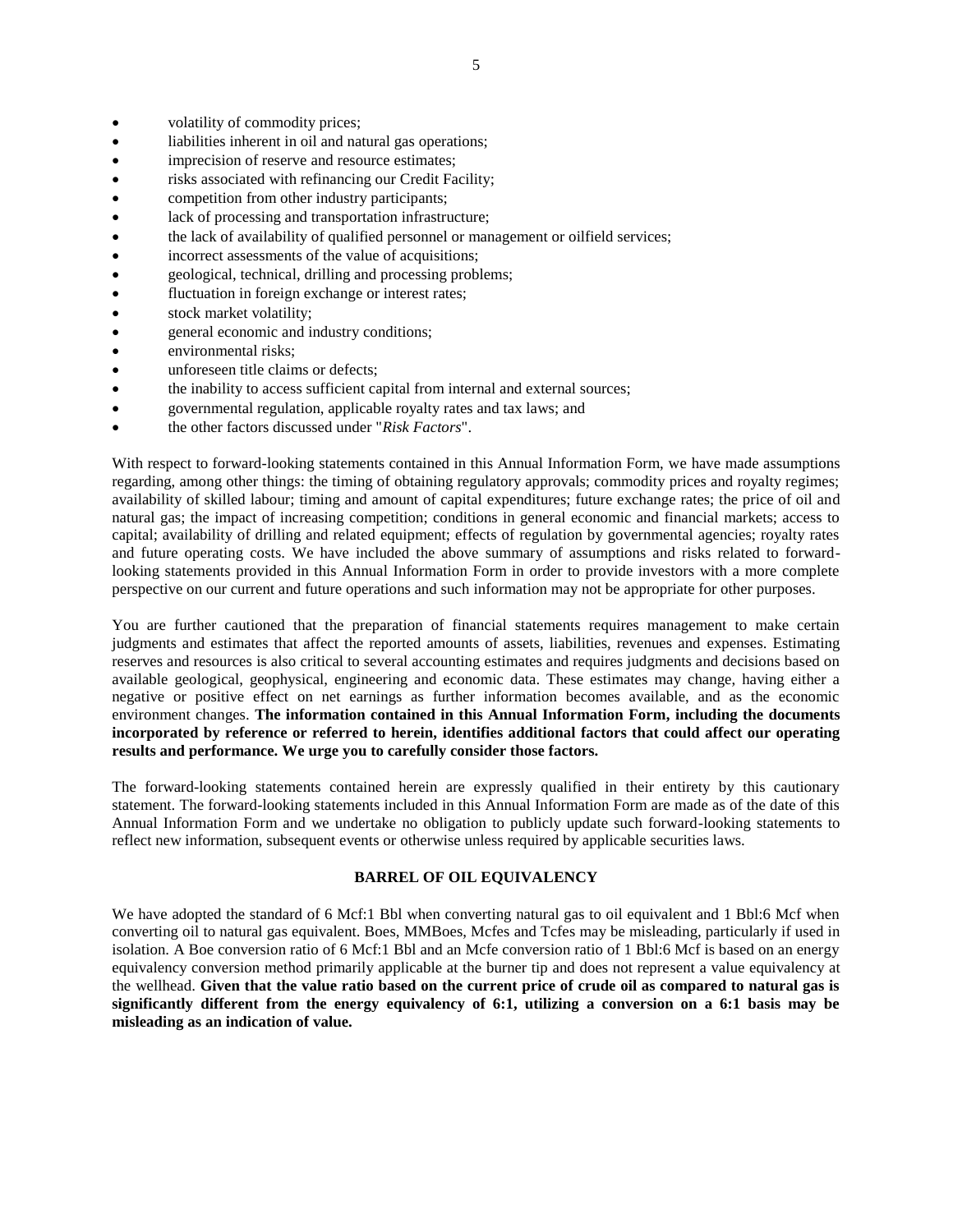### **NON-GAAP MEASURES**

<span id="page-6-0"></span>The term "netback" in this Annual Information Form is not a recognized measure under generally accepted accounting principles. We use "netback" as a key performance indicator and it is used by us to evaluate the operating performance of our petroleum and natural gas assets and is determined by deducting royalties, transportation charges and operating expenses from petroleum and natural gas revenue. Readers are cautioned; however, that this measure should not be construed as an alternative to net earnings or funds from operating activities determined in accordance with generally accepted accounting principles as an indication of our performance.

## **NUVISTA ENERGY LTD.**

#### <span id="page-6-1"></span>**Summary Description of our Business**

We are an independent oil and natural gas company engaged in the exploration for, and the development, production and acquisition of oil and natural gas reserves in the province of Alberta. Our primary focus is on the scalable and repeatable condensate-rich Montney formation in the Alberta Deep Basin (Wapiti Montney). See "*General Development of Our Business*", "*General Description of Our Business*" and "*Statement of Reserves Data and Other Oil and Natural Gas Information*" in this Annual Information Form.

We were incorporated under the *Business Corporations Act* (Alberta) as 1040491 Alberta Ltd. on April 7, 2003. On May 20, 2003, we changed our name to "NuVista Energy Ltd." and on June 24, 2003, we amended our Articles to create our performance shares and remove our private company restrictions.

On January 1, 2009, we amalgamated with Rider Resources Ltd. and immediately thereafter amalgamated with Roberts Bay Resources Ltd., a wholly-owned subsidiary.

On September 30, 2014, we completed an internal corporate restructuring, which through a series of transactions resulted in the dissolution of our three partnerships and the amalgamation of our three subsidiaries. As such, effective October 1, 2014, we have no subsidiaries and are not partner to any partnerships.

On May 12, 2015, we filed Articles of Amendment to remove the preferred shares from our share capital.

Our head office is located at Suite 3500,  $700 - 2<sup>nd</sup>$  Street S.W., Calgary, Alberta, T2P 2W2 and our registered office is located at Suite  $2400$ ,  $525 - 8$ <sup>th</sup> Avenue S.W., Calgary, Alberta, T2P 1G1.

## **GENERAL DEVELOPMENT OF OUR BUSINESS**

#### <span id="page-6-2"></span>**History and Development**

On July 2, 2003, we completed a plan of arrangement with Bonavista Petroleum Ltd. pursuant to which we acquired certain assets of Bonavista Petroleum Ltd. and our Common Shares were distributed to the former holders of common shares of Bonavista Petroleum Ltd. Since the completion of the plan of arrangement, we have grown our business through a combination of exploration, development and optimization of our assets.

The following provides a summary of how our business has developed over the last three years.

## *Asset Dispositions*

We disposed of various non-core assets throughout 2014. On June 17, 2014, we completed the disposition of oil and natural gas properties in Pine Creek, Alberta for net proceeds of approximately \$8.6 million. On August 28, 2014, we completed the disposition of assets in Pembina, Alberta for net proceeds of approximately \$3.6 million. In the fourth quarter of 2014, we completed the disposition of oil and natural gas properties in Northeast British Columbia and Fir and Wapiti (Cardium), Alberta for total proceeds, including closing adjustments, of \$69.4 million. Proceeds from these dispositions were used to reduce bank indebtedness and fund capital expenditures in our Wapiti operating area.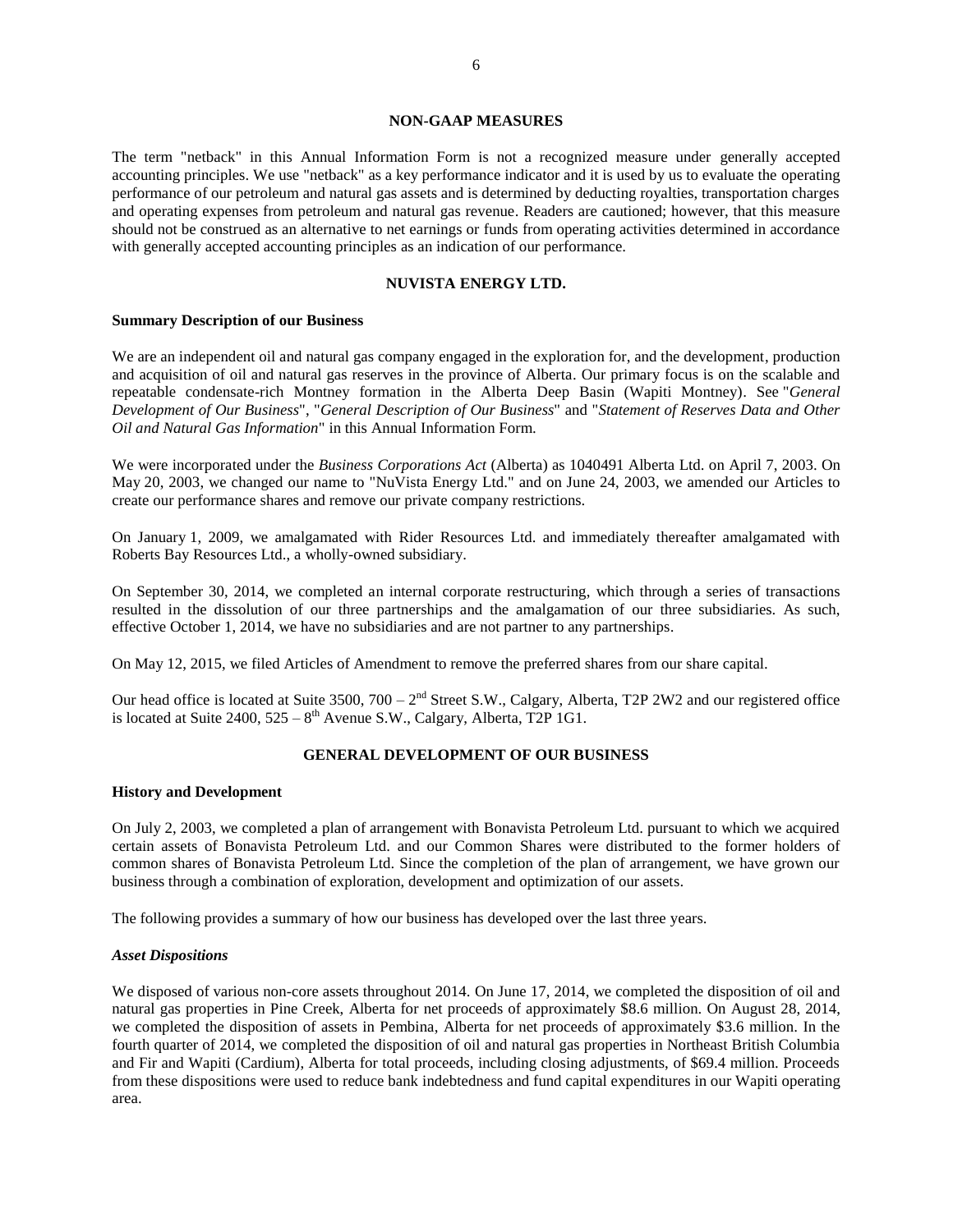We disposed of various non-core assets throughout 2015 for aggregate gross proceeds of \$26.9 million. Total average production associated with these assets was approximately 345 Boe/d.

We disposed of various non-core assets throughout 2016 for aggregate gross proceeds of \$76.0 million. Total average production associated with these assets was approximately 3,450 Boe/d. Included in divestitures in 2016 was the June 17, 2016 divestiture of our W6 Sweet Cretaceous (non-Montney) natural gas assets in the Wapiti area south of Grande Prairie in exchange for \$70 million in cash (before adjustments) together with certain Wapiti area Montney lands. The proceeds from the dispositions were used to reduce bank indebtedness.

## *Equity Offerings*

On September 3, 2014, we completed a private offering of 2,400,000 Common Shares issued on a "flow-through" basis, with a syndicate of underwriters for gross proceeds of approximately \$29.4 million. The offering consisted of 884,511 Common Shares issued on a "flow-through" basis in respect of Canadian exploration expense at a price of \$13.19 per Common Share and 1,476,144 Common Shares issued on a "flow-through" basis with respect to Canadian development expense at a price of \$11.99 per Common Share.

On April 29, 2015, we completed a public offering with a syndicate of underwriters of an aggregate of 11,465,000 Common Shares at \$7.85 per Common Share and 2,313,000 Common Shares issued on a "flow-through" basis with respect to Canadian development expense at \$8.65 per Common Share for gross proceeds of \$110.0 million. In addition, we completed a non-brokered private placement of 231,040 Common Shares issued on a "flow-through" basis with respect to Canadian development expense at \$8.65 per Common Share for gross proceeds of \$2.0 million.

On June 28, 2016, we completed a private offering of 3,252,411 Common Shares, for gross proceeds of approximately \$21.5 million. The Common Shares were issued on a "flow-through" basis in respect of Canadian development expense at a price of \$6.65 per Common Share. Of the total Common Shares issued, 92,000 Common Shares were acquired by certain directors, officers and employees of NuVista on a non-brokered, "flow through" basis on the same terms.

On October 28, 2016, we completed a public offering with a syndicate of underwriters of an aggregate of 15,111,000 Common Shares at \$6.85 per share for gross proceeds of \$103.5 million, which included 1,971,000 Common Shares issued pursuant to the full exercise of the over-allotment option granted to the underwriters.

## *Senior Unsecured Notes*

On June 22, 2016, we completed a private placement of 9.875% five-year term unsecured senior notes in the amount of \$70 million. The proceeds from the sale of the notes were used to reduce bank indebtedness.

## *Credit Facility*

In October 2014, our lenders increased the borrowing base of our credit facility to \$300 million. In November 2015, the borrowing base was reconfirmed at \$300 million.

On June 13, 2016, we completed the annual redetermination of our borrowing base with our syndicate of lenders. After adjustments to account for the issuance of the 9.875% five-year term unsecured senior notes as well as the divestiture of W6 Sweet Cretaceous assets, our borrowing base was set at \$200 million effective July 1, 2016.

### *Management and Board of Directors*

On August 12, 2014, Mr. Brian Shaw joined our Board.

On August 29, 2014, Mr. Robert Froese, our Chief Financial Officer and Vice President, Finance resigned and was succeeded by Mr. Andreachuk who was promoted to our Chief Financial Officer and Vice President, Finance.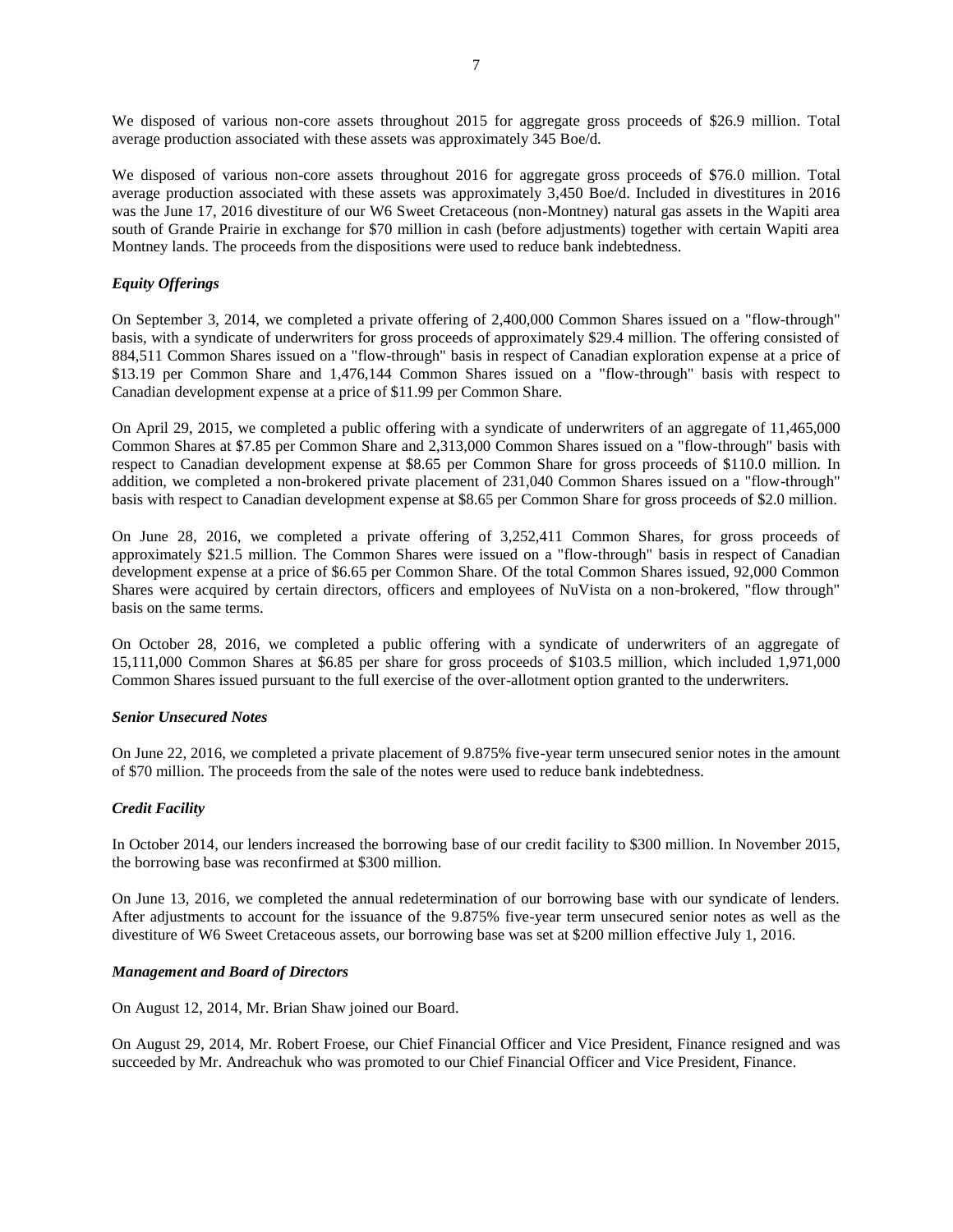On June 30, 2015, Mr. Craig Burton, our Vice President, Business Development & New Plays resigned. His position was not replaced and the business development role was transferred to the Vice President, Land.

On August 9, 2016, Ms. Deborah Stein joined our Board. On November 14, 2016, Ms. Stein was appointed Chair of the Audit Committee.

<span id="page-8-0"></span>On November 14, 2016, Mr. Peter Comber retired from our Board.

## **GENERAL DESCRIPTION OF OUR BUSINESS**

#### **Stated Business Objectives and Strategy**

Our primary focus is the development and delineation of our primary operating area, the Wapiti Montney. The Wapiti Montney is a condensate-rich natural gas resource play that provides us with significant profitable growth potential into the future. We continue to employ a disciplined approach to our business plan which focuses on strong economics to provide positive near and long-term operating and financial results.

We apply our technical and operating expertise within the Montney area with a disciplined approach based on the following principles:

- focus establish technical expertise in key areas;
- invest in plays with scalability and repeatability, and strong economics;
- operate our production and hold a high working interest;
- create a culture of capital discipline, strong execution, and performance;
- attract and retain a talented team;
- control our business plan and be opportunity driven; and
- maintain financial flexibility.

We have created an organization in which operational and technical excellence and idea generation are encouraged in a culture that emphasizes accountability and performance. Our employees are all rewarded with an ownership stake in us, closely aligning their interests with those of our Shareholders. By focusing in an operating area, our teams become experts in identifying opportunities and improving economics. Over time, this intimate knowledge enables us to extract maximum value from the asset. Our goal is to operate with a high working-interest ownership. This enables us to control the pace of development, minimize costs and cycle times between ideas and funds from operations, and allows us to accurately forecast the timing and magnitude of our efforts.

We continue to enforce stringent cost controls to maintain our financial flexibility throughout the commodity price cycles. We believe that stewardship of our capital spending over the long-term is the single biggest factor in our ability to grow profitably.

We have successfully transitioned from a junior exploration and production company with a focus on shallow natural gas in eastern Alberta to a company with a focus on our longer-life condensate-rich natural gas Wapiti Montney play with significant scale, repeatability and upside.

## **Cyclical and Seasonal Impact of Industry**

Our operational results and financial condition are dependent on the prices we receive for oil and natural gas production. Oil and natural gas prices have fluctuated widely during recent years and are determined by supply and demand factors, including weather and general economic conditions, as well as conditions in other oil and natural gas regions. Any decline in oil and natural gas prices could have an adverse effect on our financial condition. We mitigate such price risk through closely monitoring the various commodity markets and establishing price risk management programs, as deemed necessary and through maintaining financial flexibility. See "*Risk Factors – Prices, Markets and Marketing*" and "*Risk Factors – Hedging*".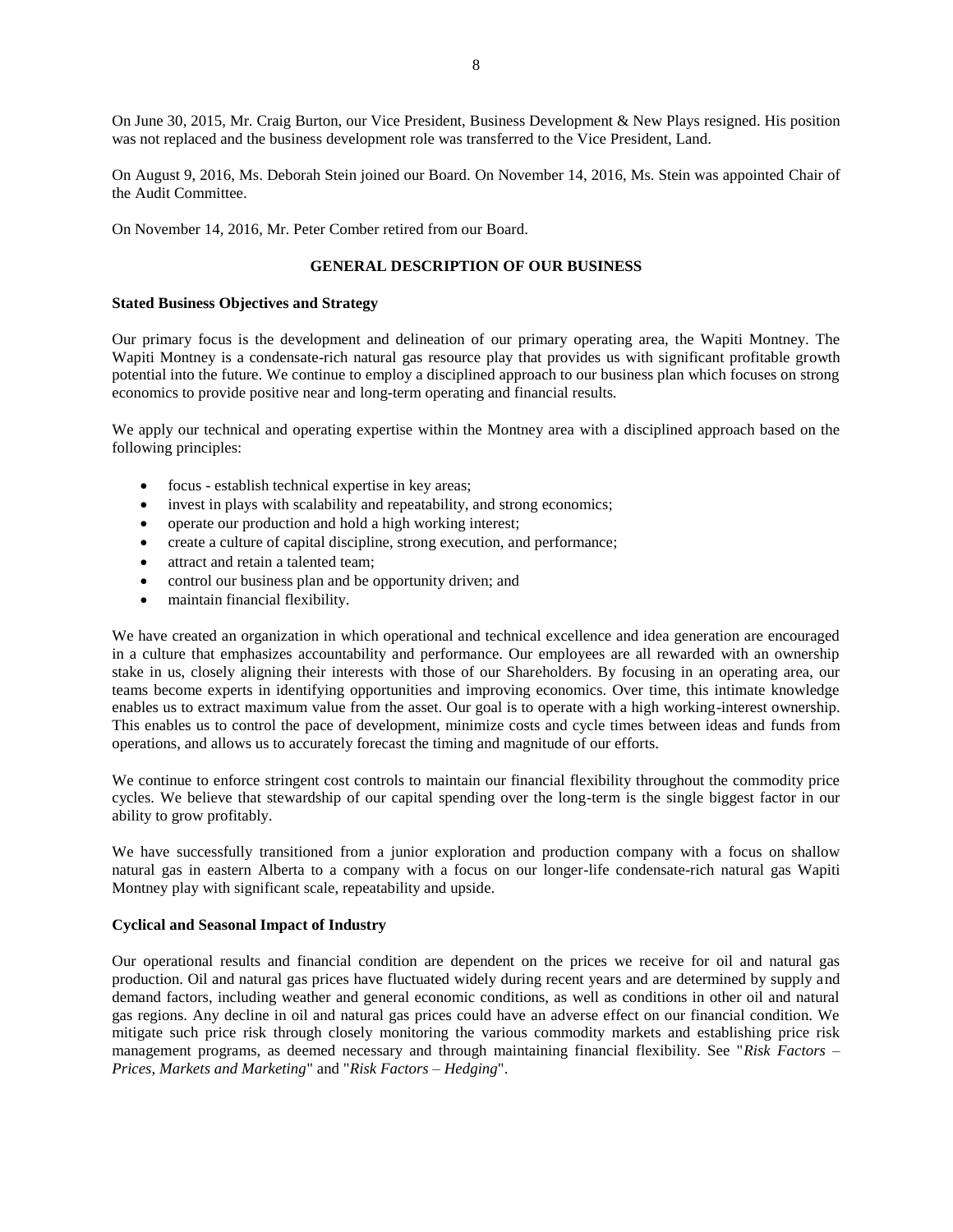## **Environment Policies**

We are committed to managing and operating in a safe, efficient, environmentally responsible manner in association with our industry partners and are committed to continually improving our environmental, health, safety and social performance. To fulfill this commitment, our operating practices and procedures are consistent with the requirements established for the oil and gas industry. We support and endorse the Environmental Operating Procedures developed by the Canadian Association of Petroleum Producers. Key environmental considerations include air quality and climate change, water conservation, spill management, waste management plans, hydraulic fracturing, lease and right-of-way management, natural and historic resource protection, and liability management (including site assessment and remediation). These practices and procedures apply to our employees and we monitor all activities and make reasonable efforts to ensure that companies who provide services to us will operate in a manner consistent with our environmental policy.

We believe that we meet all existing environmental standards and regulations and include sufficient amounts in our capital expenditure budget to continue to meet current environmental protection requirements. These requirements apply to all operators in the oil and gas industry; therefore it is not anticipated that our competitive position within the industry will be adversely affected by changes in applicable legislation. We have internal procedures designed to ensure that detailed due diligence reviews to assess environmental liabilities and regulatory compliance are completed prior to proceeding with new acquisitions and developments.

Our environmental management plan and operating guidelines focus on minimizing the environmental impact of our operations while meeting regulatory requirements and corporate standards. Our environmental program includes: an internal environmental compliance audit and inspection program; a suspended well inspection program to support future development or eventual abandonment; appropriate reclamation and decommissioning standards for wells and facilities ready for abandonment; an effective surface reclamation program; a groundwater monitoring program; a spill prevention, response, and clean-up program; a fugitive emission survey and repair program, and an environmental liability assessment program.

We expect to incur abandonment and reclamation costs as existing oil and gas properties are abandoned. In 2016, expenditures for abandonment and reclamation costs, including costs to reclaim and abandon ownership interests in oil and natural gas assets including well sites, gathering systems and processing facilities, was \$10.8 million.

We participate in both the Canadian federal and provincial regulated greenhouse gas emissions reporting programs and continue to quantify annual greenhouse gas emissions for internal reporting purposes.

## **Renegotiation or Termination of Contracts**

As at the date hereof, we do not anticipate that any aspect of our business will be materially affected in the remainder of 2017 by the renegotiation or termination of contracts or subcontracts other than with respect to our Credit Facility which has an annual renewal date of April 29, 2017. See "*Risk Factors – Credit Facility Arrangements* ".

#### **Competitive Conditions**

We are a member of the petroleum industry, which is highly competitive at all levels. We compete with other companies for all of our business inputs, including exploration and development prospects, access to commodity markets, acquisition opportunities, available capital and staffing. See "*Risk Factors – Competition*".

We strive to be competitive by maintaining financial flexibility and by utilizing current technologies to enhance optimization, development and operational activities.

#### **Human Resources**

At December 31, 2016, we employed 66 full-time employees, including 58 office and 8 field employees.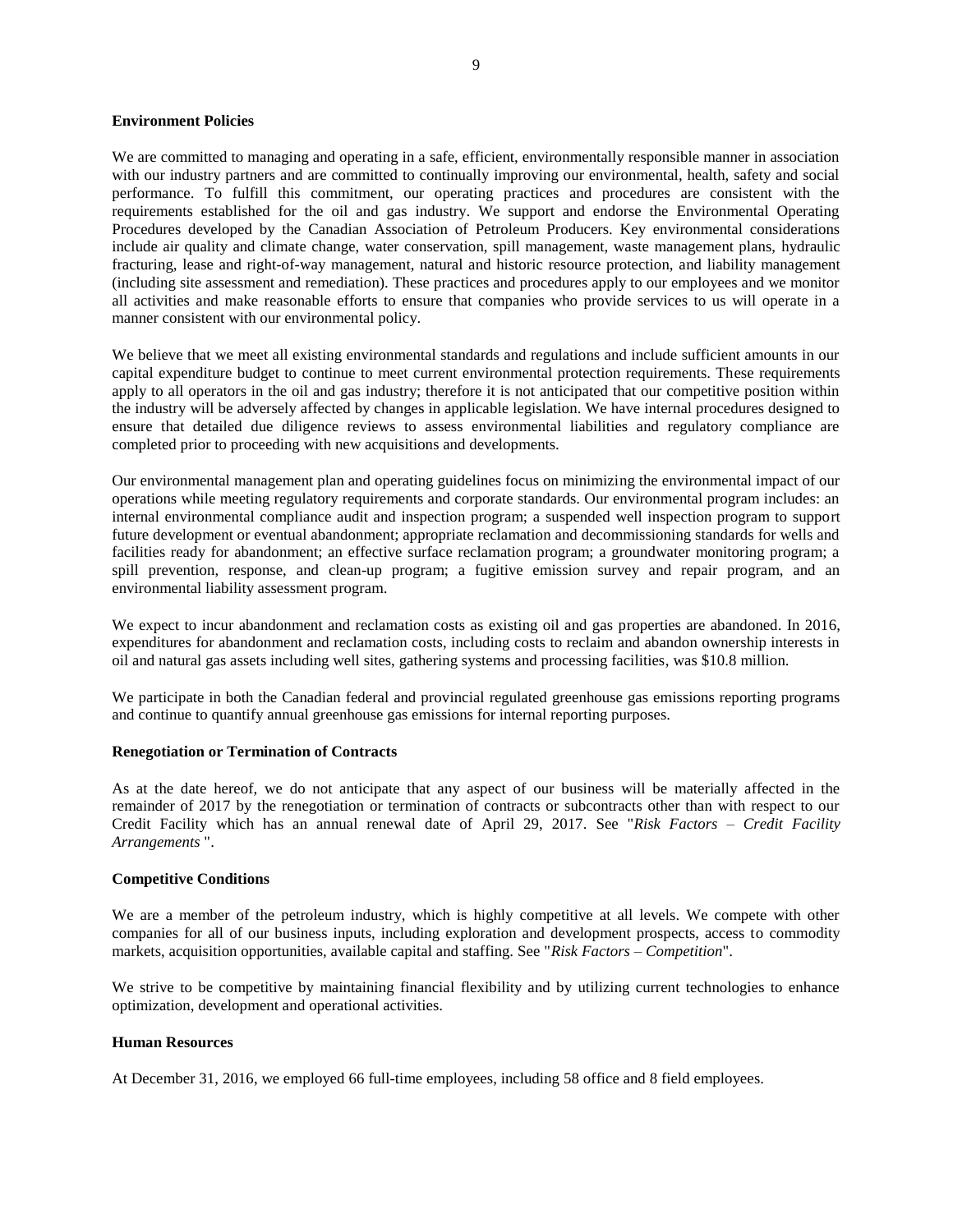## <span id="page-10-0"></span>**STATEMENT OF RESERVES DATA AND OTHER OIL AND NATURAL GAS INFORMATION**

The statement of reserves data and other oil and natural gas information set forth below is dated February 24, 2017. The statement is effective as of December 31, 2016 and the preparation date of the statement is February 24, 2017. The Report of Management and Directors on Oil and Gas Disclosure in Form 51-101F3 and the Report on Reserves Data by Independent Qualified Reserves Evaluator in Form 51-101F2 are attached as Appendices A and B to this Annual Information Form.

## **Disclosure of Reserves Data**

The reserves data set forth below is based upon an evaluation by GLJ with an effective date of December 31, 2016, as contained in the GLJ Reserve Report. The reserves data summarizes our crude oil, natural gas liquids and natural gas reserves and the net present values of future net revenue for these reserves using forecast prices and costs, not including the impact of any price risk management activities. The GLJ Reserve Report has been prepared in accordance with the standards contained in the COGE Handbook and the reserve definitions contained in NI 51-101 and CSA 51-324. We engaged GLJ to provide an evaluation of our proved and proved plus probable reserves and no attempt was made to evaluate possible reserves.

All of our reserves are in Canada and, specifically, in the Province of Alberta.

We determined the future net revenue and present value of future net revenue after income taxes by utilizing GLJ's before income tax future net revenue and our estimate of income tax. Our estimates of the after income tax value of future net revenue have been prepared based on before income tax reserves information and include assumptions and estimates of our tax pools and the sequences of claims and rates of claim thereon. The values shown may not be representative of future income tax obligations, applicable tax horizon or after-tax valuation. The after‐tax net present value of our oil and gas properties reflects the tax burden of our properties on a stand‐alone basis. It does not provide an estimate of the value of us as a business entity, which may be significantly different. Our financial statements for the year ended December 31, 2016 and the associated management's discussion and analysis should be consulted for additional information regarding our taxes.

**Future net revenue is a forecast of revenue, estimated using forecast prices and costs, arising from the anticipated development and production of resources, net of the associated royalties, operating costs, development costs and abandonment and reclamation costs for our wells with attributable reserves. The estimated future net revenue contained in the following tables does not necessarily represent the fair market value of our reserves. There is no assurance that the forecast price and cost assumptions contained in the GLJ Reserve Report will be attained and variations could be material.** Other assumptions and qualifications relating to costs and other matters are summarized in the notes to or following the tables below. Readers should review the definitions and information contained in "*Definitions and Notes to Resource Reserves Data Tables*" below in conjunction with the following tables and notes. **The recovery and reserve estimates on our properties described herein are estimates only. The actual reserves on our properties may be greater or less than those calculated.** See "*Risk Factors*".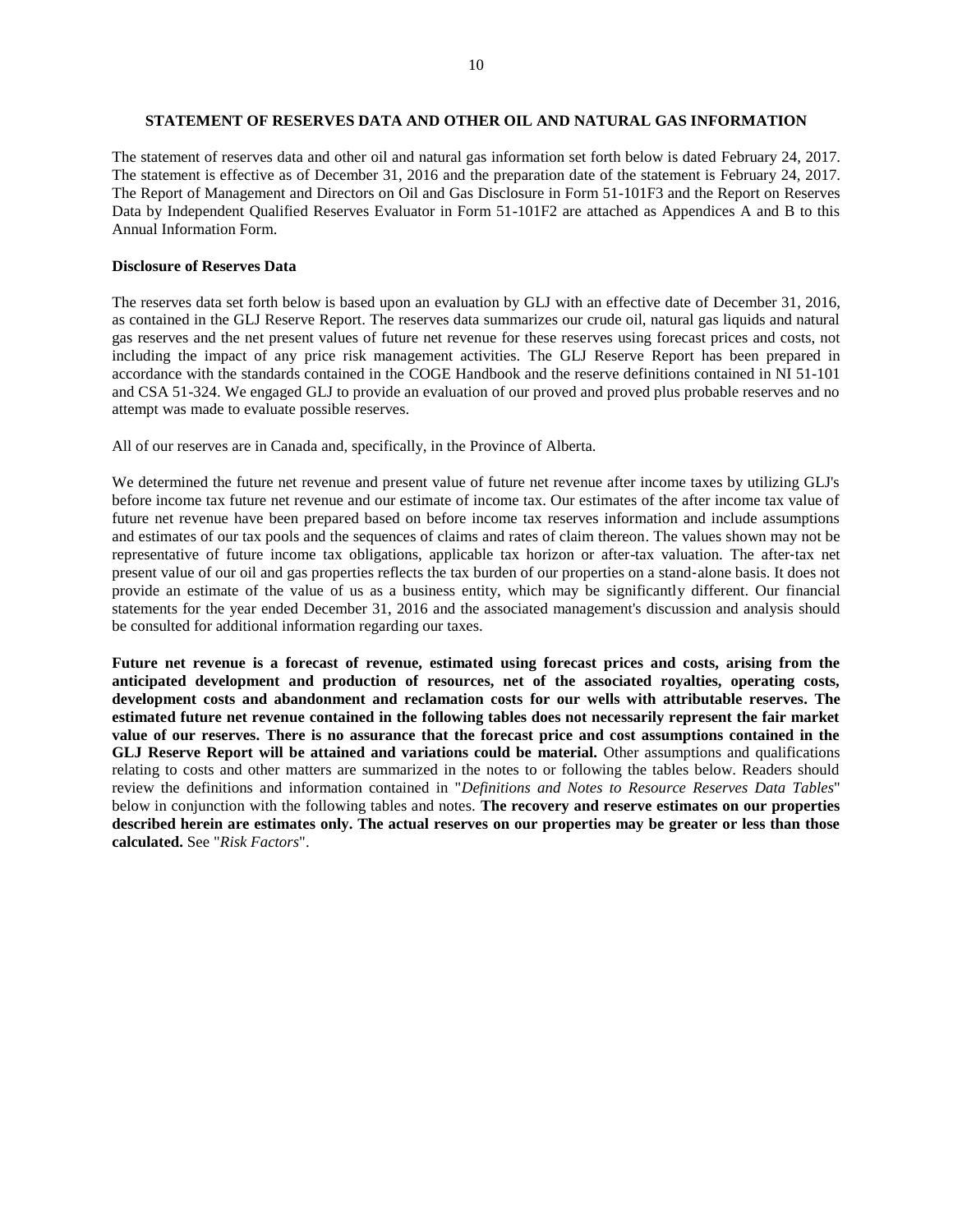## *Reserves Data (Forecast Prices and Costs)*

#### **SUMMARY OF OIL AND NATURAL GAS RESERVES AND NET PRESENT VALUES OF FUTURE NET REVENUE AS OF DECEMBER 31, 2016 FORECAST PRICES AND COSTS**

|                                             | <b>RESERVES</b>                                       |                       |                                                          |                      |                                      |                       |                  |                      |  |  |
|---------------------------------------------|-------------------------------------------------------|-----------------------|----------------------------------------------------------|----------------------|--------------------------------------|-----------------------|------------------|----------------------|--|--|
|                                             | <b>LIGHT AND</b><br><b>MEDIUM</b><br><b>CRUDE OIL</b> |                       | <b>CONVENTIONAL</b><br><b>NATURAL GAS</b> <sup>(1)</sup> |                      | <b>NATURAL GAS</b><br><b>LIQUIDS</b> |                       | <b>SHALE GAS</b> |                      |  |  |
| <b>RESERVES CATEGORY</b>                    | Gross<br>(Mbbls)                                      | <b>Net</b><br>(Mbbls) | Gross<br>(MMcf)                                          | <b>Net</b><br>(MMcf) | Gross<br>(Mbbls)                     | <b>Net</b><br>(Mbbls) | Gross<br>(MMcf)  | <b>Net</b><br>(MMcf) |  |  |
| PROVED:                                     |                                                       |                       |                                                          |                      |                                      |                       |                  |                      |  |  |
| Developed Producing                         | $\mathcal{I}$                                         | 7                     | 4.847                                                    | 4,199                | 12,000                               | 9,273                 | 150.383          | 139,582              |  |  |
| Developed Non-Producing                     | 28                                                    | 27                    | 2,250                                                    | 1,926                | 2,551                                | 2.065                 | 30.344           | 28,190               |  |  |
| Undeveloped                                 | 29                                                    | 25                    | 1,245                                                    | 1,161                | 28,036                               | 23,610                | 357,977          | 324,648              |  |  |
| <b>TOTAL PROVED</b>                         | 65                                                    | 59                    | 8,343                                                    | 7,285                | 42,587                               | 34,948                | 538,704          | 492,420              |  |  |
| <b>PROBABLE</b><br><b>TOTAL PROVED PLUS</b> | 21                                                    | 18                    | 2,724                                                    | 2,346                | 39,668                               | 31,042                | 500,351          | 439,748              |  |  |
| <b>PROBABLE</b>                             | 86                                                    | 77                    | 11,066                                                   | 9,632                | 82,255                               | 65,990                | 1,039,055        | 932,168              |  |  |

Note:<br> $(1)$ Includes solution gas and an immaterial amount of coal bed methane.

|                            |                 | NET PRESENT VALUES OF FUTURE NET REVENUE<br><b>BEFORE INCOME TAXES DISCOUNTED AT (%/year)</b> | <b>UNIT VALUE BEFORE</b><br><b>INCOME TAXES</b><br><b>DISCOUNTED AT 10% (1)</b> |                      |                      |            |           |
|----------------------------|-----------------|-----------------------------------------------------------------------------------------------|---------------------------------------------------------------------------------|----------------------|----------------------|------------|-----------|
| <b>RESERVES CATEGORY</b>   | 0<br>$(\$000s)$ | $(\$000s)$                                                                                    | 10<br>$(\$000s)$                                                                | 15<br>$($ \$000s $)$ | 20<br>$($ \$000s $)$ | $(\$/Boe)$ | (\$/Mcfe) |
| PROVED:                    |                 |                                                                                               |                                                                                 |                      |                      |            |           |
| Developed Producing        | 562,763         | 457,909                                                                                       | 387.982                                                                         | 339.283              | 303,763              | 11.67      | 1.94      |
| Developed Non-Producing    | 129,157         | 98.193                                                                                        | 79,385                                                                          | 67.185               | 58.734               | 11.16      | 1.86      |
| Undeveloped                | 746,885         | 396,404                                                                                       | 207,449                                                                         | 99,762               | 35,198               | 2.66       | 0.44      |
| <b>TOTAL PROVED</b>        | .438,805        | 952,506                                                                                       | 674,815                                                                         | 506.231              | 397.695              | 5.70       | 0.95      |
| <b>PROBABLE</b>            | ,728,286        | 870,318                                                                                       | 489,750                                                                         | 298,124              | 190,867              | 4.68       | 0.78      |
| TOTAL PROVED PLUS PROBABLE | 3,167,092       | 1.822.825                                                                                     | 1.164.566                                                                       | 804.354              | 588.562              | 5.22       | 0.87      |

Note:<br> $(1)$ Unit values are based on net reserve volumes.

|                            | NET PRESENT VALUES OF FUTURE NET REVENUE<br><b>AFTER INCOME TAXES DISCOUNTED AT (%/year)</b> |                     |                      |                  |                  |  |  |  |
|----------------------------|----------------------------------------------------------------------------------------------|---------------------|----------------------|------------------|------------------|--|--|--|
| <b>RESERVES CATEGORY</b>   | 0<br>$(\$000s)$                                                                              | 5<br>$($ \$000s $)$ | 10<br>$($ \$000s $)$ | 15<br>$(\$000s)$ | 20<br>$(\$000s)$ |  |  |  |
| PROVED:                    |                                                                                              |                     |                      |                  |                  |  |  |  |
| Developed Producing        | 562,763                                                                                      | 457,909             | 387,982              | 339,283          | 303,763          |  |  |  |
| Developed Non-Producing    | 129.157                                                                                      | 98.193              | 79.385               | 67.185           | 58.734           |  |  |  |
| Undeveloped                | 596,404                                                                                      | 322.494             | 168,542              | 78.073           | 22,516           |  |  |  |
| <b>TOTAL PROVED</b>        | 1,288,325                                                                                    | 878.596             | 635,909              | 484.541          | 385,014          |  |  |  |
| <b>PROBABLE</b>            | 1,254,601                                                                                    | 625,392             | 343,945              | 202,699          | 124,318          |  |  |  |
| TOTAL PROVED PLUS PROBABLE | 2.542.926                                                                                    | 1.503.988           | 979.854              | 687.240          | 509.333          |  |  |  |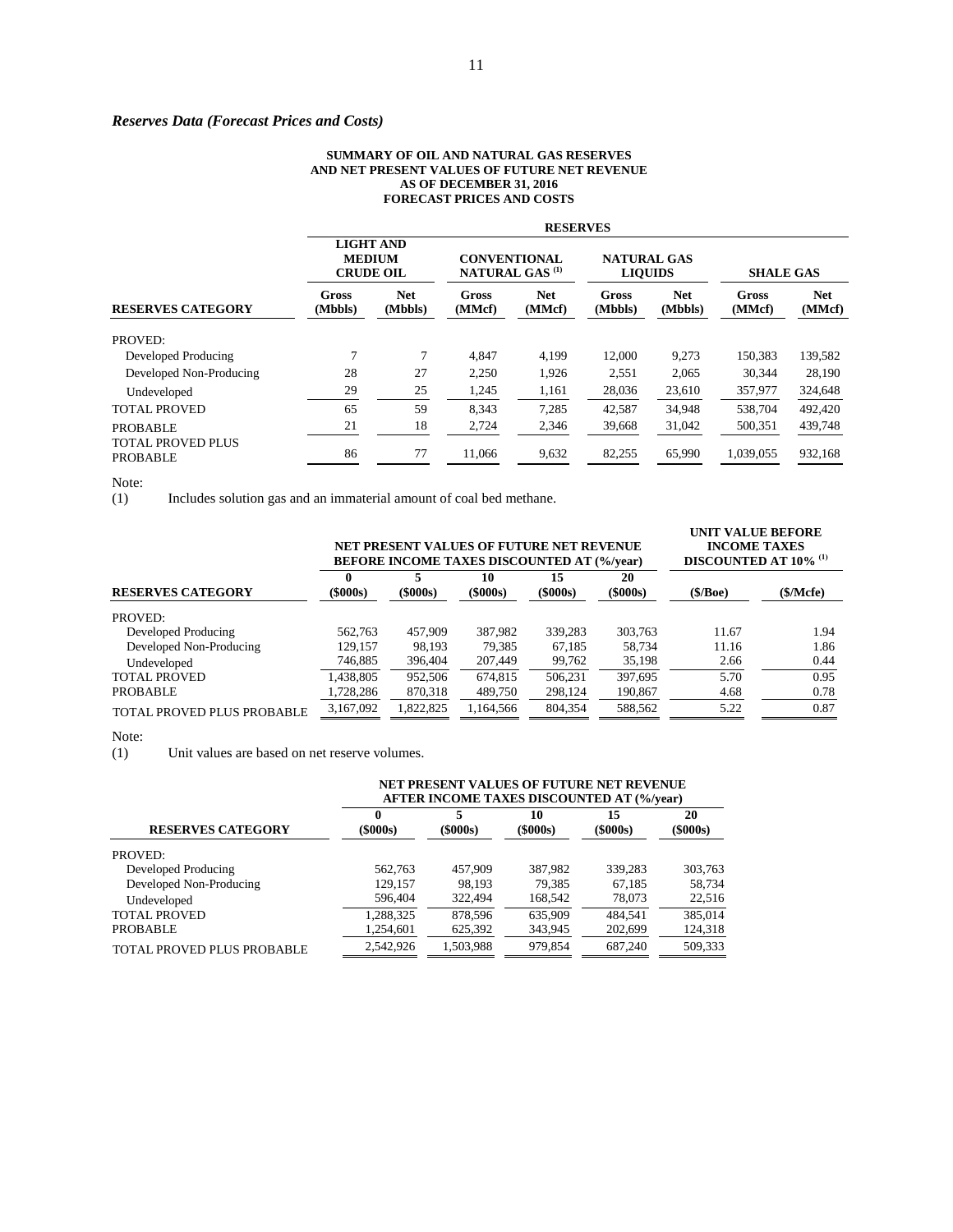#### **TOTAL FUTURE NET REVENUE (UNDISCOUNTED) AS OF DECEMBER 31, 2016 FORECAST PRICES AND COSTS**

| <b>RESERVES</b><br><b>CATEGORY</b> | REVENUE <sup>(1)</sup><br>$(\$000s)$ | ROYALTIES <sup>(2)</sup><br>$(\$000s)$ | <b>OPERATING</b><br><b>COSTS</b><br>$(\$000s)$ | <b>DEVELOPMENT</b><br><b>COSTS</b><br>$(\$000s)$ | <b>ABANDONMENT</b><br><b>AND</b><br><b>RECLAMATION</b><br><b>COSTS</b><br>$(\$000s)$ | <b>FUTURE</b><br><b>NET</b><br><b>REVENUE</b><br><b>BEFORE</b><br><b>INCOME</b><br><b>TAXES</b><br>$($ \$000s $)$ | <b>INCOME</b><br><b>TAXES</b><br>$($ \$000s $)$ | <b>FUTURE</b><br>NET<br><b>REVENUE</b><br><b>AFTER</b><br><b>INCOME</b><br><b>TAXES</b><br>$(\$000s)$ |
|------------------------------------|--------------------------------------|----------------------------------------|------------------------------------------------|--------------------------------------------------|--------------------------------------------------------------------------------------|-------------------------------------------------------------------------------------------------------------------|-------------------------------------------------|-------------------------------------------------------------------------------------------------------|
| <b>Total Proved</b>                | 5.323.287                            | 581.093                                | 2.360.238                                      | 894.942                                          | 48.208                                                                               | 1,438,805                                                                                                         | 150.481                                         | 1,288,325                                                                                             |
| Total Proved plus<br>Probable      | 10,859,478                           | 1,383,212                              | 4,602,139                                      | 1.624.203                                        | 82,833                                                                               | 3.167.092                                                                                                         | 624.166                                         | 2,542,926                                                                                             |

Notes:

 $\overline{\phantom{0}}$ 

(1) Total revenue includes company revenue before royalty and includes other income.

(2) Royalties include Crown, freehold and overriding royalties and mineral tax.

#### **FUTURE NET REVENUE BY PRODUCT TYPE AS OF DECEMBER 31, 2016 FORECAST PRICES AND COSTS**

|                                           | <b>NET PRESENT VALUE OF FUTURE</b><br><b>NET REVENUE</b> (3)(4)<br>(before deducting Future Income Tax<br><b>Expenses and Discounted at 10%/year)</b> | UNIT VALUE <sup>(5)</sup><br>(before deducting Future Income Tax<br><b>Expenses and Discounted 10%/year)</b> |          |  |
|-------------------------------------------|-------------------------------------------------------------------------------------------------------------------------------------------------------|--------------------------------------------------------------------------------------------------------------|----------|--|
|                                           | $($ \$000s $)$                                                                                                                                        | (\$/Boe)                                                                                                     | \$/Mcfe) |  |
| Proved                                    |                                                                                                                                                       |                                                                                                              |          |  |
| Light and Medium Crude Oil <sup>(1)</sup> | 961                                                                                                                                                   | 8.18                                                                                                         | 1.36     |  |
| Conventional Natural Gas <sup>(2)</sup>   | 4.430                                                                                                                                                 | 3.67                                                                                                         | 0.61     |  |
| Shale Gas                                 | 669,425                                                                                                                                               | 5.72                                                                                                         | 0.95     |  |
| <b>Total Proved</b>                       | 674,815                                                                                                                                               | 5.70                                                                                                         | 0.95     |  |
| <b>Proved plus Probable</b>               |                                                                                                                                                       |                                                                                                              |          |  |
| Light and Medium Crude Oil <sup>(1)</sup> | 1,440                                                                                                                                                 | 8.37                                                                                                         | 1.40     |  |
| Conventional Natural Gas <sup>(2)</sup>   | 6.510                                                                                                                                                 | 3.98                                                                                                         | 0.66     |  |
| Shale Gas                                 | 1,156,615                                                                                                                                             | 5.22                                                                                                         | 0.87     |  |
| <b>Total Proved Plus Probable</b>         | 1.164.566                                                                                                                                             | 5.22                                                                                                         | 0.87     |  |

Notes:

- (1) Including solution gas, other by-products as well as a very immaterial amount of heavy oil.
- (2) Including by-products but excluding solution gas and including a very immaterial amount of coal bed methane.
- (3) Other company revenue and costs not related to a specific production group have been allocated proportionately to production groups.
- (4) Columns may not add due to rounding.<br>(5) Unit values are based on net reserve vol
- Unit values are based on net reserve volumes.

#### *Definitions and Notes to Reserves Data Tables*

In the tables set forth above in "*Statement of Reserves Data and Other Oil and Natural Gas Information*" and elsewhere in this Annual Information Form the following definitions and other notes are applicable:

1. "**Gross**" means:

- (a) in relation to our interest in production and reserves, our interest (operating and non-operating) share before deduction of royalties and without including any of our royalty interests;
- (b) in relation to wells, the total number of wells in which we have an interest; and
- (c) in relation to properties, the total area of properties in which we have an interest.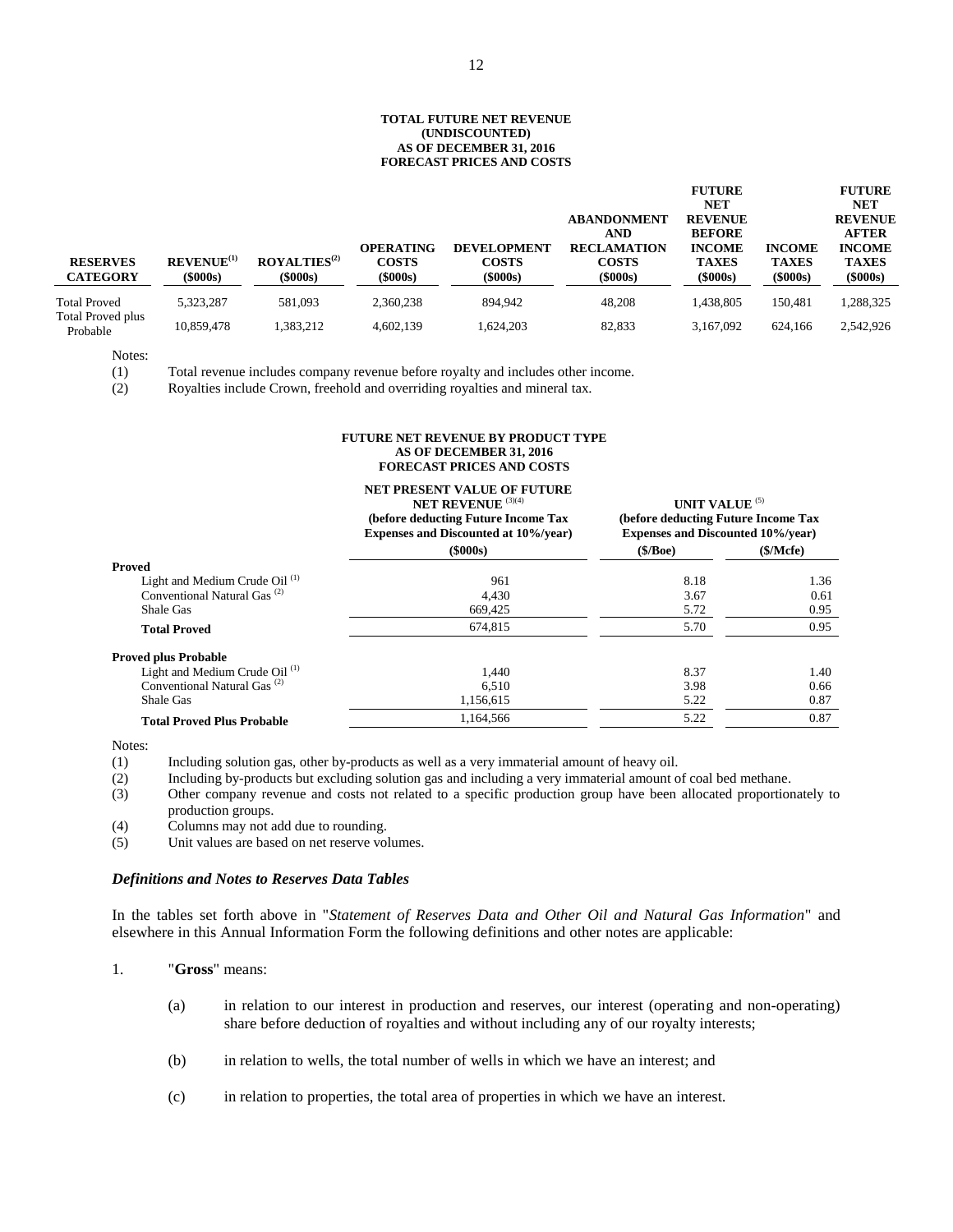## 2. "**Net**" means:

- (a) in relation to our interest in production and reserves, our interest (operating and non-operating) share after deduction of royalty obligations, plus our royalty interest in production or reserves;
- (b) in relation to wells, the number of wells obtained by aggregating our working interest in each of our gross wells; and
- (c) in relation to our interest in a property, the total area in which we have an interest multiplied by our working interest.
- 3. Definitions used for reserve categories are as follows:

## *Reserve Categories*

Reserves are estimated remaining quantities of oil and natural gas and related substances anticipated to be recoverable from known accumulations, from a given date forward, based on:

- (a) analysis of drilling, geological, geophysical and engineering data;
- (b) the use of established technology; and
- (c) specified economic conditions (see the discussion of "*Economic Assumptions*" below).

Reserves are classified according to the degree of certainty associated with the estimates.

- (a) Proved reserves are those reserves that can be estimated with a high degree of certainty to be recoverable. It is likely that the actual remaining quantities recovered will exceed the estimated proved reserves.
- (b) Probable reserves are those additional reserves that are less certain to be recovered than proved reserves. It is equally likely that the actual remaining quantities recovered will be greater or less than the sum of the estimated proved plus probable reserves.

"**economic assumptions**" are the forecast prices and costs used in the estimate.

## *Development and Production Status*

Each of the reserve categories (proved and probable) may be divided into developed and undeveloped categories:

- (a) Developed reserves are those reserves that are expected to be recovered from existing wells and installed facilities or, if facilities have not been installed, that would involve a low expenditure (for example, when compared to the cost of drilling a well) to put the reserves on production. The developed category may be subdivided into producing and non-producing.
	- (i) Developed producing reserves are those reserves that are expected to be recovered from completion intervals open at the time of the estimate. These reserves may be currently producing or, if shut-in, they must have previously been on production, and the date of resumption of production must be known with reasonable certainty.
	- (ii) Developed non-producing reserves are those reserves that either have not been on production, or have previously been on production, but are shut-in, and the date of resumption of production is unknown.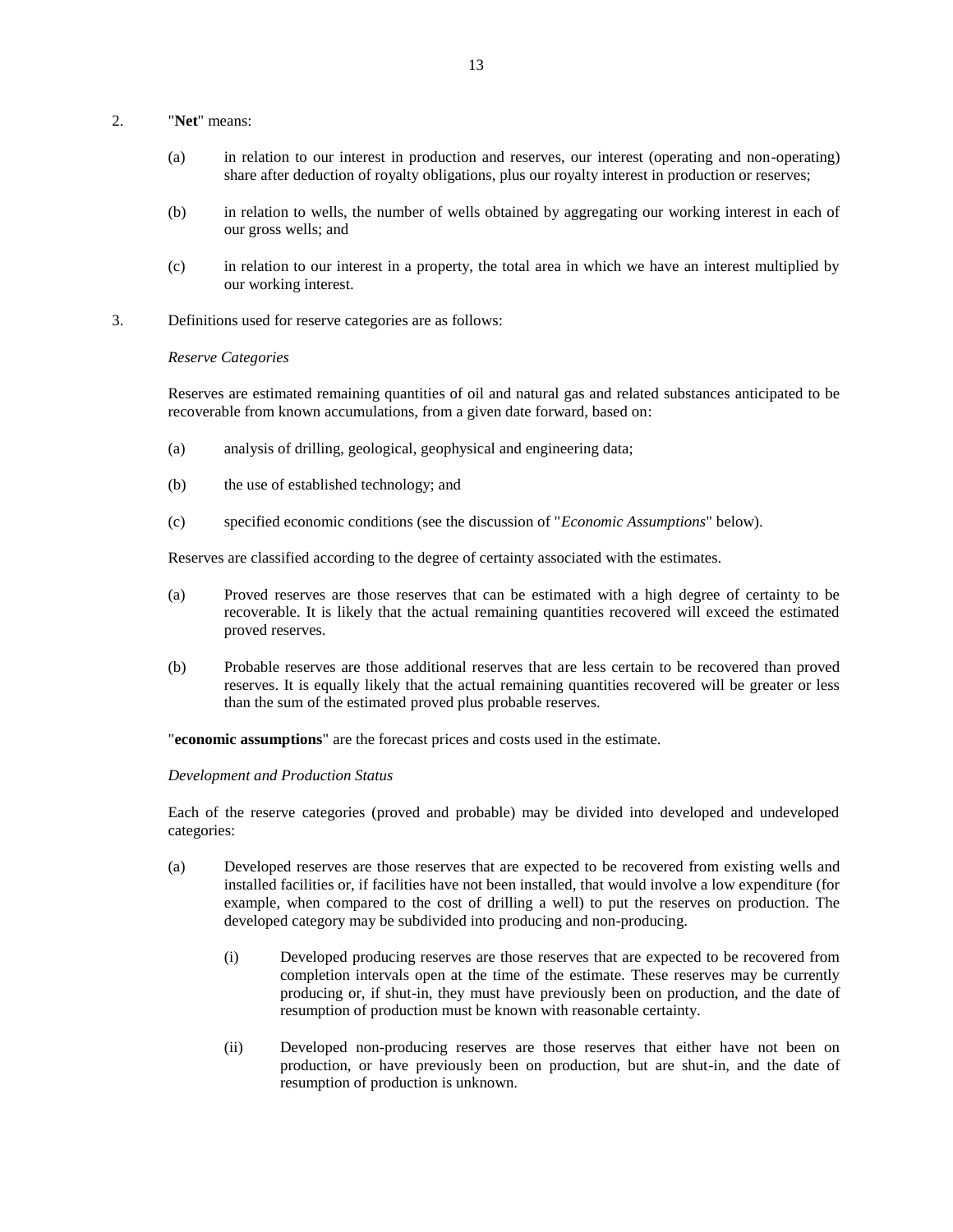(b) Undeveloped reserves are those reserves expected to be recovered from known accumulations where a significant expenditure (for example, when compared to the cost of drilling a well) is required to render them capable of production. They must fully meet the requirements of the reserves classification (proved, probable) to which they are assigned.

## *Levels of Certainty for Reported Reserves*

The qualitative certainty levels referred to in the definitions above are applicable to individual reserve entities (which refers to the lowest level at which reserves calculations are performed) and to reported reserves (which refers to the highest level sum of individual entity estimates for which reserves are presented). Reported reserves should target the following levels of certainty under a specific set of economic conditions:

- (a) at least a 90 percent probability that the quantities actually recovered will equal or exceed the estimated proved reserves; and
- (b) at least a 50 percent probability that the quantities actually recovered will equal or exceed the sum of the estimated proved plus probable reserves.

A qualitative measure of the certainty levels pertaining to estimates prepared for the various reserves categories is desirable to provide a clearer understanding of the associated risks and uncertainties. However, the majority of reserves estimates will be prepared using deterministic methods that do not provide a mathematically derived quantitative measure of probability. In principle, there should be no difference between estimates prepared using probabilistic or deterministic methods.

- 4. "**unproved property**" means a property or part of a property to which no reserves have been specifically attributed.
- 5. "**exploratory well**" means a well that is not a development well, a service well or a stratigraphic test well.
- 6. "**development costs**" means costs incurred to obtain access to reserves and to provide facilities for extracting, treating, gathering and storing the oil and gas from reserves. More specifically, development costs, including applicable operating costs of support equipment and facilities and other costs of development activities, are costs incurred to:
	- (a) gain access to and prepare well locations for drilling, including surveying well locations for the purpose of determining specific development drilling sites, clearing ground draining, road building, and relocating public roads, gas lines and power lines, pumping equipment and wellhead assembly;
	- (b) drill and equip development wells, development type stratigraphic test wells and service wells, including the costs of platforms and of well equipment such as casing, tubing, pumping equipment and wellhead assembly;
	- (c) acquire, construct and install production facilities such as flow lines, separators, treaters, heaters, manifolds, measuring devices and production storage tanks, natural gas cycling and processing plants, and central utility and waste disposal systems; and
	- (d) provide improved recovery systems.
- 7. "**development well**" means a well drilled inside the established limits of an oil and gas reservoir, or in close proximity to the edge of the reservoir, to the depth of a stratigraphic horizon known to be productive.
- 8. "**exploration costs**" means costs incurred in identifying areas that may warrant examination and in examining specific areas that are considered to have prospects that may contain oil and gas reserves,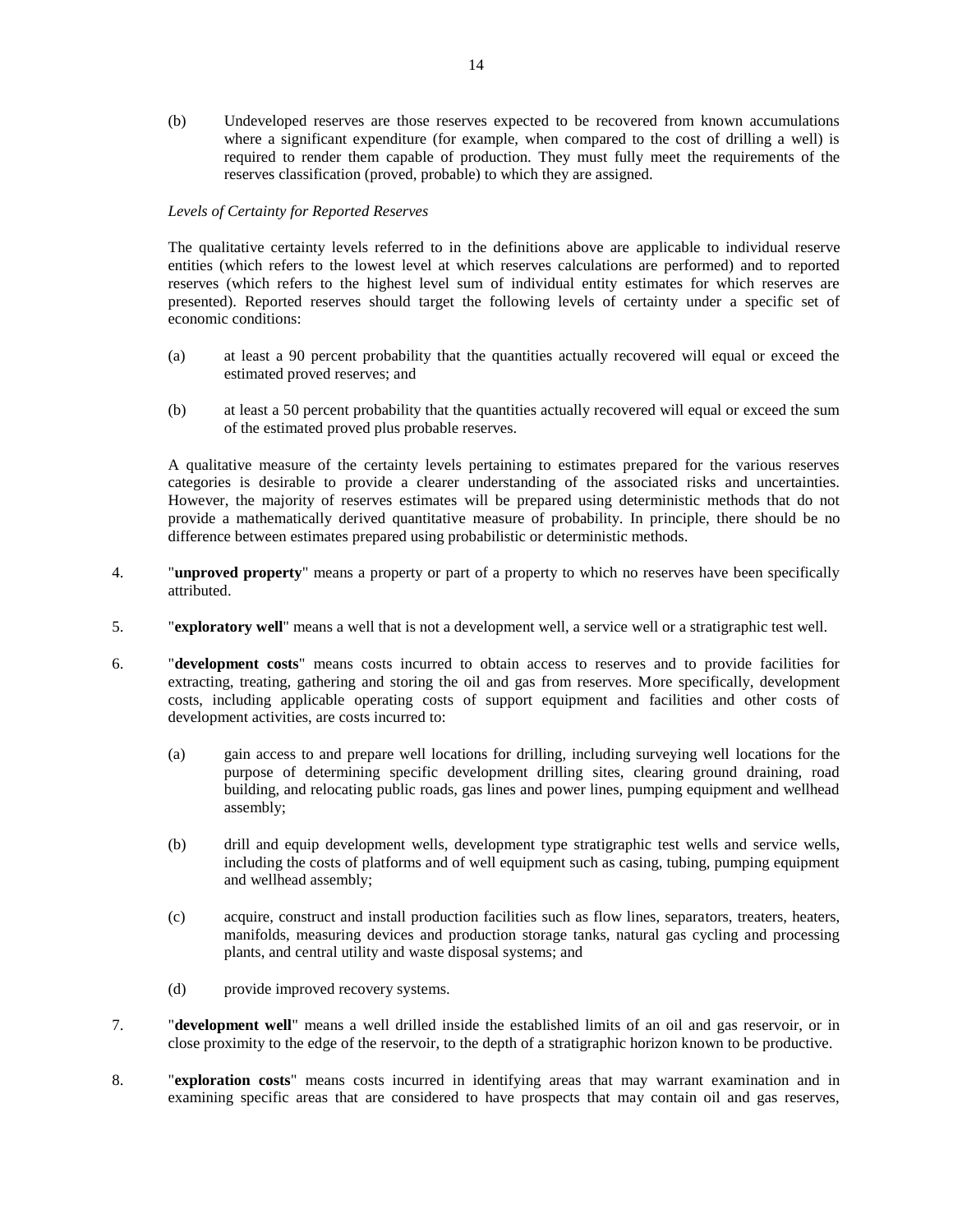including costs of drilling exploratory wells and exploratory type stratigraphic test wells. Exploration costs may be incurred both before acquiring the related property and after acquiring the property. Exploration costs, which include applicable operating costs of support equipment and facilities and other costs of exploration activities, are:

- (a) costs of topographical, geochemical, geological and geophysical studies, rights of access to properties to conduct those studies, and salaries and other expenses of geologists, geophysical crews and others conducting those studies;
- (b) costs of carrying and retaining unproved properties, such as delay rentals, taxes (other than income and capital taxes) on properties, legal costs for title defence, and the maintenance of land and lease records;
- (c) dry hole contributions and bottom hole contributions;
- (d) costs of drilling and equipping exploratory wells; and
- (e) costs of drilling exploratory type stratigraphic test wells.
- 9. "**service well**" means a well drilled or completed for the purpose of supporting production in an existing field. Wells in this class are drilled for the following specific purposes: gas injection (natural gas, propane, butane or fuel gas), water injection, steam injection, air injection, salt water disposal, water supply for injection, observation or injection for combustion.

## 10. "**forecast prices and costs**"

These are prices and costs that are:

- (a) generally acceptable as being a reasonable outlook of the future; and
- (b) if and only to the extent that, there are fixed or presently determinable future prices or costs to which we are legally bound by a contractual or other obligation to supply a physical product, including those for an extension period of a contract that is likely to be extended, those prices or costs rather than the prices and costs referred to in paragraph (a).
- 11. Numbers may not add due to rounding.
- 12. The estimates of future net revenue presented in the tables above do not represent fair market value.
- 13. We do not have any synthetic oil.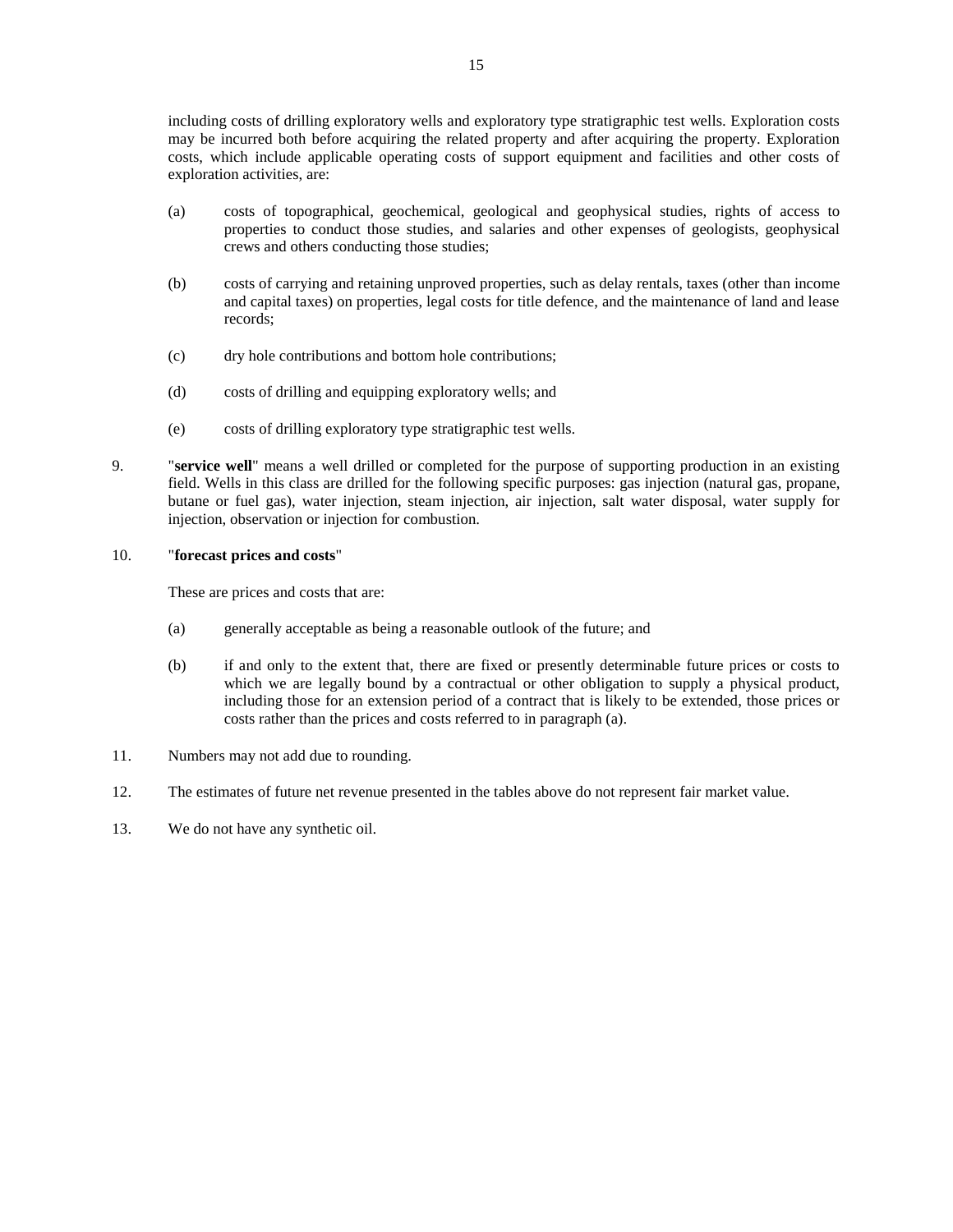## *Pricing Assumptions*

The forecast cost and price assumptions in this Annual Information Form assume increases in wellhead selling prices and take into account inflation with respect to future operating and capital costs. Crude oil and natural gas benchmark reference pricing, inflation and exchange rates utilized in the GLJ Reserve Report were as follows:

| SUMMARY OF PRICING AND INFLATION RATE ASSUMPTIONS |  |
|---------------------------------------------------|--|
| <b>FORECAST PRICES AND COSTS (1)</b>              |  |

|          |                                         | OIL                                                              |                                                                |                                          | <b>NATURAL</b><br><b>GAS</b>                 | <b>NATURAL GAS LIQUIDS</b>            |                                             |                                                      |                                                           |                                                             |
|----------|-----------------------------------------|------------------------------------------------------------------|----------------------------------------------------------------|------------------------------------------|----------------------------------------------|---------------------------------------|---------------------------------------------|------------------------------------------------------|-----------------------------------------------------------|-------------------------------------------------------------|
| Year     | WTI<br>Cushing<br>Oklahoma<br>(SUS/Bbl) | <b>Edmonton</b><br><b>Par Price</b><br>$40^\circ$ API<br>(S/Bbl) | <b>Hardisty</b><br><b>Heavy</b><br>$12^{\circ}$ API<br>(S/Bbl) | Cromer<br>Medium<br>29.0° API<br>(S/Bbl) | <b>AECO</b> Gas<br>Price<br>$(\frac{5}{M}M)$ | Edmonton<br><b>Propane</b><br>(S/Bbl) | <b>Edmonton</b><br><b>Butane</b><br>(S/Bbl) | Edmonton<br>$C5+Stream$<br><b>Quality</b><br>(S/Bbl) | <b>INFLATION</b><br><b>RATES</b><br>%/Year <sup>(2)</sup> | <b>EXCHANGE</b><br><b>RATE</b><br>$$US/$Cdn$ <sup>(3)</sup> |
| Forecast |                                         |                                                                  |                                                                |                                          |                                              |                                       |                                             |                                                      |                                                           |                                                             |
| 2017     | 55.00                                   | 69.33                                                            | 46.69                                                          | 64.48                                    | 3.46                                         | 28.43                                 | 49.92                                       | 72.11                                                | 2.0                                                       | 0.750                                                       |
| 2018     | 59.00                                   | 72.26                                                            | 50.40                                                          | 67.20                                    | 3.10                                         | 26.74                                 | 54.19                                       | 74.79                                                | 2.0                                                       | 0.775                                                       |
| 2019     | 64.00                                   | 75.00                                                            | 55.03                                                          | 69.75                                    | 3.27                                         | 26.25                                 | 56.25                                       | 78.75                                                | 2.0                                                       | 0.800                                                       |
| 2020     | 67.00                                   | 76.36                                                            | 56.96                                                          | 71.02                                    | 3.49                                         | 26.73                                 | 57.27                                       | 79.80                                                | 2.0                                                       | 0.825                                                       |
| 2021     | 71.00                                   | 78.82                                                            | 59.95                                                          | 73.31                                    | 3.67                                         | 27.59                                 | 59.12                                       | 82.37                                                | 2.0                                                       | 0.850                                                       |
| 2022     | 74.00                                   | 82.35                                                            | 63.43                                                          | 76.59                                    | 3.86                                         | 28.82                                 | 61.76                                       | 86.06                                                | 2.0                                                       | 0.850                                                       |
| 2023     | 77.00                                   | 85.88                                                            | 66.99                                                          | 79.87                                    | 4.05                                         | 30.06                                 | 64.41                                       | 89.32                                                | 2.0                                                       | 0.850                                                       |
| 2024     | 80.00                                   | 89.41                                                            | 70.48                                                          | 83.15                                    | 4.16                                         | 31.29                                 | 67.06                                       | 92.99                                                | 2.0                                                       | 0.850                                                       |
| 2025     | 83.00                                   | 92.94                                                            | 73.63                                                          | 86.44                                    | 4.24                                         | 32.53                                 | 69.71                                       | 97.59                                                | 2.0                                                       | 0.850                                                       |
| 2026     | 86.05                                   | 95.61                                                            | 77.54                                                          | 88.92                                    | 4.32                                         | 33.46                                 | 71.71                                       | 99.91                                                | 2.0                                                       | 0.850                                                       |
| $2026+$  | $+2.0\%$ /yr                            | $+2.0\%$ /yr                                                     | $+2.0\%$ /yr                                                   | $+2.0\%$ /yr                             | $+2.0\%$ /yr                                 | $+2.0\%$ /yr                          | $+2.0\%$ /yr                                | $+2.0\%$ /yr                                         | 2.0                                                       | 0.850                                                       |

Notes:

(1) As at January 1, 2017.

(2) Inflation rate for costs.

(3) Exchange rate used to generate the benchmark reference prices in this table.

Weighted average historical prices realized by us for the year ended December 31, 2016, excluding financial derivative commodity contracts were \$3.54/Mcf for natural gas, \$49.87/Bbl for condensate, \$31.96/Bbl for light and medium crude oil and \$10.43/Bbl for NGLs (excluding condensate).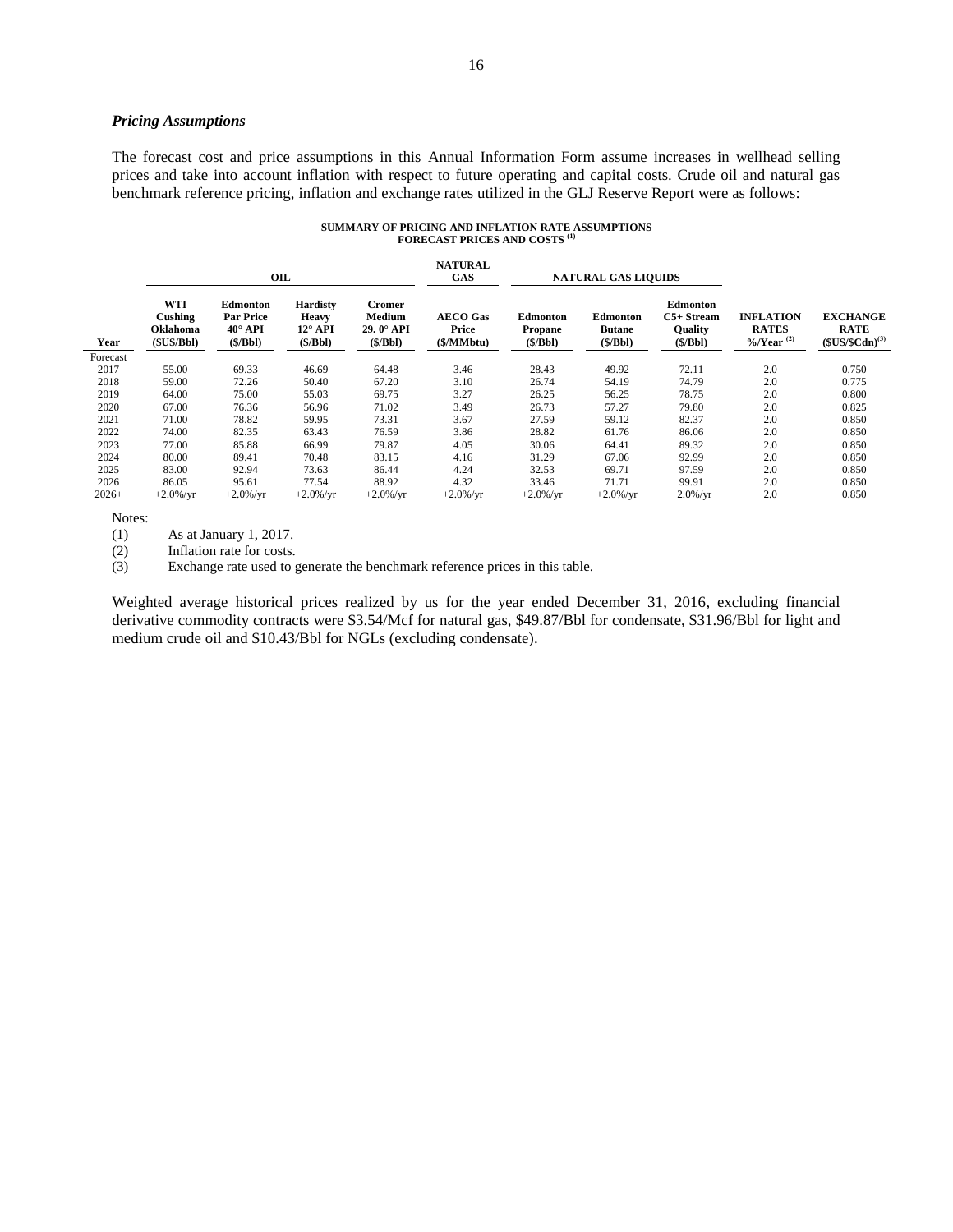## *Reserves Reconciliation*

#### **RECONCILIATION OF GROSS RESERVES BY PRODUCT TYPE FORECAST PRICES AND COSTS**

|                            |                          | LIGHT AND MEDIUM CRUDE OIL |                                           | <b>CONVENTIONAL NATURAL GAS (1)</b> |                    |                                          |  |
|----------------------------|--------------------------|----------------------------|-------------------------------------------|-------------------------------------|--------------------|------------------------------------------|--|
|                            | <b>Proved</b><br>(Mbbls) | Probable<br>(Mbbls)        | <b>Proved Plus</b><br>Probable<br>(Mbbls) | Proved<br>(MMcf)                    | Probable<br>(MMcf) | <b>Proved Plus</b><br>Probable<br>(MMcf) |  |
| December 31, 2015          | 72                       | 63                         | 135                                       | 61,503                              | 55,999             | 117,502                                  |  |
| <b>Discoveries</b>         |                          |                            |                                           |                                     | ۰                  |                                          |  |
| Extensions                 |                          |                            |                                           |                                     |                    |                                          |  |
| Infill Drilling            |                          |                            |                                           |                                     |                    |                                          |  |
| <b>Improved Recovery</b>   |                          |                            |                                           |                                     |                    |                                          |  |
| <b>Technical Revisions</b> |                          | (1)                        |                                           | (1,042)                             | (1,624)            | (2,666)                                  |  |
| Acquisitions               |                          |                            |                                           |                                     |                    |                                          |  |
| <b>Dispositions</b>        | (5)                      | (22)                       | (27)                                      | (47,261)                            | (49, 632)          | (96, 894)                                |  |
| <b>Economic Factors</b>    |                          | (19)                       | (19)                                      | (847)                               | (2,018)            | (2,865)                                  |  |
| Production                 | (3)                      |                            | (3)                                       | (4,011)                             |                    | (4,011)                                  |  |
| <b>December 31, 2016</b>   | 65                       | 21                         | 86                                        | 8,343                               | 2,724              | 11,066                                   |  |

|                            | <b>NATURAL GAS LIQUIDS</b> |                     |                                           | <b>SHALE GAS</b>        |                    |                                          |
|----------------------------|----------------------------|---------------------|-------------------------------------------|-------------------------|--------------------|------------------------------------------|
|                            | <b>Proved</b><br>(Mbbls)   | Probable<br>(Mbbls) | <b>Proved Plus</b><br>Probable<br>(Mbbls) | <b>Proved</b><br>(MMcf) | Probable<br>(MMcf) | <b>Proved Plus</b><br>Probable<br>(MMcf) |
| December 31, 2015          | 35,901                     | 41,295              | 77,196                                    | 430,019                 | 504,851            | 934,870                                  |
| <b>Discoveries</b>         |                            |                     |                                           |                         |                    |                                          |
| Extensions                 | 11.576                     | 1,292               | 12,868                                    | 137,859                 | 217                | 138,076                                  |
| Infill Drilling            |                            |                     |                                           |                         |                    |                                          |
| <b>Improved Recovery</b>   |                            |                     |                                           |                         |                    |                                          |
| <b>Technical Revisions</b> | 1,576                      | 1,072               | 2,647                                     | 4,271                   | (6,058)            | (1,787)                                  |
| Acquisitions               | 247                        | 149                 | 396                                       | 3,375                   | 2,054              | 5,430                                    |
| <b>Dispositions</b>        | (3,403)                    | (4,018)             | (7, 422)                                  |                         |                    |                                          |
| <b>Economic Factors</b>    | (221)                      | (121)               | (342)                                     | (5,375)                 | (713)              | (6,088)                                  |
| Production                 | (3,089)                    |                     | (3,089)                                   | (31, 445)               |                    | (31, 445)                                |
| <b>December 31, 2016</b>   | 42,587                     | 39,668              | 82,255                                    | 538,704                 | 500,351            | 1,039,055                                |

Note:<br>(1) Includes solution gas, other associated by-products and an immaterial amount of coal bed methane.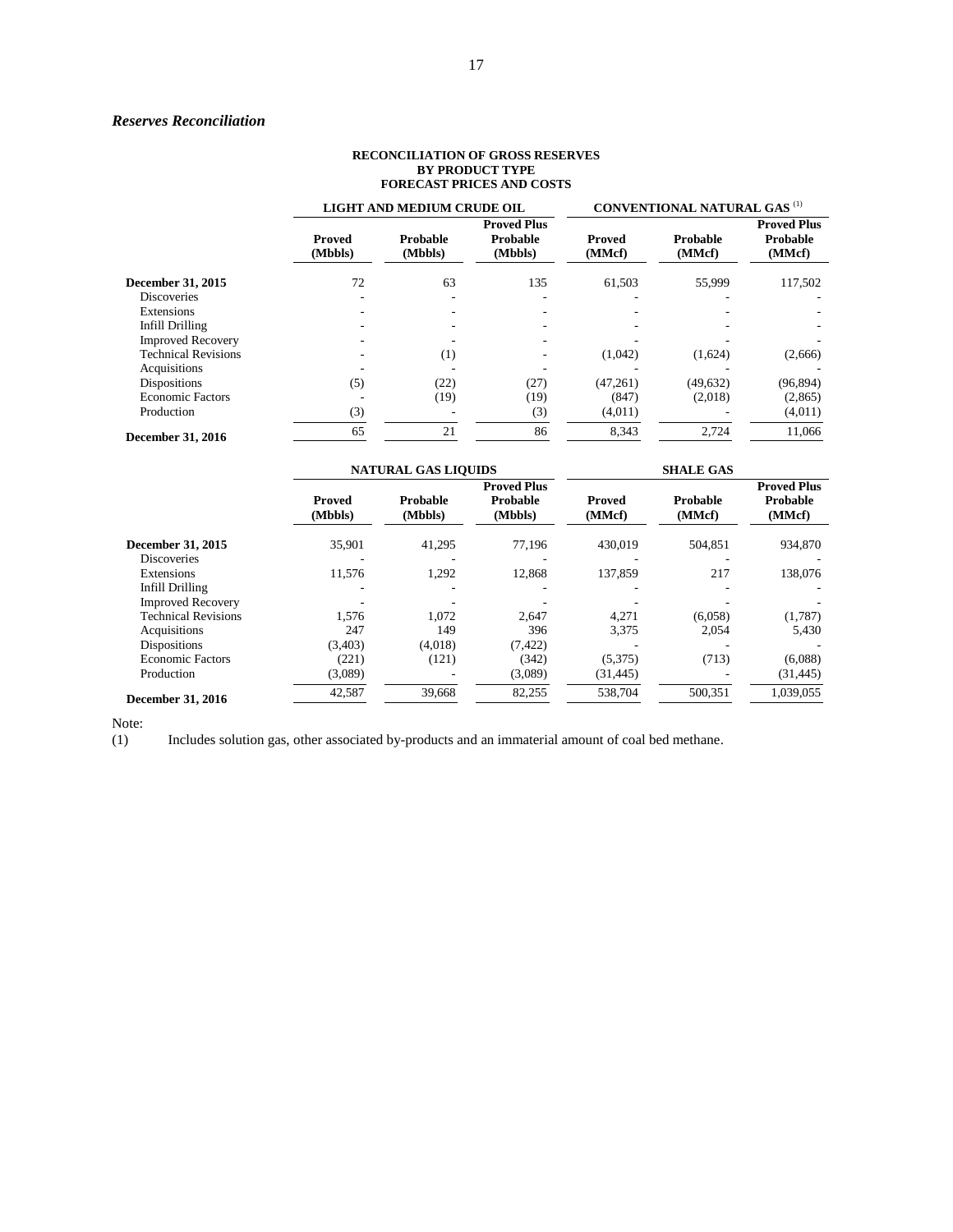#### **Additional Information Relating to Reserves Data**

#### *Undeveloped Reserves*

Undeveloped reserves are attributed by GLJ in accordance with standards and procedures contained in the COGE Handbook. Proved undeveloped reserves are those reserves that can be estimated with a high degree of certainty and are expected to be recovered from known accumulations where a significant expenditure is required to render them capable of production. Probable undeveloped reserves are those reserves that are less certain to be recovered than proved reserves and are expected to be recovered from known accumulations where a significant expenditure is required to render them capable of production.

In some cases, it will take longer than two years to develop these reserves. We plan to develop approximately 60% of the proved undeveloped reserves in the GLJ Reserve Report over the next three years and the significant majority of the probable undeveloped reserves over the next six years. There are a number of factors that could result in delayed or cancelled development, including the following: (i) changing economic conditions (due to pricing, operating and capital expenditure fluctuations); (ii) changing technical conditions (including production anomalies, such as water breakthrough or accelerated depletion); (iii) multi-zone developments (for instance, a prospective formation completion may be delayed until the initial completion is no longer economic); (iv) a larger development program may need to be spread out over several years to optimize capital allocation and facility utilization; and (v) surface access issues (including those relating to land owners, weather conditions and regulatory approvals). For more information, see "*Risk Factors*".

#### *Proved Undeveloped Reserves*

The following table discloses, for each product type, the volumes of proved undeveloped gross reserves that were attributed in each of our most recent three financial years.

| Year | <b>Light and Medium Crude Oil</b><br>(Mbbls) |                                         |                                       | <b>Heavy Crude Oil</b><br>(Mbbls)       |                         | <b>Shale Gas</b><br>(MMcf)              |
|------|----------------------------------------------|-----------------------------------------|---------------------------------------|-----------------------------------------|-------------------------|-----------------------------------------|
|      | <b>First Attributed</b>                      | <b>Cumulative at</b><br><b>Year End</b> | <b>First Attributed</b>               | <b>Cumulative at</b><br><b>Year End</b> | <b>First Attributed</b> | <b>Cumulative at</b><br><b>Year End</b> |
| 2014 |                                              | 173                                     | 43                                    | 164                                     |                         |                                         |
| 2015 |                                              | 29                                      |                                       |                                         | 72,522                  | 303,946                                 |
| 2016 |                                              | 29                                      |                                       |                                         | 72,632                  | 357,977                                 |
| Year | <b>Conventional Natural Gas</b><br>(MMcf)    |                                         | <b>Natural Gas Liquids</b><br>(Mbbls) |                                         |                         |                                         |
|      | <b>First Attributed</b>                      | <b>Cumulative at</b><br><b>Year End</b> | <b>First Attributed</b>               | <b>Cumulative at</b><br>Year End        |                         |                                         |
| 2014 | 138,130                                      | 279,866                                 | 10,861                                | 20,887                                  |                         |                                         |
| 2015 |                                              | 9,045                                   | 5,192                                 | 23,128                                  |                         |                                         |
| 2016 |                                              | 1,245                                   | 5,851                                 | 28,036                                  |                         |                                         |

Of our total proved plus probable gross reserves, 87,936 MBoe or 34% are proved undeveloped reserves. These well locations are allocated reserves because they are within the defined distances to proved reserve accumulations. The Wapiti Montney play accounts for 87,687 MBoe or virtually 100% of the proved undeveloped reserves. Subject to market conditions, capital expenditures of \$102.2 million in 2017 and \$161.1 million in 2018 will be invested in developing our proved undeveloped reserves. The remaining proved undeveloped reserves are planned to be mostly developed within an additional three year time period subject to capital availability and allocation and regulatory and gas processing considerations.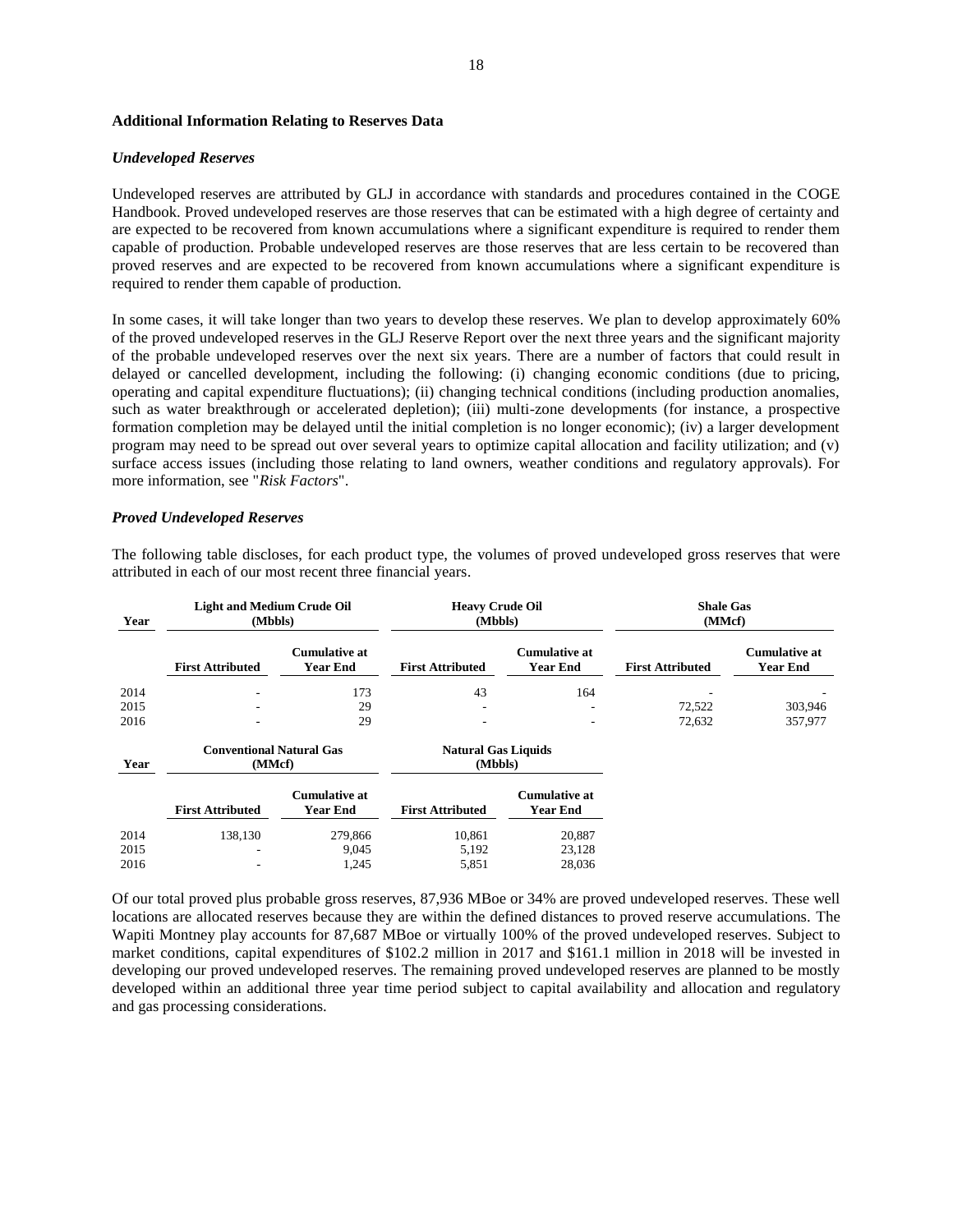#### *Probable Undeveloped Reserves*

The following table discloses, for each product type, the volumes of probable undeveloped gross reserves that were first attributed in each of our most recent three financial years.

| Year | <b>Light and Medium Crude Oil</b><br>(Mbbls) |                                  | <b>Heavy Crude Oil</b><br>(Mbbls)     |                                         | <b>Shale Gas</b><br>(MMcf) |                                         |
|------|----------------------------------------------|----------------------------------|---------------------------------------|-----------------------------------------|----------------------------|-----------------------------------------|
|      | <b>First Attributed</b>                      | <b>Cumulative at</b><br>Year End | <b>First Attributed</b>               | <b>Cumulative at</b><br><b>Year End</b> | <b>First Attributed</b>    | <b>Cumulative at</b><br><b>Year End</b> |
| 2014 |                                              | 396                              | 89                                    | 462                                     |                            |                                         |
| 2015 |                                              | 12                               | $\overline{\phantom{a}}$              | ۰                                       | 136,609                    | 461,758                                 |
| 2016 |                                              | 12                               |                                       | ۰                                       | 60.889                     | 436,348                                 |
| Year | <b>Conventional Natural Gas</b><br>(MMcf)    |                                  | <b>Natural Gas Liquids</b><br>(Mbbls) |                                         |                            |                                         |
|      | <b>First Attributed</b>                      | <b>Cumulative at</b><br>Year End | <b>First Attributed</b>               | <b>Cumulative at</b><br><b>Year End</b> |                            |                                         |
| 2014 | 224,951                                      | 391,243                          | 17,544                                | 29,217                                  |                            |                                         |
| 2015 | 5,507                                        | 38,105                           | 10,218                                | 36,905                                  |                            |                                         |
| 2016 |                                              | 389                              | 6,300                                 | 34,599                                  |                            |                                         |

Of our total proved plus probable reserves, 107,400 MBoe or 42% are probable undeveloped gross reserves. These well locations are allocated reserves because they are within the defined distances to proved reserve accumulations. The Wapiti Montney play accounts for 107,320 MBoe or approximately 100% of the probable undeveloped reserves. Subject to market conditions, capital expenditures of \$61.9 million in 2017 and \$122.1 million in 2018 will be invested developing our proved plus probable undeveloped reserves. The remaining proved undeveloped reserves are planned to be mostly developed within an additional four year time period subject to capital availability and allocation and regulatory and gas processing considerations.

## *Significant Factors or Uncertainties*

Changes in future commodity prices relative to the forecasts provided under "*Pricing Assumptions*" above could have a negative impact on our reserves and in particular the development of our undeveloped reserves unless future development costs are adjusted in parallel. We are also committed to deliver certain amount of our production in accordance with various processing and transportation agreements. Any changes or disruptions to these agreements could have an effect on our reserves. See "*Marketing Arrangements*". Other than the foregoing and the factors disclosed or described above, we do not anticipate any significant economic factors or significant uncertainties will affect any particular components of our reserves data. However, our reserves can be affected significantly by fluctuations in product pricing, capital expenditures, operating costs, royalty regimes and well performance that are beyond our control. See "*Risk Factors*".

### *Additional Information Concerning Abandonment and Reclamation Costs*

Our overall abandonment and reclamation costs are based on well bore abandonment and reclamation costs and liability issues such as flare pit remediation, facility decommissioning, remediation, and reclamation costs. These costs were estimated using our experience conducting abandonment and reclamation programs. We review suspended or standing well bores for reactivation, recompletion or sale and conduct systematic abandonment programs for those well bores that do not meet our criteria. A portion of our liability issues are retired every year and facilities are decommissioned when all the wells producing to them have been abandoned. All of our liability reduction programs take into account seasonal access, high priority and stakeholder issues, and opportunities for multi-location programs to reduce costs.

As at December 31, 2016, we had approximately 1,000 net wells for which we expect to incur abandonment and reclamation costs. We calculated our overall abandonment costs at \$128.8 million (undiscounted) and \$40.5 million (10% discount). Included in this calculation are the abandonment and reclamation costs for our proved plus probable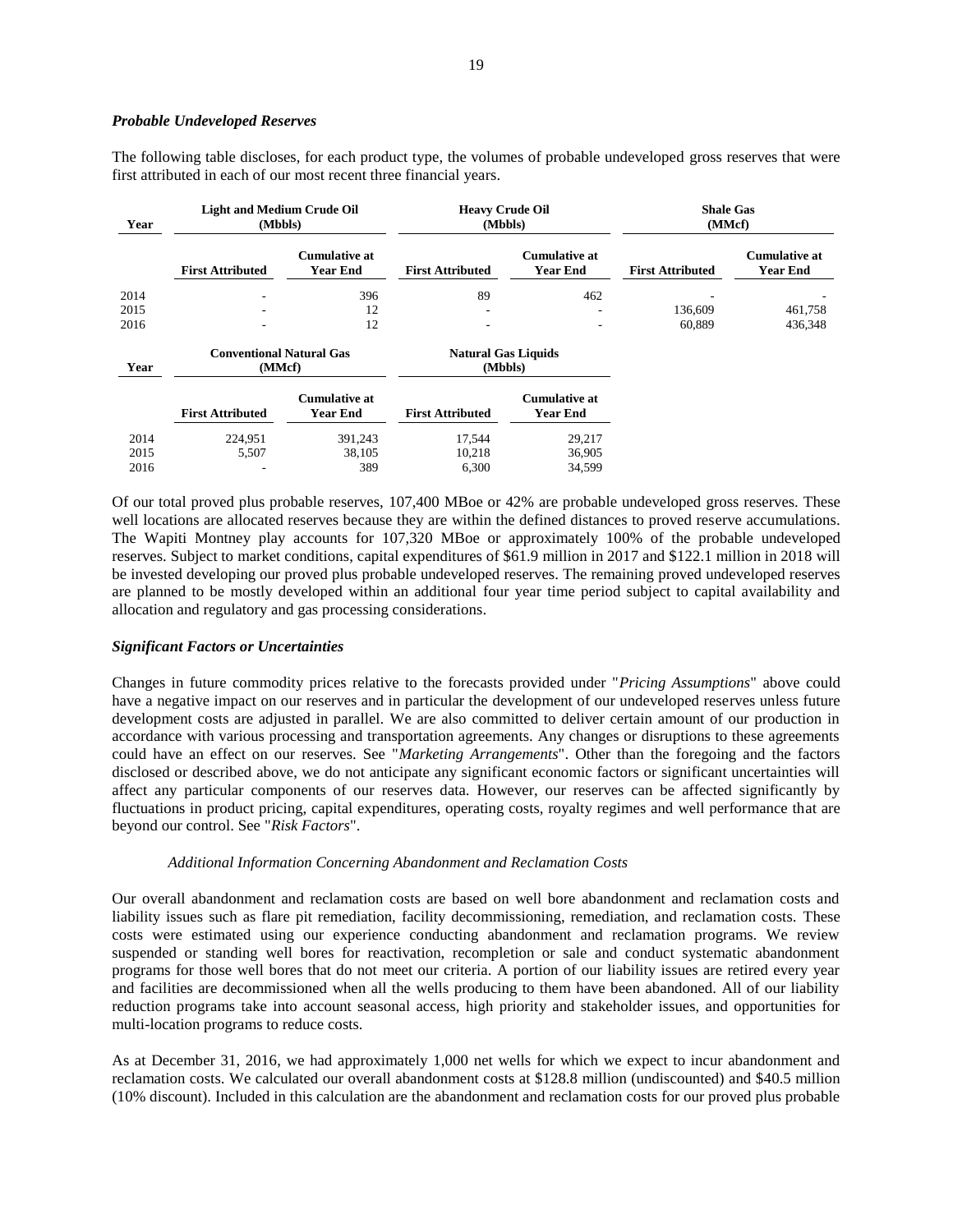properties as well as surface leases, facilities and pipelines. The future net revenues disclosed in this Annual Information Form based on the GLJ Reserve Report do not contain an allowance for abandonment and reclamation costs for surface leases, facilities and pipelines. The GLJ Reserve Report deducted \$83 million (undiscounted) and \$3 million (10% discount using forecast prices and costs) for abandonment costs of wells with booked reserves, in estimating the future net revenue disclosed in this Annual Information Form.

### *Future Development Costs*

The following table sets forth development costs deducted in the estimation of our future net revenue attributable to the reserve categories noted below:

| <b>FORECAST PRICES AND COSTS</b> |                                          |                                                        |  |  |
|----------------------------------|------------------------------------------|--------------------------------------------------------|--|--|
| Year                             | <b>Proved Reserves</b><br>$($ \$000s $)$ | <b>Proved Plus Probable Reserves</b><br>$($ \$000s $)$ |  |  |
| 2017                             | 122.210                                  | 184.130                                                |  |  |
| 2018                             | 163.422                                  | 285,479                                                |  |  |
| 2019                             | 252,068                                  | 354.543                                                |  |  |
| 2020                             | 165.115                                  | 286,985                                                |  |  |
| 2021                             | 192.126                                  | 290,325                                                |  |  |
| Remaining                        |                                          | 222,742                                                |  |  |
| Total (Undiscounted)             | 894.942                                  | 1,624,203                                              |  |  |

We expect to fund the development costs of our reserves through a combination of internally generated funds from operations, debt and equity issuances. There can be no guarantee that funds will be available to us or that our Board of Directors will allocate funding to develop all of the reserves attributed in the GLJ Reserve Report. Failure to develop those reserves could have a negative impact on our future funds from operations. See "*Risk Factors*".

Interest or other costs of external funding are not included in our reserves and future net revenue estimates and would reduce reserves and future net revenue to some degree depending upon the funding sources utilized. We do not anticipate that interest or other funding costs would make development of any of our properties uneconomic.

## **Other Oil and Natural Gas Information**

#### *Principal Oil and Natural Gas Properties*

The following is a description of our principal oil and natural gas properties on production or under development as at December 31, 2016. Information in respect of current production is average production, net to our working interest, except where otherwise indicated.

## *Wapiti - Montney*

Wapiti, our largest operating area is located south of Grande Prairie, Alberta, approximately 520 kilometers northwest of Calgary. This operating area is poised to play an important role in our future growth with substantially all of our projected 2017 capital budget expected to be spent in this region.

We hold Montney rights in approximately 137,280 gross acres (118,405 net acres) of land with an approximate working interest of 86% that are prospective for the Triassic Montney zone resource play. This formation is typified by high rate condensate-rich natural gas.

In 2014, we completed the construction of a 100% owned compressor and dehydration station in the Bilbo area. The facility and downstream third party infrastructure has a gross throughput capacity of up to 80 MMcf/d. A second compressor station was constructed in the Elmworth area and became operational in June 2015. The facility at Elmworth was expanded to 65 MMcf/d of throughput capacity in 2016. Production from the Wapiti Montney zone is currently processed at one of three large area processing plants: the SemCAMS K3 plant, the Keyera Simonette plant or the CNRL Gold Creek plant.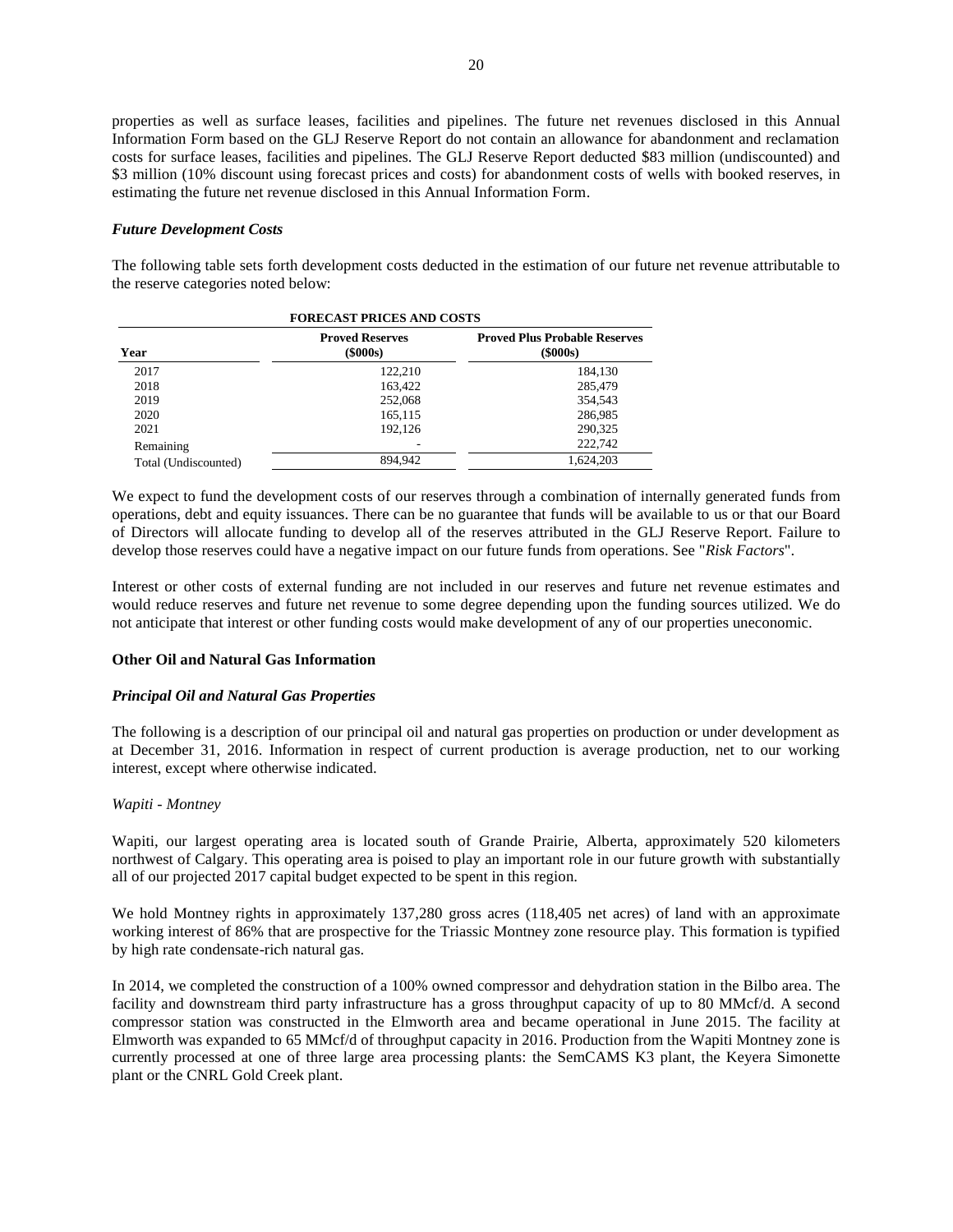In 2016, we drilled and completed 20 (20 net) wells resulting in 20 (20 net) natural gas wells. A combination of development pad drilling and delineation drilling took place in 2016. 2017 activity will focus on maintaining production volumes at Bilbo, building volumes to increase throughput for the new Elmworth compressor, and a modest amount of delineation drilling.

In 2016, Wapiti Montney production averaged approximately 21,877 Boe/d (83.9 MMcf/d of natural gas, 6,722 Bbls/d of condensate and 1,161 Bbls/d of natural gas liquids (excluding condensate)).

## *W5 Non-core Operating Area*

Our Deep Basin operating area is located approximately 450 kilometers north of Calgary and includes our Kaybob/Waskahigan property in addition to other minor areas in the Pembina region. Currently, this operating area has a land base of approximately 35,840 gross acres (20,199 net acres) with an average working interest of 56%. Our 2016 average production rate was 363 Boe/d (1.9 MMcf/d of natural gas and 42 Bbls/d of oil and natural gas liquids). We drilled no wells in the W5 operating area in 2016.

## *W3/W4 Non-core Operating Area*

Our W3/W4 operating area is comprised primarily of our Oyen region. The Oyen core region is located approximately 250 kilometers southeast of Calgary. Currently, its primary product is dry shallow gas production. This operating area contains 322,765 gross acres (265,179 net acres) of land with an average working interest of 82%. We control the majority of the infrastructure in this region and have an extensive seismic database. Our 2016 average production rate was 444 Boe/d (2.5 MMcf/d of natural gas and 24 Bbls/d of oil and natural gas liquids). We did not drill any wells in this area in 2016.

## *Northwest Alberta Non-core Operating Area*

Our northwestern Alberta operating area is located 150 kilometers south/southeast of the Northwest Territories/British Columbia/Alberta border near the town of Rainbow Lake. Productive zones on this property are primarily oil and gas from the Devonian Keg River, Sulphur Point and Slave Point formations as well as gas in the shallow Cretaceous Bluesky and Mississippian Debolt formations. This operating region contains 215,440 gross acres (155,287 net acres) with an average working interest of 72%. Our 2016 production averaged 237 Boe/d (1.4 MMcf/d of natural gas and 4 Bbls/d of oil and natural gas liquids) from this region. We did not drill any wells in this area in 2016.

## *Non-core Property Dispositions*

In 2016 through the W6 Sweet and other noncore dispositions, production from properties sold in 2016 averaged 1,717 Boe/d (7.2 MMcf/d of natural gas and 515 Bbls/d of oil and natural gas liquids).

## *Oil And Natural Gas Wells*

The following table sets forth the number and status of wells in which we had a working interest as at December 31, 2016.

|                        |           | Oil Wells  |                     |       |           | <b>Natural Gas Wells</b> |                     |       |  |
|------------------------|-----------|------------|---------------------|-------|-----------|--------------------------|---------------------|-------|--|
|                        | Producing |            | Non-Producing $(2)$ |       | Producing |                          | Non-Producing $(2)$ |       |  |
|                        | Gross     | <b>Net</b> | Gross               | Net   | Gross     | <b>Net</b>               | Gross               | Net   |  |
| Alberta <sup>(1)</sup> | 10.0      | 3.3        | 135.0               | 107.6 | 278.0     | 202.6                    | 920.0               | 735.1 |  |

Notes:

(1) The table does not include 3 gross (2.2 net) non-producing natural gas wells located in Saskatchewan.

(2) Included in the non-producing wells are 74 gross (57.7 net) oil wells and 480 gross (373.3 net) natural gas wells that are abandoned but not yet reclaimed.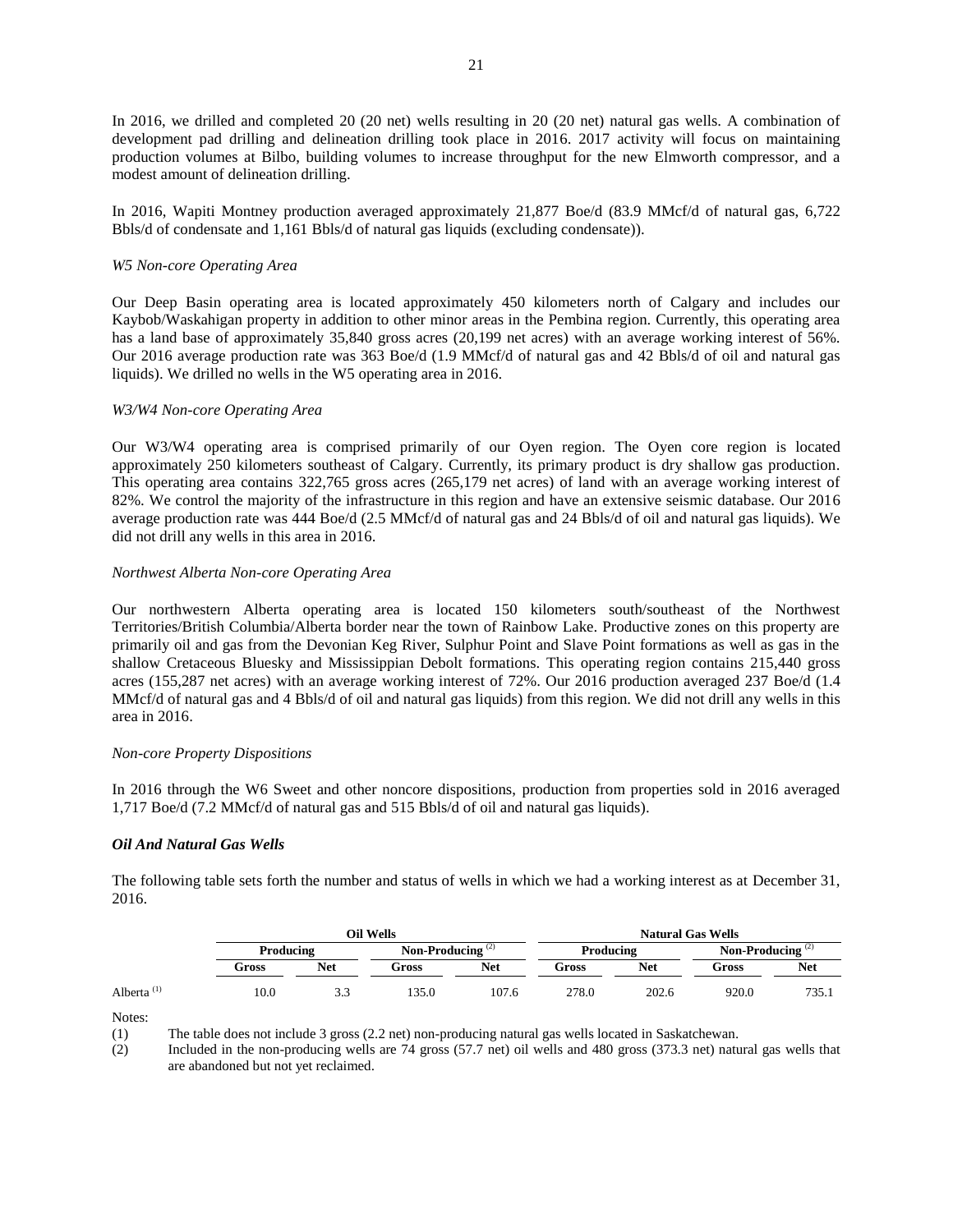## *Properties With No Attributed Reserves*

As at December 31, 2016 we held 408,284 gross (308,113 net acres) to which no reserves are currently attributed. Rights to explore, develop and exploit 83,077 net acres of these land holdings could expire by December 31, 2017 if not continued. We have no material work commitments other than abandonment obligations on these properties and the majority of this acreage is located in our non-core operating areas. When determining gross and net acreage for two or more leases covering the same lands but different rights, the acreage is reported for each lease. Where there are multiple discontinuous rights in a single lease, the acreage is reported only once.

## *Significant Factors or Uncertainties Relevant to Properties with no Attributed Reserves*

We do not anticipate any significant economic factors or significant uncertainties will affect any particular components of our properties with no attributed reserves. There are no unusually significant abandonment and reclamation costs with our properties with no attributed reserves. See "*Significant Factors and Uncertainties Affecting Reserves Data – Abandonment and Reclamation Costs*" and "*Risk Factors*".

## *Forward Contracts*

We are exposed to market risks resulting from fluctuations in commodity prices, foreign exchange rates and interest rates in the normal course of operations. A variety of derivative instruments are used by us to reduce our exposure to fluctuations in commodity prices and foreign exchange rates. We are exposed to losses in the event of default by the counterparties to these derivative instruments. We manage this risk by diversifying our derivative portfolio amongst a number of financially sound counterparties. For information in relation to our marketing arrangements, see "*Marketing Arrangements*" below.

For details of our material commitments to sell natural gas and crude oil which were outstanding as at December 31, 2016 see Note 17 to our financial statements for the year ended December 31, 2016.

## *Marketing Arrangements*

## *Natural Gas*

We have established a natural gas transportation and sales portfolio, which will ensure receipt capacity at reasonable cost and provide an appropriate customer base. Our marketing objectives also include protecting or securing minimum prices for up to 70% of our forecast net after royalty production for the term January 1, 2017 to June 30, 2018 and up to 60% for July 1, 2018 to December 31, 2019 and a further 50% for the following 24 months. Our price risk management program is comprised of costless collars, differentials, fixed price and put option contracts. In order to control and manage credit risk and ensure competitive bids, we engage a number of reputable counterparties for our natural gas transactions. The integration and application of these strategies resulted in an average realized price (excluding financial derivative commodity contracts) of \$2.62/Mcf for the year ended December 31, 2016.

We have been contracting for export pipeline capacity to diversify our gas sales to other regional markets. We contracted for 20 MMcf/d of Alliance pipeline capacity to the Chicago market area that started December 2015. In 2016, we contracted for 40,000 GJ/d of delivery service on the Nova system to the Alberta/BC border which will allow for gas exports to northern California. This service is anticipated to commence in late 2018 after the Sundre Crossover project is completed by Nova. This capacity coupled with our existing Alliance Pipeline capacity to Chicago will provide for a more diverse portfolio of gas markets and prices beyond AECO. We will continue to evaluate other downstream gas marketing opportunities as they arise.

## *Oil and NGLs*

We sell our oil and liquids production to a variety of purchasers. This enables us to benefit from specific regional advantages, while maintaining price and delivery flexibility. We are continually monitoring global and regional crude oil and NGL markets and look for opportunities to enter into price risk management contracts for up to 70% of forecast net after royalty production for the term January 1, 2017 to June 30, 2018, up to 60% for the next 18 months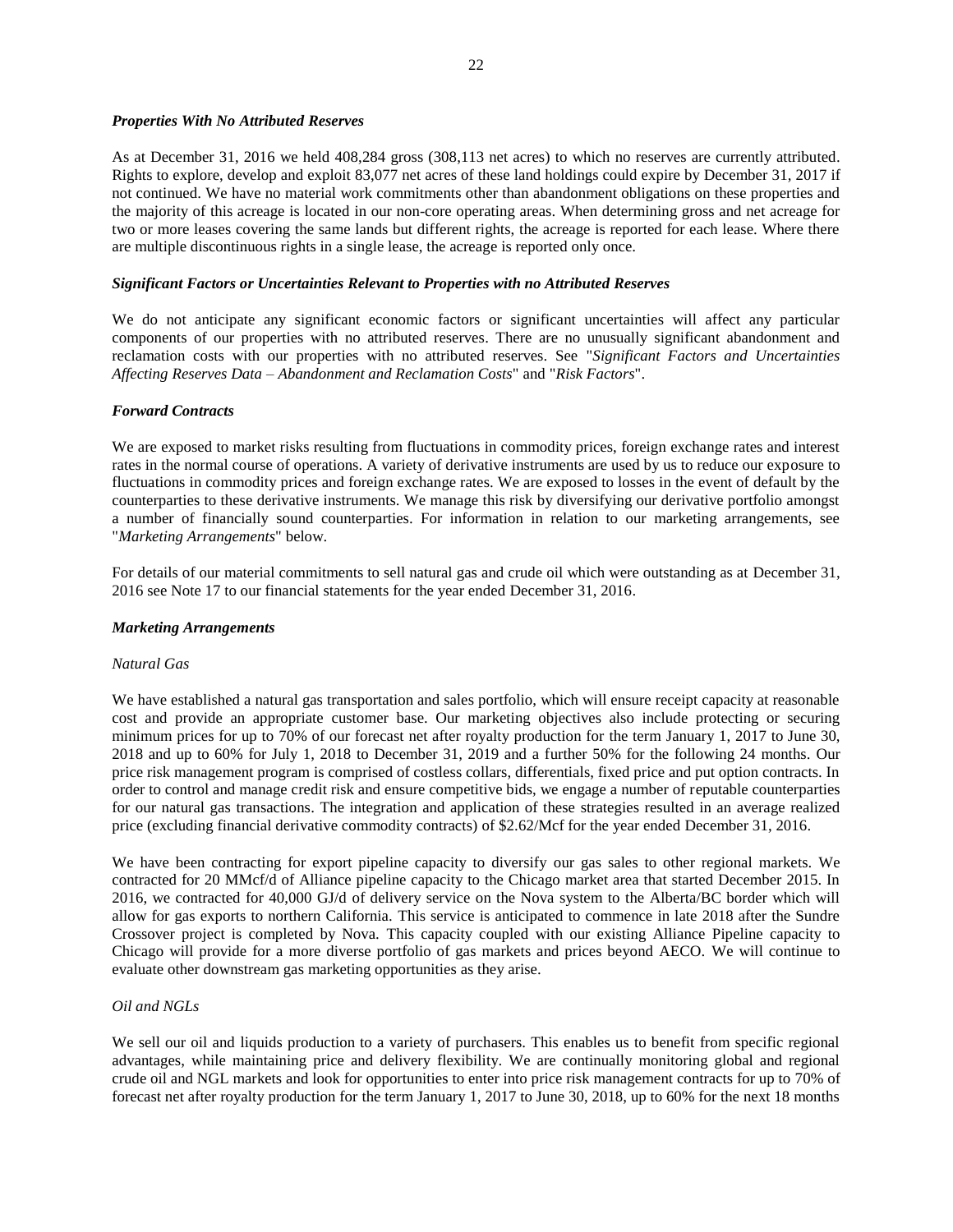and up to 30% for the following 24 months. In 2016, our average realized condensate & oil price (excluding financial derivative commodity contracts) was \$49.81/Bbl and our average realized price for natural gas liquids (excluding condensate) was \$10.43/Bbl.

For additional details on our price risk management program see Note 17 to our financial statements for the year ended December 31, 2016.

## *Processing and Transportation*

Most of our natural gas and associated natural gas liquids production requires processing to meet sales quality specifications. We require pipeline transportation to deliver our raw natural gas and natural gas liquids to these processing facilities. Access to processing and pipeline transportation is critical to the development of our Wapiti Montney condensate-rich natural gas play. We have entered into long-term take-or-pay contracts to ensure access to processing and pipelines for current and future production. We have made the strategic decision to own most of the gathering and compression facilities required for production from our Wapiti Montney play but we rely on thirdparty owned infrastructure for the processing and transportation of our production.

We have committed to a five year firm take-or-pay transportation agreement with SemCAMS ULC for 10 MMcf/d of raw natural gas production starting July 1, 2012, increasing to 17 MMcf/d starting July 1, 2013 and expiring in 2017. In May 2014, we entered into a 10-year processing and transportation agreement with SemCAMS for an additional 30 MMcf/d of raw natural gas starting in mid-2015 and extended the existing 17 MMcf/d for the same term. In October 2014, we entered into an agreement to increase these volumes a further 30 MMcf/d in mid-2016 for a total commitment of 77 MMcf/d of raw natural gas transportation and processing.

In April 2013, we entered into a 10-year processing, transportation and marketing agreement with Keyera Corp. for 35 MMcf/d of raw natural gas starting in the third quarter of 2014, increasing to 65 MMcf/d late in the fourth quarter of 2014. In early 2014, we entered into an agreement to increase these volumes to 80 MMcf/d in the third quarter of 2015. In addition to these raw natural gas processing and transportation arrangements, we have entered into agreements for the transportation and fractionation of our natural gas liquids produced from the above raw gas processing arrangements. We continue to pursue other processing and transportation agreements as we develop our Wapiti Montney play to provide line-of-sight to future capacity and production growth.

On October 11, 2016 we entered into an agreement as anchor tenant with SemCAMS ULC for firm processing of an additional 120 MMcf/d of raw gas from our condensate rich Montney play in the Wapiti area of Alberta. The processing capacity will be added in three incremental steps of 40 MMcf/d, commencing in 2019, 2020, and 2021 respectively. The agreement is underpinned by take-or-pay terms for a period of 15 years, and the 80% take-or-pay terms provide flexibility to produce above or below these firmly contracted amounts. The capacity will be provided via the new 200 MMcf/d gas plant at Gold Creek. With this agreement, we and SemCAMS have moved past Final Investment Decision. Both parties have received all board approvals needed to proceed with construction of the licensed gas plant. We will supply gas to this contract from the Gold Creek, Pipestone, Elmworth, and surrounding areas. Bilbo and adjacent southern lands will continue to be processed at the Keyera Simonette gas plant. When added to our existing capacity, this agreement will expand our total Wapiti area firm processing capacity to approximately 277 MMcf/d of raw gas by 2021.

Most of the condensate produced from our Wapiti Montney play is extracted in the field at compressor stations. These condensate volumes are either transported by pipeline or truck to sales points. We have entered into long-term condensate pipeline transportation agreements to access additional pipeline capacity and reduce the need for higher cost trucking transportation of condensate production.

## *Tax Horizon*

Based on estimated 2017 funds from operations and capital expenditures, and existing tax pools, we do not expect to be cash taxable in 2017. Projecting taxability beyond 2017 is subject to many uncertainties including commodity prices, capital spending, acquisitions, divestments and government regulations and guidelines. Within the context of current commodity prices and our capital spending plans, we do not expect to be taxable in the next five years.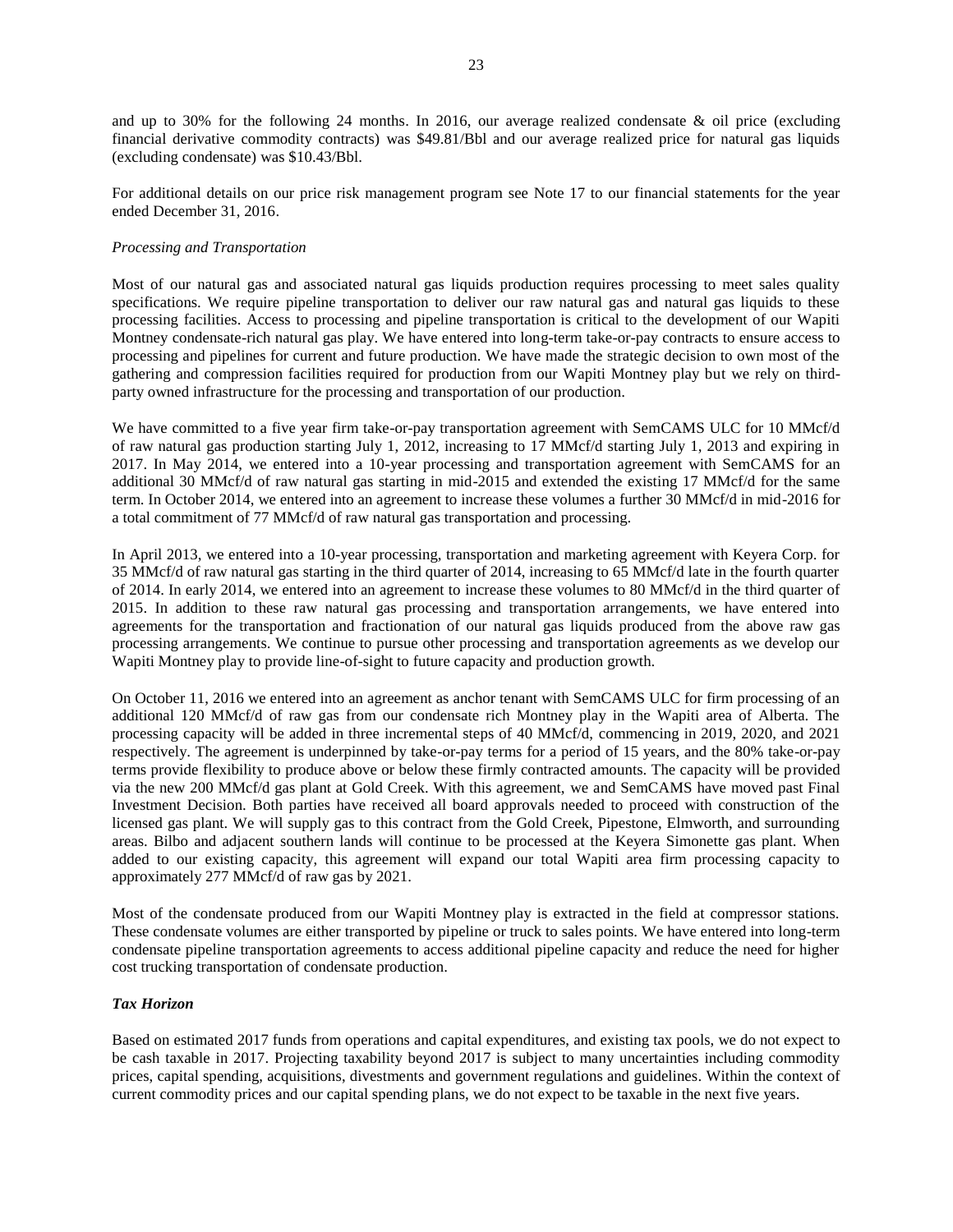## *Costs Incurred*

The following table summarizes the costs incurred related to our activities for the year ended December 31, 2016:

| <b>Year Ended</b><br>December 31, 2016<br>$($ \$000s $)$ |
|----------------------------------------------------------|
| 3,850                                                    |
|                                                          |
| 5,377                                                    |
| 182,739                                                  |
| 228                                                      |
| 192.194                                                  |
|                                                          |

Notes:

(1) Cost of land acquired and non-producing lease rentals on those lands.

(2) Geological and geophysical capital expenditures and drilling costs for exploration wells.

(3) Development costs include development drilling costs and equipping, tie-in and facility costs for all wells.

### *Exploration and Development Activities*

In 2016, we drilled 20 (100% interest) condensate-rich natural gas development wells within our Wapiti Montney resource play. We did not participate in any other exploratory or development wells in 2016.

In 2017, we expect to drill approximately 29 condensate-rich natural gas wells within our Wapiti Montney resource play. See "*Statement of Reserves Data and Other Oil and Natural Gas Information – Other Oil and Natural Gas Information – Principal Oil and Natural Gas Properties*".

#### *Production Estimates*

The following table sets out the volumes of our working interest production estimated for the year ended December 31, 2017, which is reflected in the estimates of future net revenue disclosed in the forecast price tables contained above under the subheading "*Reserves Data (Forecast Prices and Costs)*":

|                                   | Light and<br><b>Medium Oil</b><br>(Bbls/d) | Conventional<br>Natural $Gas^{(1)}$<br>(Mcf/d) | <b>Natural Gas</b><br>Liquids<br>(Bbls/d) | <b>Shale Gas</b><br>(Mcf/d) | <b>Total</b><br>(BOE/d) |
|-----------------------------------|--------------------------------------------|------------------------------------------------|-------------------------------------------|-----------------------------|-------------------------|
| <b>Total Proved</b>               |                                            | 2.493                                          | 9.645                                     | 108.153                     | 28,092                  |
| <b>Total Proved plus Probable</b> |                                            | 2,532                                          | 11.275                                    | 127.914                     | 33,023                  |

Note:

(1) Includes an immaterial amount of coal bed methane.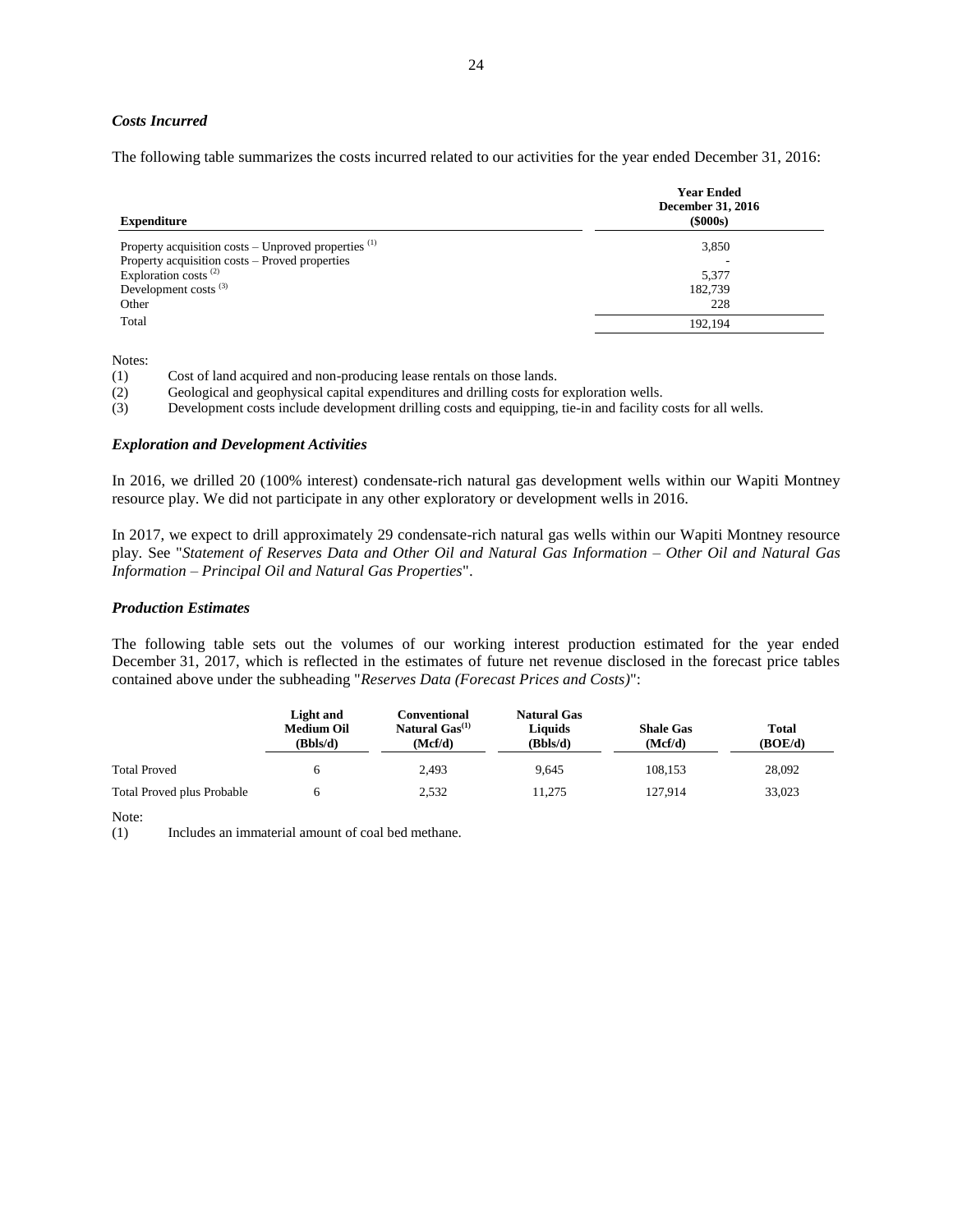## *Production History*

The following tables summarize certain information in respect of our production, product prices received, royalties paid, production costs and resulting netback for the periods indicated below:

|                                                | <b>Quarter Ended 2016</b> |         |                 | <b>Year Ended</b> |               |
|------------------------------------------------|---------------------------|---------|-----------------|-------------------|---------------|
|                                                | <b>Mar. 31</b>            | June 30 | <b>Sept. 30</b> | Dec. 31           | Dec. 31, 2016 |
| <b>Average Daily Production</b> <sup>(1)</sup> |                           |         |                 |                   |               |
| Light and Medium Crude Oil (Bbls/d)            | 12                        | 43      | 17              | 19                | 23            |
| Natural Gas (Mcf/d)                            | 102,589                   | 91,788  | 97,376          | 96,334            | 97,021        |
| NGLs (Bbls/d) $^{(2)}$                         | 2,143                     | 1,731   | 1,035           | 1,403             | 1,576         |
| Condensate (Bbls/d) $^{(2)}$                   | 6,232                     | 6,379   | 7,617           | 7,239             | 6,870         |
| Combined (Boe/d)                               | 25,484                    | 23,451  | 24,898          | 24,716            | 24,638        |
| <b>Average Net Production Prices Received</b>  |                           |         |                 |                   |               |
| Light and Medium Crude Oil (\$/Bbl)            | (6.40)                    | 31.86   | 49.12           | 39.83             | 31.96         |
| Natural Gas (\$/Mcf)                           | 3.75                      | 3.25    | 3.37            | 3.74              | 3.54          |
| NGLs $(\frac{6}{Bb})^{(2)}$                    | 5.35                      | 11.26   | 7.34            | 19.35             | 10.43         |
| Condensate (\$/Bbl) <sup>(2)</sup>             | 41.76                     | 49.54   | 48.73           | 58.26             | 49.87         |
| Combined (\$/Boe)                              | 25.75                     | 27.10   | 28.44           | 32.78             | 28.53         |
| <b>Royalties Paid</b>                          |                           |         |                 |                   |               |
| Light and Medium Crude Oil (\$/Bbl)            | (14.40)                   | (17.18) | 1.14            | 51.57             | 1.10          |
| Natural Gas (\$/Mcf)                           | 0.02                      | (0.51)  | (0.23)          | (0.17)            | (0.22)        |
| NGLs $(\frac{6}{Bb})^{(2)}$                    | 0.91                      | 0.67    | 0.87            | 1.10              | 0.88          |
| Condensate (\$/Bbl) <sup>(2)</sup>             | 4.84                      | 2.47    | 3.79            | 3.30              | 3.59          |
| Combined (\$/Boe)                              | 1.32                      | (1.31)  | 0.28            | 0.42              | 0.21          |
| Production Costs <sup>(3)(4)</sup>             |                           |         |                 |                   |               |
| Light and Medium Crude Oil (\$/Bbl)            | 0.00                      | 0.02    | 0.01            | 0.01              | 0.01          |
| Natural Gas (\$/Mcf)                           | 1.18                      | 1.05    | 1.23            | 1.13              | 1.15          |
| NGLs $(\frac{5}{Bb})^{(2)}$                    | 0.89                      | 0.71    | 0.47            | 0.59              | 0.67          |
| Condensate (\$/Bbl) <sup>(2)</sup>             | 2.59                      | 2.63    | 3.46            | 3.06              | 2.93          |
| Combined (\$/Boe)                              | 10.59                     | 9.66    | 11.31           | 10.44             | 10.52         |
| <b>Transportation</b>                          |                           |         |                 |                   |               |
| Light and Medium Crude Oil (\$/Bbl)            | (0.55)                    | (0.09)  | 0.70            | 1.02              | 0.33          |
| Natural Gas (\$/Mcf)                           | 0.71                      | 0.53    | 0.56            | 0.47              | 0.57          |
| NGLs $(\frac{6}{Bb})^{(2)}$                    | 0.00                      | 0.00    | 0.00            | 0.00              | 0.00          |
| Condensate (\$/Bbl) <sup>(2)</sup>             | (0.49)                    | (0.10)  | 0.70            | 1.02              | 0.33          |
| Combined (\$/Boe)                              | 2.74                      | 2.07    | 2.39            | 2.14              | 2.34          |
| Netback Received (5)                           |                           |         |                 |                   |               |
| Light and Medium Crude Oil (\$/Bbl)            | 8.55                      | 49.11   | 47.27           | (12.77)           | 30.52         |
| Natural Gas (\$/Mcf)                           | 1.84                      | 2.18    | 1.81            | 2.31              | 2.04          |
| NGLs $(\frac{6}{Bb})^{(2)}$                    | 3.55                      | 9.88    | 6.00            | 17.66             | 8.88          |
| Condensate $(\frac{5}{Bb})^{(2)}$              | 34.82                     | 44.54   | 40.78           | 50.88             | 43.02         |
| Combined (\$/Boe)                              | 11.10                     | 16.68   | 14.46           | 19.78             | 15.46         |

Notes:

(1) Before deduction of royalties.

(2) For the purposes of this table condensate has been shown separately from natural gas liquids.

(3) Production costs are composed of direct costs incurred to operate wells that produce any one or more of the product types that are shown. Costs have been allocated to products based on production volumes on a pro-rata basis.

(4) Overhead recoveries associated with operated properties are charged to production costs and accounted for as a reduction to general and administrative costs.

(5) Netbacks are calculated by subtracting royalties, production costs and transportation from revenues.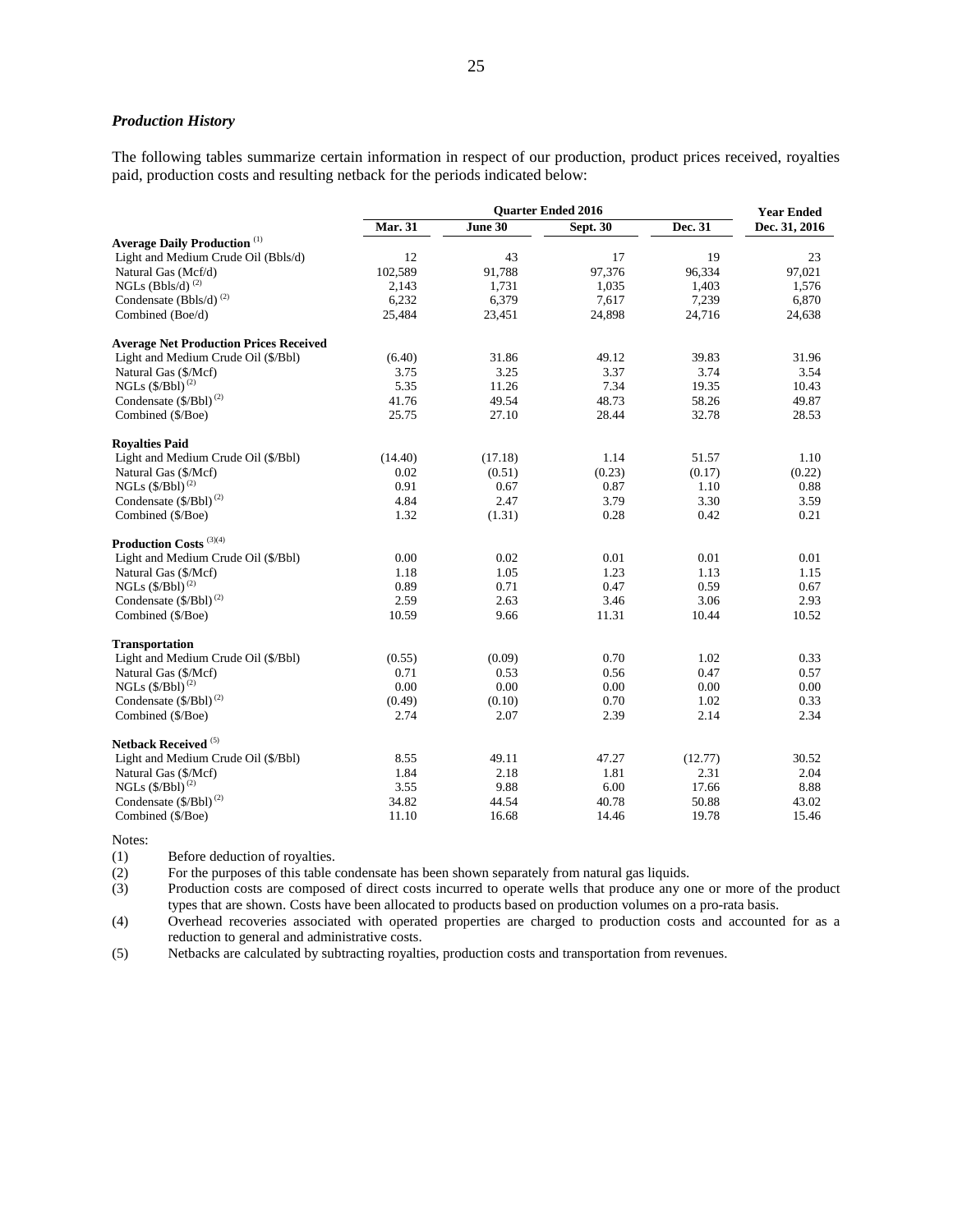The following table indicates our average daily production (including production from our major areas) for the year ended December 31, 2016:

|                | <b>Light and Medium</b><br>Crude Oil<br>(Bbls/d) | <b>Natural Gas</b><br>Liquids<br>(Bbls/d) | Condensate <sup>(1)</sup><br>(Bbls/d) | <b>Natural Gas</b><br>(Mcf/d) | <b>Total</b><br>(Boe/d) |
|----------------|--------------------------------------------------|-------------------------------------------|---------------------------------------|-------------------------------|-------------------------|
| Wapiti Montney |                                                  | 1,161                                     | 6,722                                 | 83,962                        | 21,877                  |
| Non-core $(2)$ | 22                                               | 415                                       | 148                                   | 13.059                        | 2.761                   |
| Total          | 22                                               | . . 576                                   | 6.870                                 | 97.021                        | 24.638                  |

Note:

(1) For the purposes of this table condensate has been shown separately from natural gas liquids.

<span id="page-26-0"></span>(2) Included in the non-core category are the 2016 dispositions.

#### **DIVIDENDS**

We have not declared dividends on our Common Shares since November of 2010. Any decision to pay dividends on the Common Shares will be made by our Board of Directors on the basis of our earnings, financial requirements and other conditions that the Board of Directors may consider appropriate in the circumstances. It is not intended that dividends will be paid in the foreseeable future.

## **DESCRIPTION OF OUR CAPITAL STRUCTURE**

#### <span id="page-26-1"></span>**Credit Facility**

We have a \$200 million extendible revolving term Credit Facility from a syndicate of Canadian chartered banks. Borrowing under the Credit Facility may be made by prime loans, bankers' acceptances and/or US LIBOR advances. These advances bear interest at the bank's prime rate and/or at money market rates plus a borrowing margin. The Credit Facility is secured by a first floating charge debenture, general assignment of book debts and our oil and natural gas properties and equipment. The Credit Facility does not contain any financial covenants but we are subject to various industry standard non-financial covenants under our Credit Facility. Compliance with these covenants is monitored on a regular basis.

The Credit Facility has a 364-day revolving period and is subject to an annual review by the lenders, at which time a lender can extend the revolving period or can request conversion to a one-year term loan. During the revolving period, a review of the maximum borrowing amount occurs semi-annually on October 31 and April 30. During the term period, no principal payments would be required until a year after the revolving period matures.

During the revolving period, a determination of the maximum borrowing amount occurs semi-annually at approximately October 31. The annual renewal date of our Credit Facility is April 29, 2017. Although we have no reason to believe that we will be unable to extend our Credit Facility after April 29, 2017, if not renewed, the facility will be available on a non-revolving basis for a period of one year thereafter, at which time the facility would be due and payable. See "*Risk Factors – Credit Facility Arrangements*".

#### **Senior Unsecured Notes**

We have \$70 million of 9.875% senior unsecured notes ("**Notes**") with a 5 year term which were issued by way of private placement. Interest is payable in equal quarterly installments in arrears. The Notes are fully and unconditionally guaranteed as to the payment of principal and interest, on a senior unsecured basis. There are no maintenance financial covenants. The Notes are non-callable prior to the two and a half year anniversary of the closing date.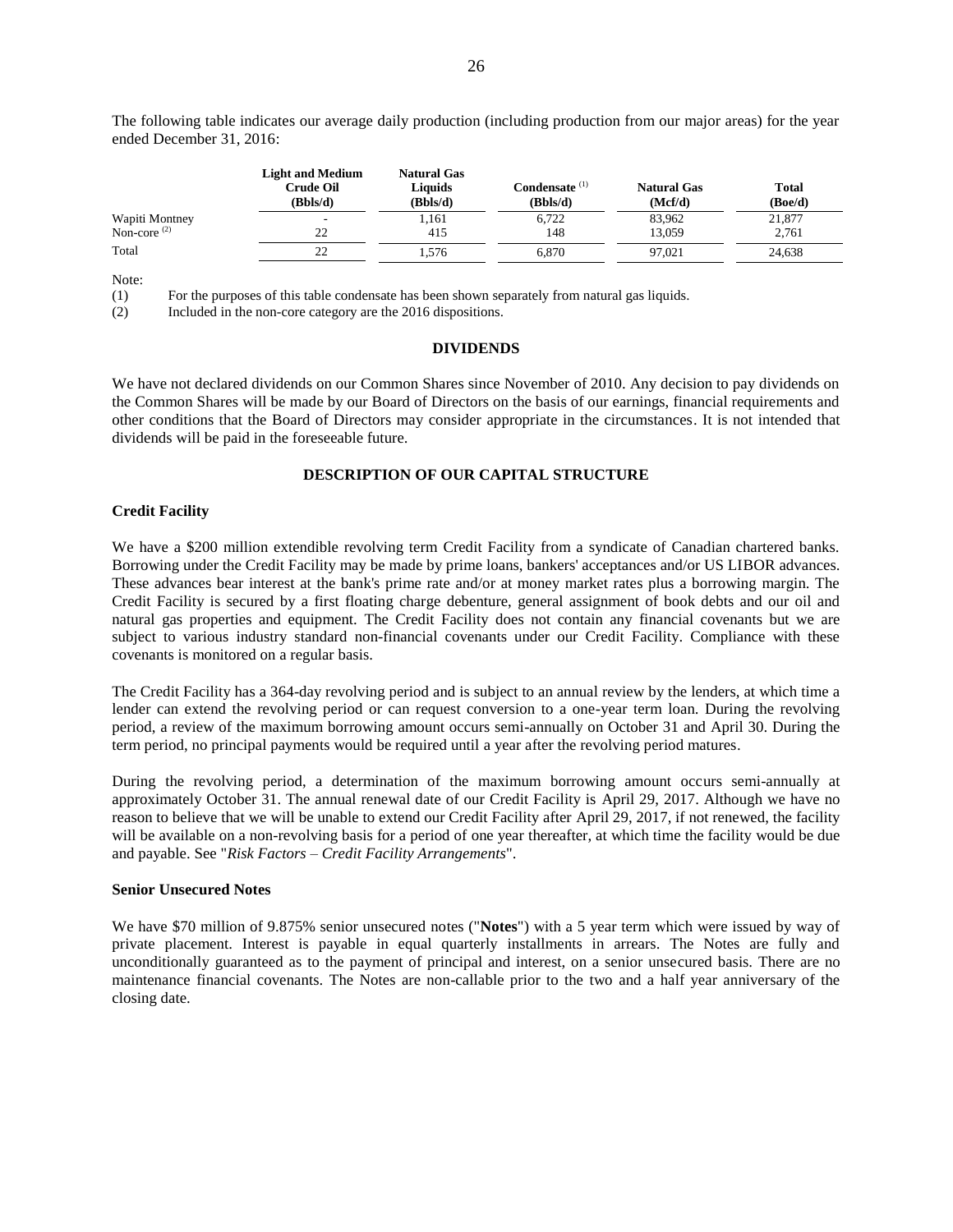At any time on or after December 22, 2018, we may redeem all or part of the Notes at the redemption prices set forth below plus any accrued and unpaid interest:

| 12 month period ended: | <b>Percentage</b> |
|------------------------|-------------------|
| December 22, 2019      | 104.938%          |
| December 22, 2020      | 102.469%          |
| December 22, 2021      | 100.00%           |

If a "change of control" (as defined in the note indenture governing the Notes) occurs at any time prior to June 22, 2017, each holder of the Notes will have the right to require us to purchase all or any part of that holder's Notes for an amount in cash equal to 110% of the aggregate principal repurchased plus accrued and unpaid interest. If a change of control occurs after June 22, 2017, each holder of Notes will have the right to require us to purchase all or any part of that holder's Notes for an amount in cash equal to 101% of the aggregate principal repurchased plus accrued and unpaid interest.

## **Share Capital**

We are authorized to issue an unlimited number of Common Shares without nominal or par value and no other shares. Holders of our Common Shares are entitled to one vote per share at meetings of our Shareholders. Subject to the rights of the holders of preferred shares and any other shares having priority over the Common Shares, holders of Common Shares are entitled to dividends if, as and when declared by the Board of Directors and upon liquidation, dissolution or winding-up to receive, our remaining property.

## **MARKET FOR OUR SECURITIES**

## <span id="page-27-0"></span>**Trading Price and Volume**

Our Common Shares are listed and posted for trading on the Toronto Stock Exchange and trade under the symbol "NVA". The following sets forth the price range and trading volume of our Common Shares on the Toronto Stock Exchange for the periods indicated.

|                  | <b>Price Range</b> |      |            |
|------------------|--------------------|------|------------|
|                  | High               | Low  | Volume     |
| 2016             |                    |      |            |
| January          | 4.53               | 2.72 | 12,488,995 |
| February         | 4.62               | 3.75 | 6,113,307  |
| March            | 5.50               | 4.33 | 10,219,671 |
| April            | 6.12               | 4.50 | 7,957,380  |
| May              | 7.13               | 5.30 | 12,502,633 |
| June             | 7.18               | 5.74 | 11,608,598 |
| July             | 7.10               | 5.94 | 9,746,149  |
| August           | 7.41               | 6.28 | 10,146,862 |
| September        | 7.64               | 6.17 | 14,140,950 |
| October          | 7.80               | 6.55 | 15,102,190 |
| November         | 7.24               | 6.28 | 14,815,106 |
| December         | 7.61               | 6.51 | 13,285,236 |
| 2017             |                    |      |            |
| January          | 7.15               | 6.38 | 9,190,792  |
| February         | 6.83               | 5.82 | 8,837,879  |
| March $(1 – 30)$ | 6.39               | 5.33 | 10,144,786 |

## **Prior Sales**

During the year ended December 31, 2016, we issued a total of 2,043,450 options pursuant to our stock option plan and 355,500 restricted share awards pursuant to our restricted share award plan. No funds are received by us until the options are exercised. On the payment date of the restricted share awards, we have the sole discretion as to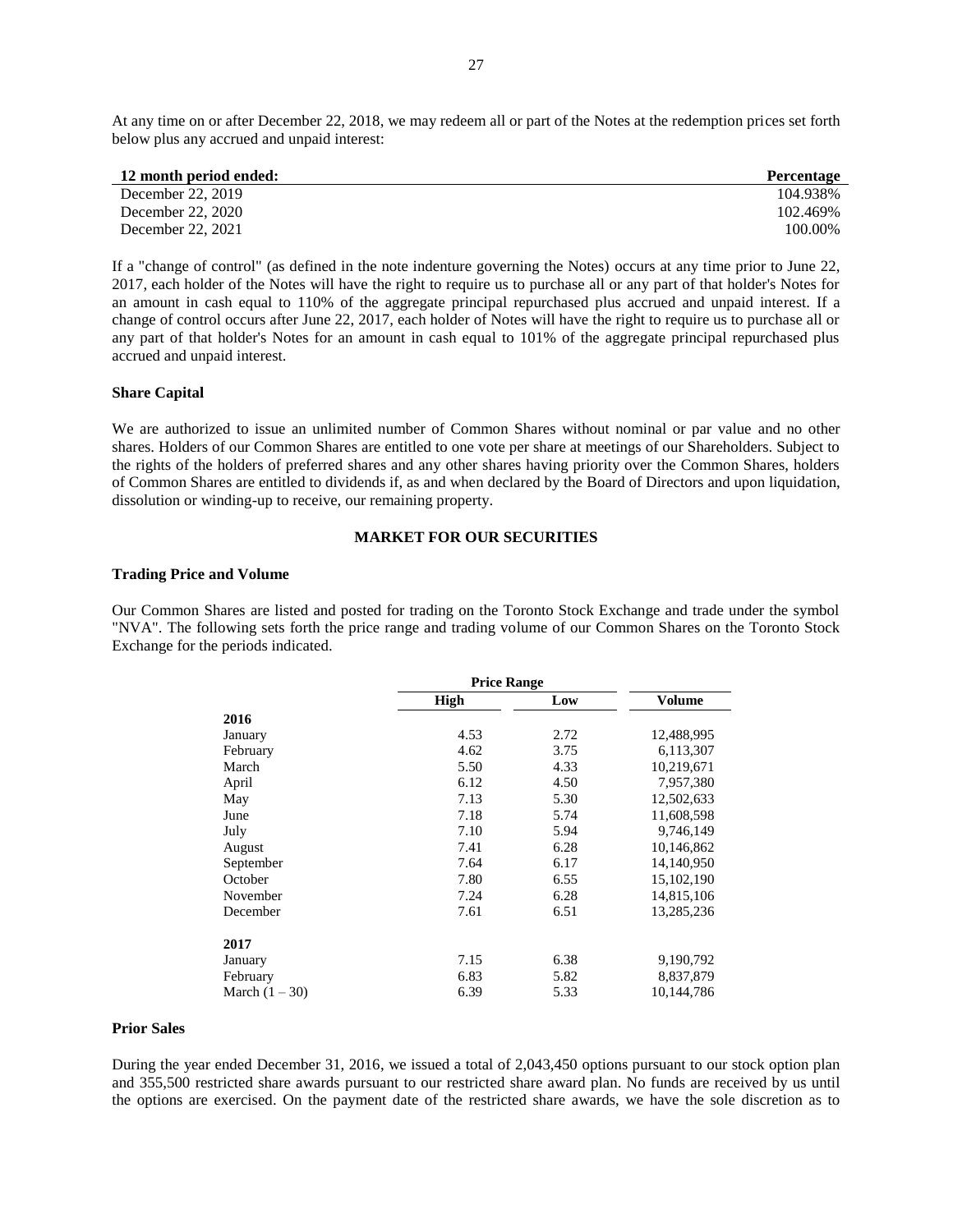whether the awards shall be paid in cash, Common Shares from treasury or Common Shares purchased on the Toronto Stock Exchange. See note 15 of our annual financial statements for a summary of stock option and restricted share award transactions.

## **DIRECTORS AND OFFICERS**

<span id="page-28-0"></span>The names, municipalities of residence, any offices held with us, the period served as a director and principal occupations of our directors and officers are set out below.

| Name and Municipality of<br><b>Residence</b>               | <b>Position with NuVista</b>                                                         | Director or<br><b>Officer Since</b> | <b>Principal Occupation</b>                                                                                                                                                                                         |
|------------------------------------------------------------|--------------------------------------------------------------------------------------|-------------------------------------|---------------------------------------------------------------------------------------------------------------------------------------------------------------------------------------------------------------------|
| Keith A. MacPhail $^{(2)(3)(5)}$<br>Calgary, Alberta       | Chairman and Director                                                                | May 2003                            | Our Chairman and Executive Chairman of<br>Bonavista Energy Corporation.                                                                                                                                             |
| Ronald J. Eckhardt <sup>(2)</sup><br>Calgary, Alberta      | Director                                                                             | March 2013                          | Former Executive Vice-President, North<br>American Operations for Talisman Energy<br>Inc.                                                                                                                           |
| Pentti O. Karkkainen (1)(3)(6)<br>Calgary, Alberta         | Director                                                                             | <b>July 2003</b>                    | Former General Partner, KERN Partners Ltd.<br>(a private equity firm and partnership).                                                                                                                              |
| Ronald J. Poelzer <sup>(1)(4)(5)</sup><br>Calgary, Alberta | Director                                                                             | May 2003                            | Vice<br>Chairman<br>of<br><b>Bonavista</b><br>Energy<br>Corporation.                                                                                                                                                |
| Brian G. Shaw <sup>(1)</sup><br>Toronto, Ontario           | Director                                                                             | August 2014                         | Director of Encana Corp., Manulife Bank of<br>Canada and Manulife Trust Company.                                                                                                                                    |
| <b>Sheldon B. Steeves</b> $(2)(4)$<br>Calgary, Alberta     | Director                                                                             | March 2013                          | Former CEO and Chairman of Echoex Ltd., a<br>private oil and natural gas exploration and<br>production company.                                                                                                     |
| Deborah S. Stein <sup>(1)</sup><br>DeWinton, Alberta       | Director                                                                             | August 2016                         | Former Executive Vice President at AltaGas<br>Ltd. From 2008 to 2015. Ms. Stein was<br>Senior Vice President Finance and Chief<br>Financial Officer of AltaGas Ltd.                                                 |
| Grant A. Zawalsky <sup>(4)(5)</sup><br>Calgary, Alberta    | Director                                                                             | May 2003                            | Managing Partner of Burnet, Duckworth &<br>Palmer LLP (barristers and solicitors).                                                                                                                                  |
| Jonathan A. Wright <sup>(5)</sup><br>Calgary, Alberta      | President and Chief<br>Executive Officer and a<br>Director                           | May 2011                            | Our President and Chief Executive Officer<br>and a Director since May 2011. Prior thereto,<br>Mr. Wright was Senior Vice-President of<br>Talisman Energy Ltd.'s North American<br>Conventional Production Division. |
| <b>Ross L. Andreachuk</b><br>Calgary, Alberta              | Vice President, Finance<br>and Chief Financial<br>Officer and Corporate<br>Secretary | May 2009                            | Our Vice President, Finance and Chief<br>Financial Officer since September, 2014.<br>Prior thereto, Mr. Andreachuk was our Vice<br>President and Controller.                                                        |
| <b>Kevin G. Asman</b><br>Calgary, Alberta                  | Vice President, Marketing                                                            | January 2010                        | Our Vice President, Marketing.                                                                                                                                                                                      |
| Mike J. Lawford<br>Calgary, Alberta                        | Vice President.<br>Development                                                       | January 2012                        | Our Vice President, Development since<br>January 2012. Prior thereto, Mr. Lawford was<br>Executive Project Management Officer and<br>Manager - New Plays at Talisman Energy<br>Ltd.                                 |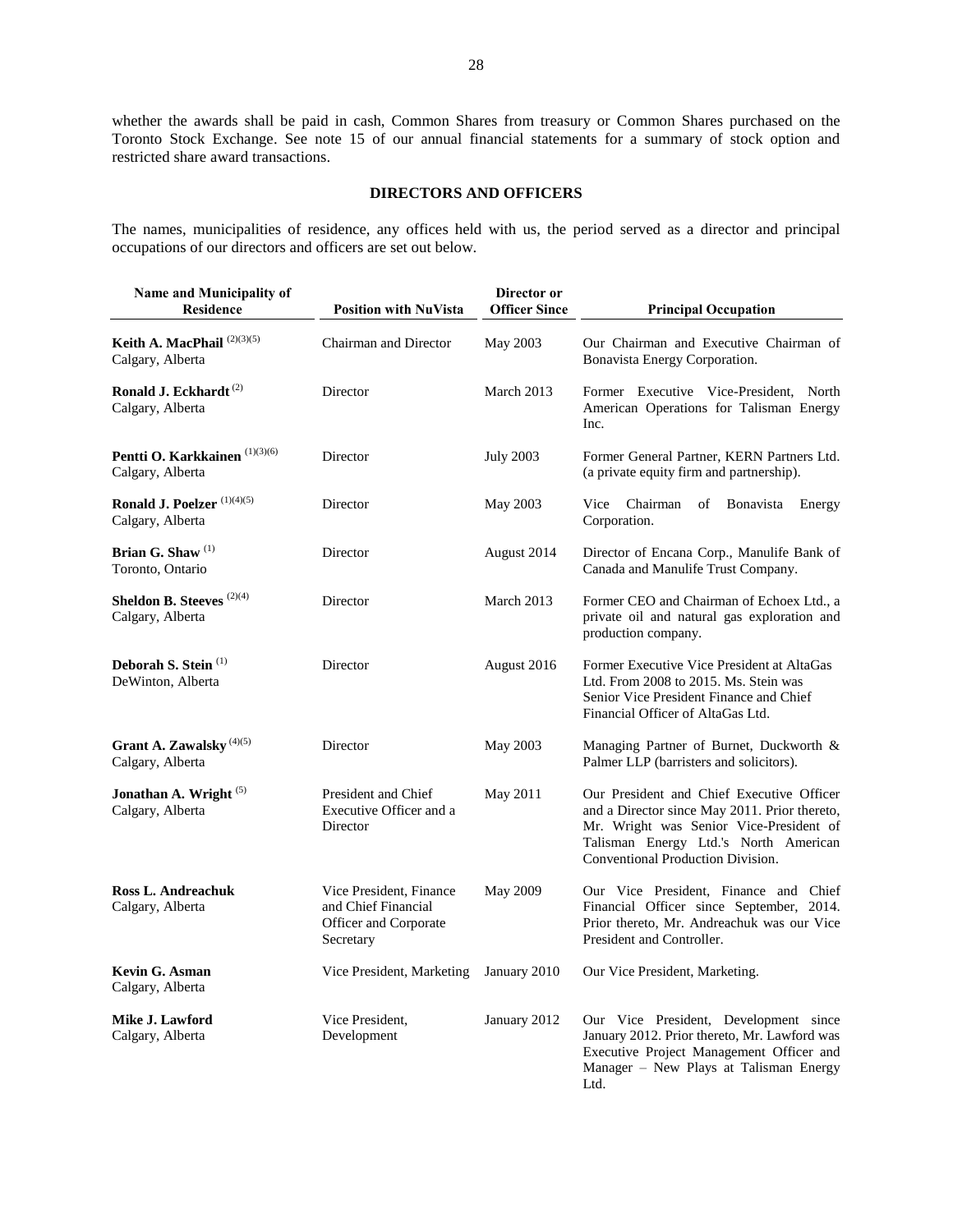| Name and Municipality of<br>Residence<br>D. Chris McDavid<br>Calgary, Alberta                                                                                                                            |  | <b>Position with NuVista</b>                          | Director or<br><b>Officer Since</b> | <b>Principal Occupation</b>     |  |  |
|----------------------------------------------------------------------------------------------------------------------------------------------------------------------------------------------------------|--|-------------------------------------------------------|-------------------------------------|---------------------------------|--|--|
|                                                                                                                                                                                                          |  | Vice President, Operations                            | August 2006                         | Our Vice President, Operations. |  |  |
| Joshua T. Truba<br>Calgary, Alberta                                                                                                                                                                      |  | Vice President, Land &<br><b>Business Development</b> | January 2009                        | Our Vice President, Land.       |  |  |
| Notes:<br>Member of our Audit Committee.<br>(1)<br>(2)<br>Member of our Reserves Committee.<br>(3)<br>Member of our Compensation Committee.<br>(4)<br>Member of our Governance and Nominating Committee. |  |                                                       |                                     |                                 |  |  |

- (5) Member of our Executive Committee.
- (6) Our Lead Director.

The term of office of each of our directors expires at the next annual meeting of our Shareholders.

As at the date of this Annual Information Form, our directors and officers, as a group, beneficially owned, or directed or controlled, directly or indirectly, approximately 7.2 million Common Shares or approximately 4.2% of our issued and outstanding Common Shares.

### **Corporate Cease Trade Orders, Bankruptcies or Penalties or Sanctions**

None of our directors or executive officers (nor any personal holding company of any of such persons) is, as of the date of this Annual Information Form, or was within ten years before the date of this Annual Information Form, a director, chief executive officer or chief financial officer of any company (including us), that was subject to a cease trade order (including a management cease trade order), an order similar to a cease trade order or an order that denied the relevant company access to any exemption under securities legislation, in each case that was in effect for a period of more than 30 consecutive days (collectively, an "**Order**") that was issued while the director or executive officer was acting in the capacity as director, chief executive officer or chief financial officer, or was subject to an Order that was issued after the director or executive officer ceased to be a director, chief executive officer or chief financial officer and which resulted from an event that occurred while that person was acting in the capacity as director, chief executive officer or chief financial officer.

None of our directors or executive officers (nor any personal holding company of any of such persons), or Shareholder holding a sufficient number of our securities to affect materially the control of us is, as of the date of this Annual Information Form, or has been within the ten years before the date of this Annual Information Form, a director or executive officer of any company (including us) that, while that person was acting in that capacity, or within a year of that person ceasing to act in that capacity, became bankrupt, made a proposal under any legislation relating to bankruptcy or insolvency or was subject to or instituted any proceedings, arrangement or compromise with creditors or had a receiver, receiver manager or trustee appointed to hold its assets, other than Mr. MacPhail who was formerly a director of The Resort at Copper Point Ltd. (a private real estate development company) which was placed in receivership in February 2009 and Mr. Zawalsky who was a former director of Endurance Energy Ltd. (a private oil and gas company) which filed for creditor protection under the *Companies Creditors' Agreement Act* on May 30, 2016.

None of our directors or executive officers (nor any personal holding company of any of such persons), or Shareholder holding a sufficient number of our securities to affect materially the control of us is, has, within the ten years before the date of this Annual Information Form, become bankrupt, made a proposal under any legislation relating to bankruptcy or insolvency, or become subject to or instituted any proceedings, arrangement or compromise with creditors, or had a receiver, receiver manager or trustee appointed to hold the assets of the director, executive officer or Shareholder.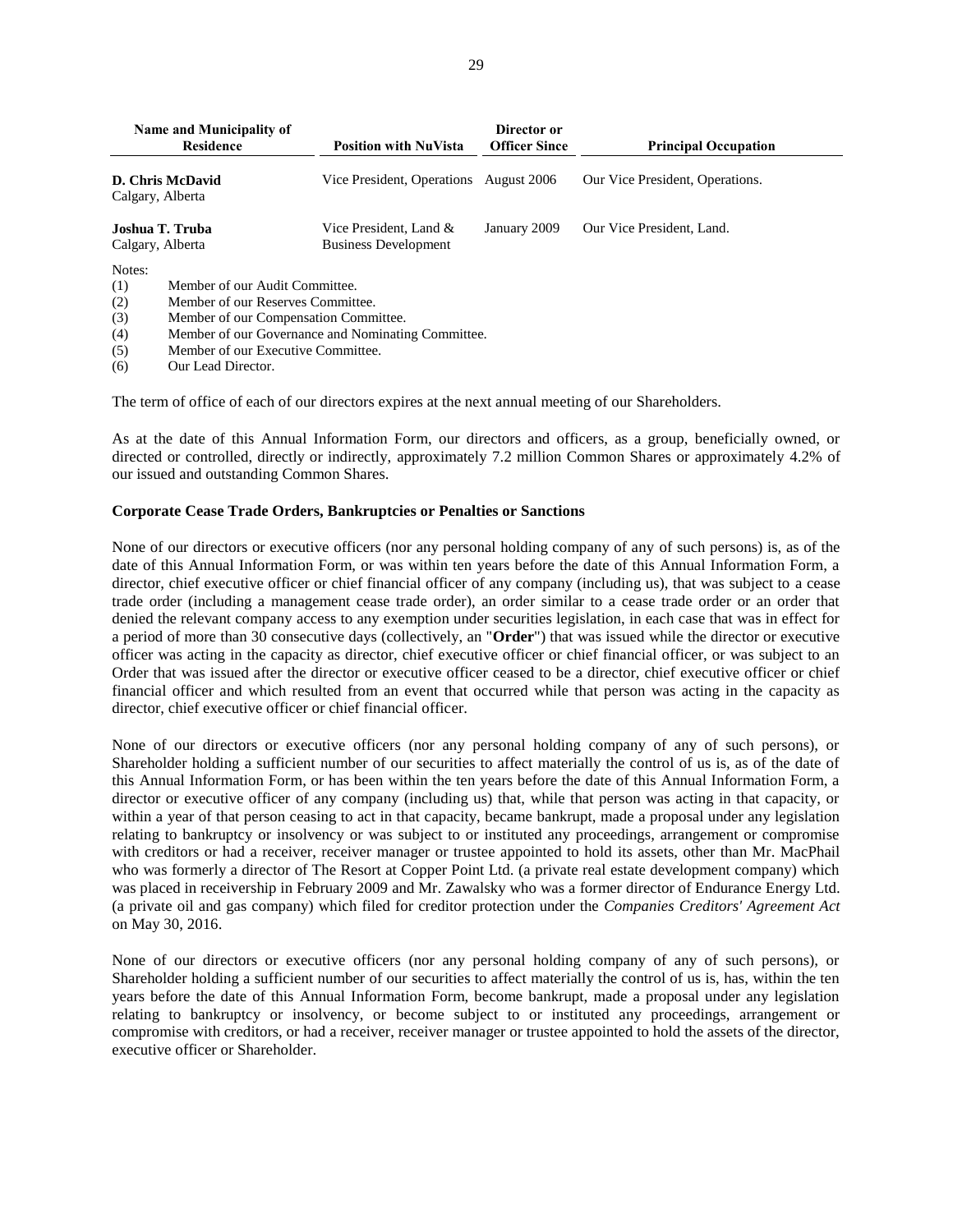None of our directors or executive officers (nor any personal holding company of any of such persons), or Shareholder holding a sufficient number of our securities to affect materially the control of us, has been subject to any penalties or sanctions imposed by a court relating to securities legislation or by a securities regulatory authority or has entered into a settlement agreement with a securities regulatory authority or any other penalties or sanctions imposed by a court or regulatory body that would likely be considered important to a reasonable investor in making an investment decision.

## **Conflicts of Interest**

Our directors and officers may, from time to time, be involved with the business and operations of other oil and natural gas issuers, in which case a conflict may arise. See "*Risk Factors*".

Circumstances may arise where members of our Board of Directors serve as directors or officers of corporations which are in competition to our interests. No assurances can be given that opportunities identified by such Board of Directors members will be provided to us.

The *Business Corporations Act* (Alberta) provides that in the event a director has an interest in a contract or proposed contract or agreement, the director shall disclose his interest in such contract or agreement and shall refrain from voting on any matter in respect of such contract or agreement unless otherwise provided under the *Business Corporations Act* (Alberta). To the extent that conflicts of interests arise, such conflicts will be resolved in accordance with the provisions of the *Business Corporations Act* (Alberta).

## **AUDIT COMMITTEE INFORMATION**

### <span id="page-30-0"></span>**Audit Committee Charter**

The full text of our Audit Committee charter is included in Appendix C of this Annual Information Form.

#### **Composition of the Audit Committee**

The members of our Audit Committee are Deborah Stein (Chair), Mr. Karkkainen, Mr. Poelzer and Mr. Shaw each of whom are independent and financially literate. We have adopted the definition of "independence" as set out in Section 1.4 of National Instrument 52-110 – *Audit Committees*. The relevant education and experience of each Audit Committee member is outlined below.

#### **Deborah Stein**: *Independent Businesswoman*

Ms. Stein has over 30 years of industry experience, including 17 years of direct experience in the oil and gas business, most recently having held the position of Chief Financial Officer at AltaGas Ltd. Prior to joining AltaGas in 2005, Ms. Stein held various positions at TransCanada Corporation. Ms. Stein also led the finance functions of Wendy's Restaurants of Canada and Paramount Canada's Wonderland. She is currently a director of Parkland Fuel Corporation, Trican Well Service Ltd., CEDA and Past Chair of Financial Executives Canada.

Ms. Stein is a Chartered Accountant, holds a designation from the Institute of Corporate Directors and obtained her Bachelor of Arts degree from York University, majoring in Economics.

#### **Pentti O. Karkkainen**: *Independent Businessman*

Mr. Karkkainen has over 30 years of investment management, energy sector research and investment banking experience, as well as four years of industry experience with Gulf Canada Resources. Mr. Karkkainen was a Co-Founder and General Partner of KERN Partners, a leading Canadian based energy focused capital markets and private equity firm, from September 2000 to July 2014 and was the firm's Senior Strategy Advisor from July, 2014 until his retirement from the firm in August, 2015. Prior to establishing KERN Partners, Mr. Karkkainen was Managing Director and Head of Oil and Gas Equity Research at RBC Capital Markets.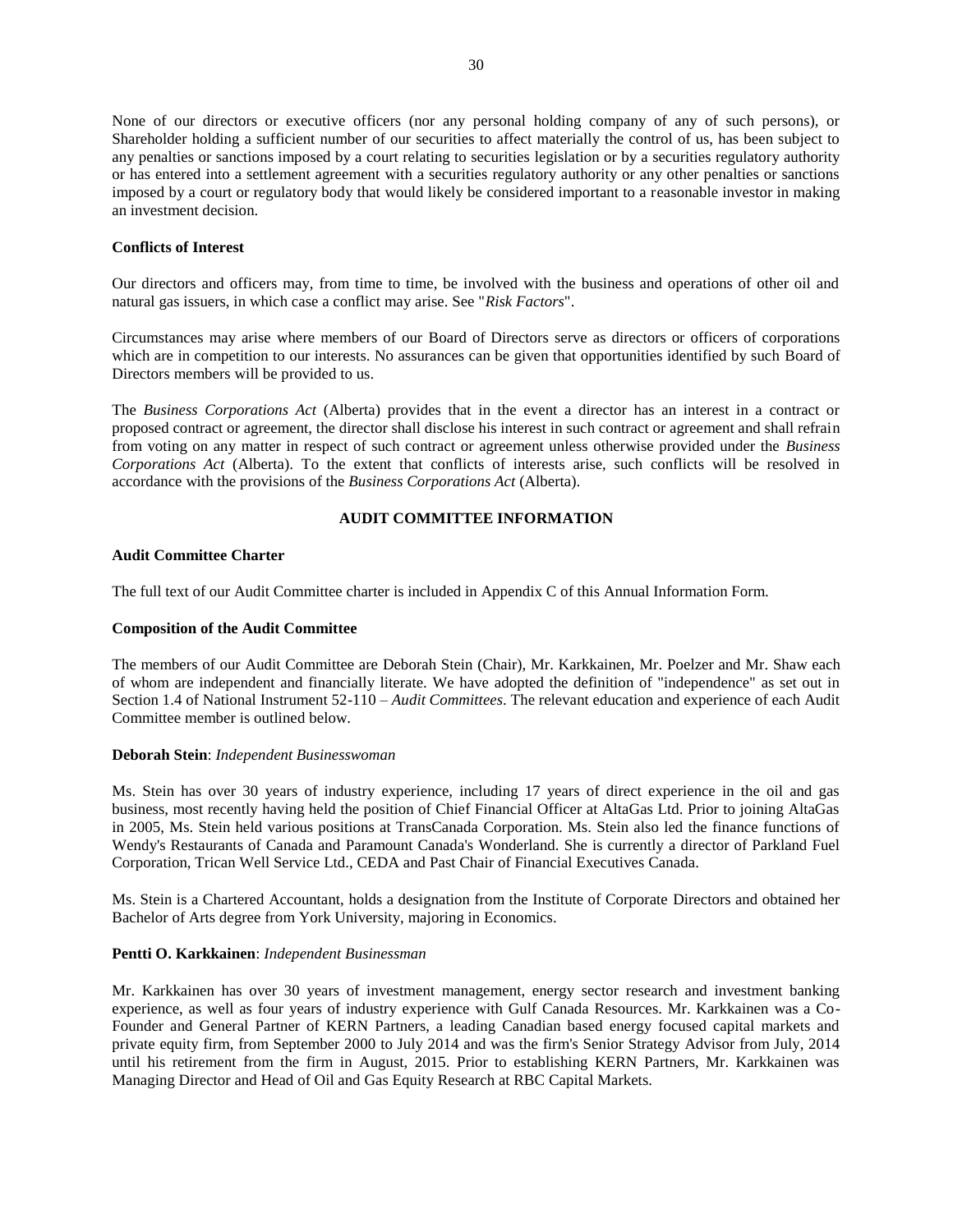Mr. Karkkainen holds a Bachelor of Science (Honours) degree in Geology from Carleton University in Ottawa and a Masters of Business Administration degree from Queen's University in Kingston.

## **Ronald J. Poelzer:** *Bonavista Energy Corporation*

Mr. Poelzer has more than 30 years of experience in the oil and gas industry and is currently Vice Chairman of Bonavista Energy Corporation. Prior thereto, Mr. Poelzer was Executive Vice President and Vice Chairman of Bonavista responsible for various strategic planning, business development, financial and capital market roles. Prior to joining Bonavista in 1997, Mr. Poelzer was with Poco Petroleum Ltd. as Vice President, Business Development. Prior thereto, Mr. Poelzer was in public accounting practice.

Mr. Poelzer is a Chartered Accountant and holds a Bachelor of Commerce (Distinction) degree from the University of Saskatchewan.

Mr. Poelzer is also a member of the board of directors of various private companies and a charitable foundation.

## **Brian G. Shaw**: *Independent Businessman*

Mr. Shaw is an experienced financial industry executive with particular expertise in capital markets and investing activities. He is currently a director of Encana Corp., Manulife Bank of Canada and Manulife Trust Company.

Mr. Shaw is an alumni of CIBC World Markets Inc. (and its predecessor firm Wood Gundy) where he was employed for 23 years. He was Chairman and Chief Executive Officer of CIBC World Markets Inc. from 2005 through 2008 and prior to that managed the Global Equities Division for a number of years. Mr. Shaw is a Chartered Financial Analyst and holds a Masters of Business Administration from the University of Alberta and a Bachelor of Commerce from the University of Alberta.

## **Pre-Approval of Policies and Procedures**

Our Audit Committee must pre-approve all non-audit services to be provided to us by our external auditors. The Audit Committee may delegate to one or more members the authority to pre-approve non-audit services, provided that the member reports to the Audit Committee at the next scheduled meeting such pre-approval and the member complies with such other procedures as may be established by our Audit Committee from time to time.

## **External Auditor Service Fees**

The following table summarizes the fees paid by us to our auditors, KPMG LLP, for external audit and other services during the periods indicated.

| Year | Audit Fees <sup>(1)</sup><br>(S) | Audit Related Fees <sup>(2)</sup><br>(S) | Tax Fees $(3)$<br>(S) | All Other Fees <sup>(4)</sup><br>(S) |
|------|----------------------------------|------------------------------------------|-----------------------|--------------------------------------|
| 2016 | 314,000                          | 55,000                                   | 9.205                 | $\overline{\phantom{0}}$             |
| 2015 | 335,000                          | 35.995                                   | 44.735                | $\overline{\phantom{0}}$             |

Notes:

(1) Represents fees billed by our external auditor for audit services.<br>(2) Represents fees billed for assurance related services by our

Represents fees billed for assurance related services by our external auditor that are reasonably related to the performance of the audit or review of our financial statements that are not reported under audit fees.

(3) Represents fees billed for professional services rendered by our external auditor for tax compliance, tax advice and tax planning.

(4) Represents fees billed for products and services provided by our auditors other than the other services reported.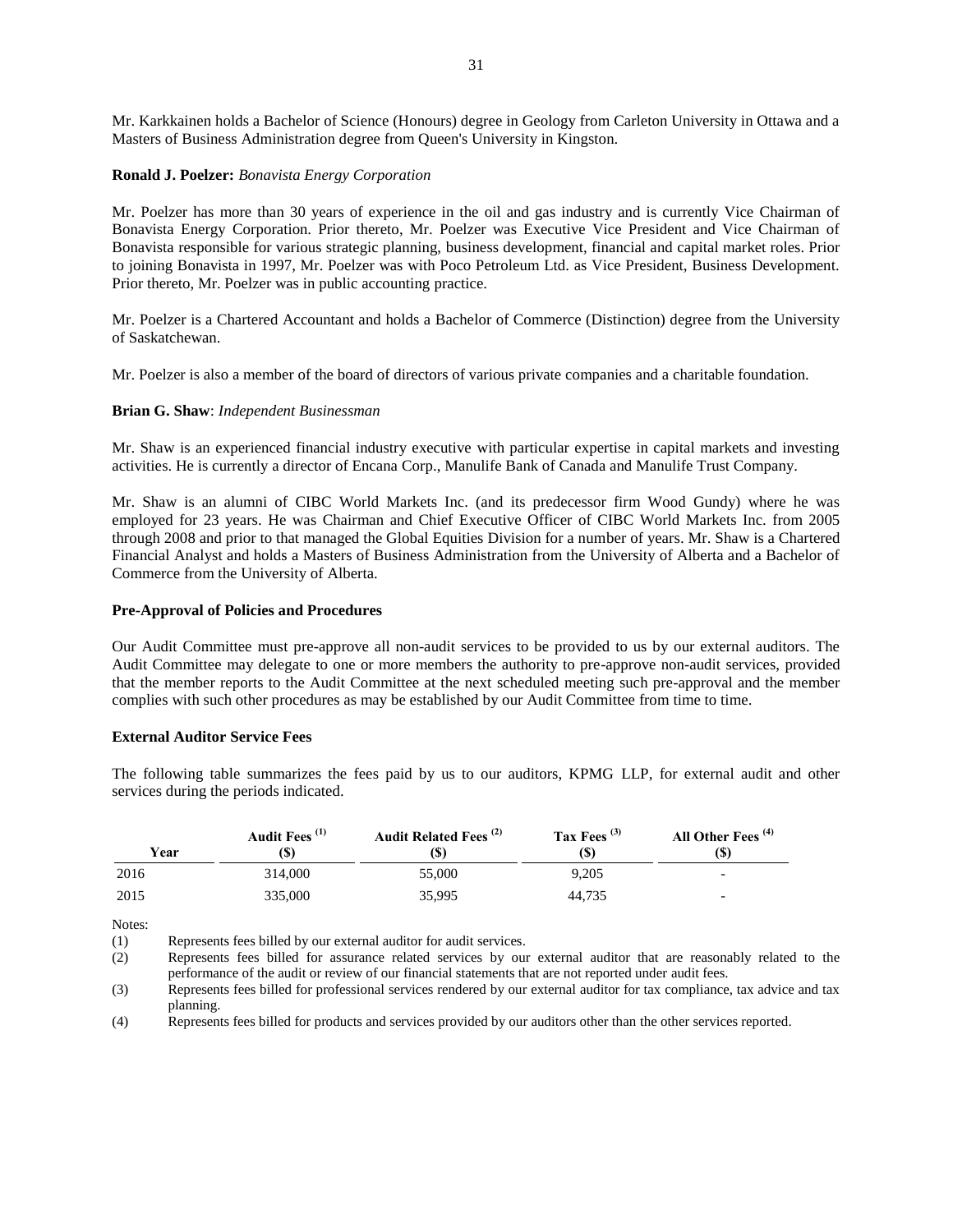#### **Reliance on Exemptions**

At no time since the commencement of our most recently completed financial year have we relied on any of the exemptions contained in National Instrument 52-110 – *Audit Committees* with respect to independence or composition of our Audit Committee.

## **Audit Committee Oversight**

At no time since the commencement up to the most recently completed financial year has a recommendation of the Audit Committee to nominate or compensate an external auditor not been adopted by our Board of Directors.

## **INDUSTRY CONDITIONS**

<span id="page-32-0"></span>Companies operating in the oil and natural gas industry are subject to extensive regulation and control of operations (including land tenure, exploration, development, production, refining and upgrading, transportation, and marketing) as a result of legislation enacted by various levels of government with respect to the pricing and taxation of oil and natural gas through agreements among the governments of Canada and Alberta all of which should be carefully considered by investors in the oil and gas industry. It is not expected that any of these regulations or controls will affect our operations in a manner materially different than they will affect other oil and natural gas companies of similar size. All current legislation is a matter of public record and we are unable to predict what additional legislation or amendments may be enacted. Outlined below are some of the principal aspects of legislation, regulations and agreements governing the oil and gas industry in Alberta.

#### **Pricing and Marketing**

### *Oil*

In Canada, producers of oil are entitled to negotiate sales contracts directly with oil purchasers, which results in the market determining the price of oil. Worldwide supply and demand factors primarily determine oil prices; however, regional market and transportation issues also influence prices. The specific price depends in part on oil quality, prices of competing fuels, distance to market, availability of transportation, value of refined products, the supply/demand balance and contractual terms of sale. Oil exporters are also entitled to enter into export contracts with terms not exceeding one year in the case of light crude oil and two years in the case of heavy crude oil, provided that an order approving such export has been obtained from the National Energy Board of Canada (the "**NEB**"). Any oil export to be made pursuant to a contract of longer duration (to a maximum of 25 years) requires an exporter to obtain an export licence from the NEB. The NEB underwent a consultation process to update the regulations governing the issuance of export licences. The updating process was necessary to meet the criteria set out in the federal *Jobs, Growth and Long-term Prosperity Act* (Canada) (the "**Prosperity Act**") which received Royal Assent on June 29, 2012. The Regulations Amending the National Energy Board Act Part VI (Oil and Gas) Regulations came into effect on July 31, 2015 and provides the requirements for obtaining long-term licences.

## *Natural Gas*

Canada's natural gas market has been deregulated since 1985. Supply and demand determine the price of natural gas and price is calculated at the sale point, being the wellhead, the outlet of a gas processing plant, on a gas transmission system, at a storage facility, at the inlet to a utility system or at the point of receipt by the consumer. Accordingly, the price for natural gas is dependent upon such producer's own arrangements (whether long or short term contracts and the specific point of sale). As natural gas is also traded on trading platforms such as the Natural Gas Exchange, Intercontinental Exchange or the New York Mercantile Exchange in the United States, spot and future prices can also be influenced by supply and demand fundamentals on these platforms. Natural gas exported from Canada is subject to regulation by the NEB and the Government of Canada. Exporters are free to negotiate prices and other terms with purchasers, provided that the export contracts continue to meet certain other criteria prescribed by the NEB and the Government of Canada. Natural gas (other than propane, butane and ethane) exports for a term of less than two years or for a term of two to 20 years (in quantities of not more than 30,000 m<sup>3</sup> per day) must be made pursuant to an NEB order. Natural gas export contracts of a longer duration (to a maximum of 40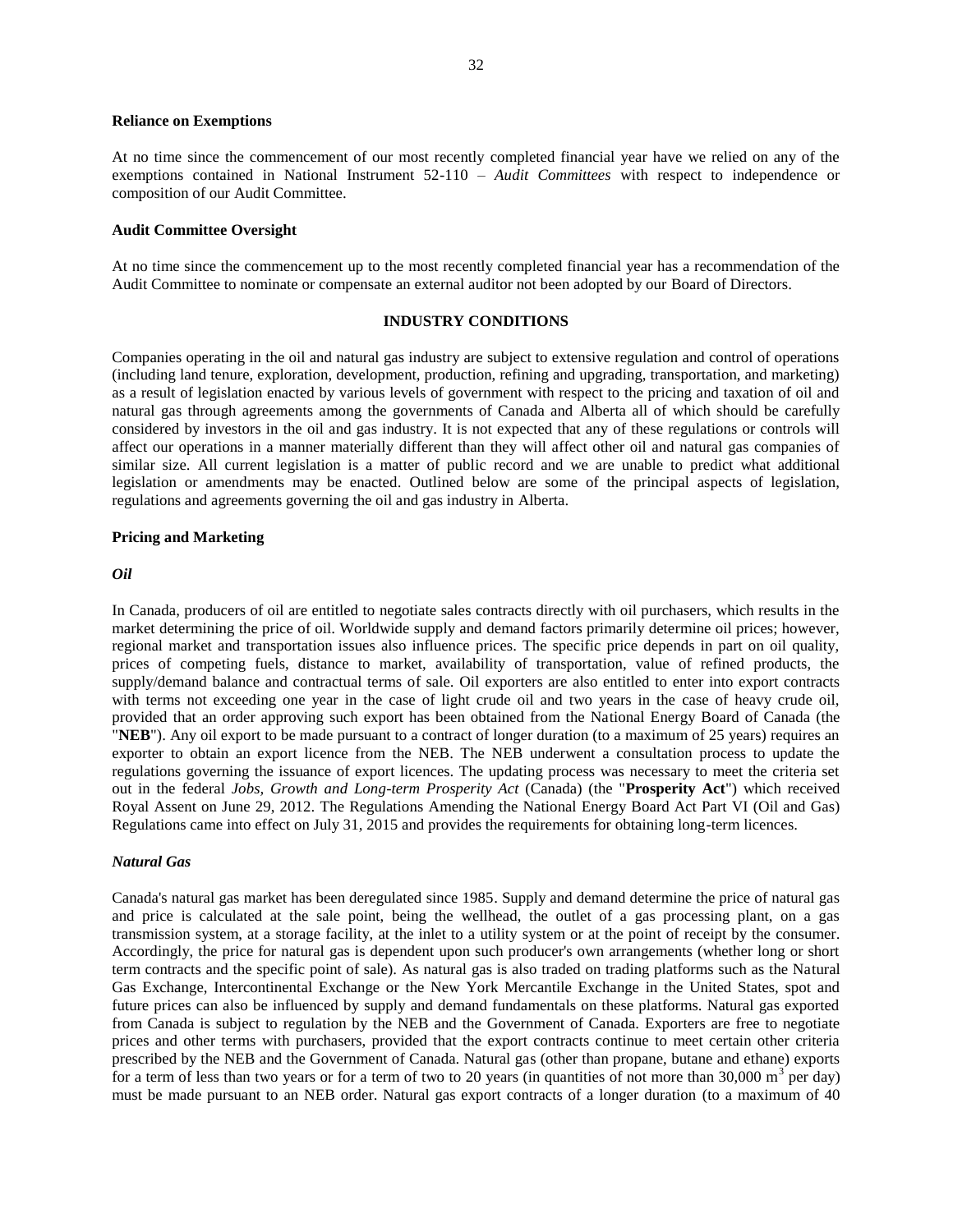years) or that deal with larger quantities of natural gas requires an exporter to obtain an export licence from the NEB.

### **The North American Free Trade Agreement**

The North American Free Trade Agreement ("**NAFTA**") among the governments of Canada, the United States and Mexico came into force on January 1, 1994. In the context of energy resources, Canada continues to remain free to determine whether exports of energy resources to the United States or Mexico will be allowed, provided that any export restrictions do not: (i) reduce the proportion of energy resources exported relative to the total supply of goods of the party maintaining the restriction as compared to the proportion prevailing in the most recent 36 month period; (ii) impose an export price higher than the domestic price (subject to an exception with respect to certain measures which only restrict the volume of exports); and (iii) disrupt normal channels of supply.

All three signatory countries are prohibited from imposing a minimum or maximum export price requirement in any circumstance where any other form of quantitative restriction is prohibited. The signatory countries are also prohibited from imposing a minimum or maximum import price requirement except as permitted in enforcement of countervailing and anti-dumping orders and undertakings. NAFTA requires energy regulators to ensure the orderly and equitable implementation of any regulatory changes and to ensure that the application of those changes will cause minimal disruption to contractual arrangements and avoid undue interference with pricing, marketing and distribution arrangements, all of which are important for Canadian oil and natural gas exports. NAFTA contemplates the reduction of Mexican restrictive trade practices in the energy sector and prohibits discriminatory border restrictions and export taxes. The new administration in the United States has indicated an intention to seek renegotiation of NAFTA, the impact of which on the oil and gas industry is uncertain.

#### **Royalties and Incentives**

#### *General*

In addition to federal regulation, each province has legislation and regulations that govern royalties, production rates and other matters. The royalty regime in a given province is a significant factor in the profitability of oil sands projects, crude oil, natural gas liquids, sulphur and natural gas production. Royalties payable on production from lands where the Crown does not hold the mineral rights are determined by negotiation between the mineral freehold owner and the lessee, although production from such lands is subject to certain provincial taxes and royalties. Royalties from production on Crown lands are determined by governmental regulation and are generally calculated as a percentage of the value of gross production. The rate of royalties payable generally depends in part on prescribed reference prices, well productivity, geographical location, field discovery date, method of recovery and the type or quality of the petroleum product produced. Other royalties and royalty-like interests are carved out of the working interest owner's interest, from time to time, through non-public transactions. These are often referred to as overriding royalties, gross overriding royalties, net profits interests or net carried interests.

Occasionally the governments of the western Canadian provinces create incentive programs for exploration and development. Such programs often provide for royalty rate reductions, royalty holidays or royalty tax credits and are generally introduced when commodity prices are low to encourage exploration and development activity by improving earnings and cash flow within the industry.

The Canadian federal government has signaled that it will inter alia phase out subsidies for the oil and gas industry, which include only allowing the use of the Canadian Exploration Expenses tax deduction in cases of successful exploration, implementing stringent reviews for pipelines and establishing a pan-Canadian framework for combating climate change. These changes could affect earnings of companies operating in the oil and natural gas industry.

#### *Alberta*

In Alberta, the Crown owns 81% of the province's mineral rights. The remaining 19% are 'freehold' mineral rights owned by the federal government on behalf of First Nations or in National Parks, and by individuals and companies. Provincial government royalty rates apply to Crown-owned mineral rights. On January 29, 2016, the Government of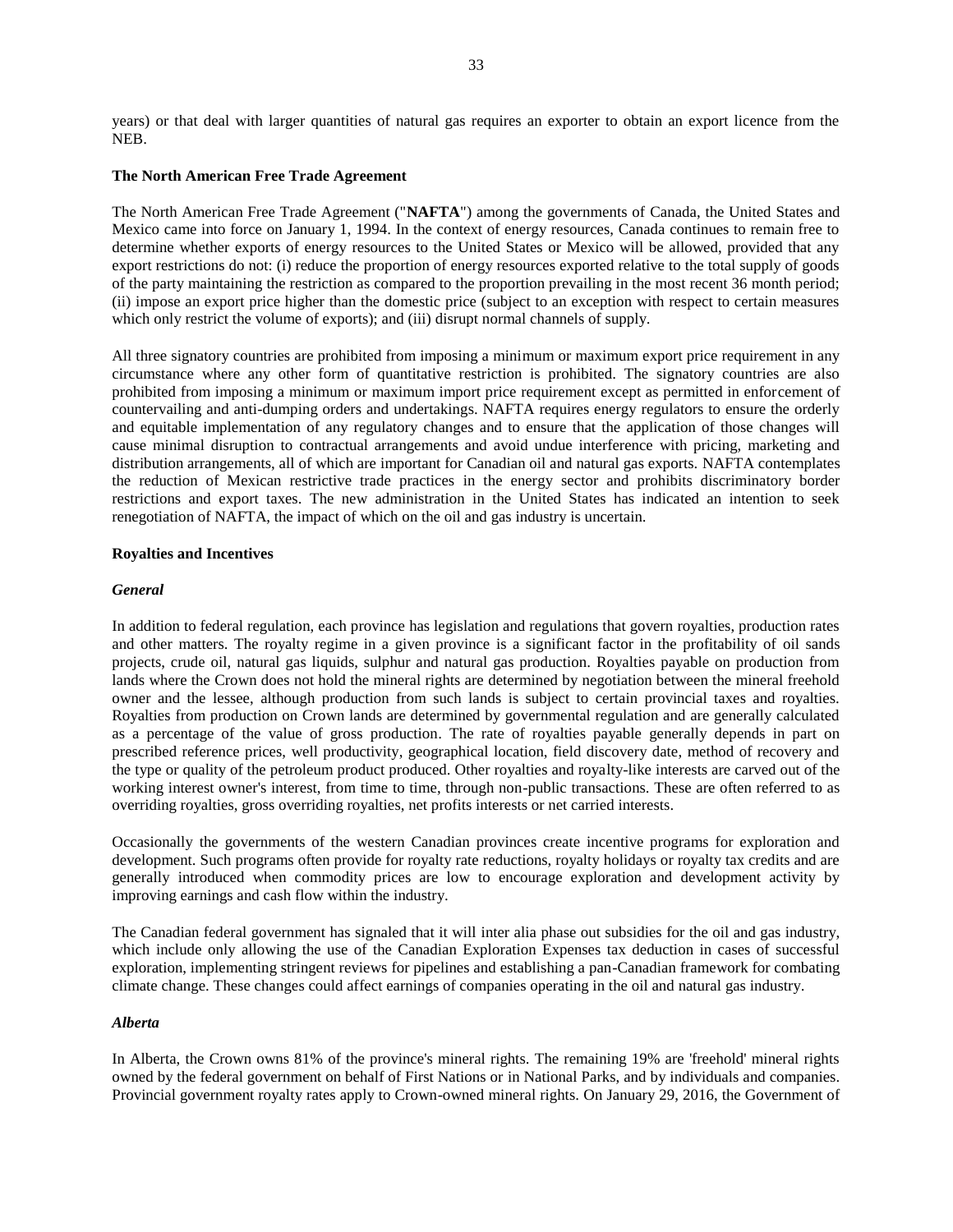Alberta released and accepted the Royalty Review Advisory Panel's recommendations, which outlined the implementation of a "Modernized Royalty Framework" for Alberta (the "**MRF**"). The MRF formally took effect on January 1, 2017 for wells drilled after this date. Wells drilled prior to January 1, 2017 will continue to be governed by the "New Royalty Framework" (implemented by the Mines and Minerals (*New Royalty Framework) Amendment Act, 2008*) (the "**Alberta Royalty Framework**") for a period of 10 years until January 1, 2027. The MRF is structured in three phases: (i) Pre-Payout; (ii) Mid-Life; and (iii) Mature. During the Pre-Payout phase, a fixed 5% royalty will apply until the well reaches payout. Well payout occurs when the cumulative revenue from a well is equal to the Drilling and Completion Cost Allowance (determined by a formula that approximates drilling and completion costs for wells based on total depth, length, and proppant placed). The new royalty rate for Pre-Payout under the MRF will be payable on gross revenue generated from all production streams (oil, gas, and natural gas liquids), eliminating the need to label a well as "oil" or "gas". Post-payout, the Mid-Life phase will apply a higher royalty rate than the Pre-Payout phase. Depending on the commodity price of the substance the well is producing, the royalty rate could range from 5% - 40%. The metrics for calculating the Mid-Life phase royalty are based on commodity prices and are intended, on average, to yield the same internal rate of return as under the Alberta Royalty Framework. In the Mature phase of the MRF, once a well reaches the tail end of its cycle and production falls below a Maturity Threshold, currently the equivalent of 194 m<sup>3</sup> (40 Boe/d or 345,500 m<sup>3</sup> of gas per month), the royalty rate will move to a sliding scale (based on volume and price) with a minimum royalty rate of 5%. The downward adjustment of the royalty rate in the Mature phase is intended to account for the higher per-unit fixed cost involved in operating an older well.

On July 11, 2016, the Government of Alberta released details of the Enhanced Hydrocarbon Recovery Program and the Emerging Resources Program. These programs, that came into effect on January 1, 2017, are a part of the MRF and account for the higher costs associated with enhanced recovery methods and with developing emerging resources in an effort to make difficult investments economically viable and to increase royalties. Certain eligibility criteria must be satisfied in order for a proposed project to fall under each program. Enhanced recovery scheme applications can be submitted to the Alberta Energy Regulator ("**AER**").

Oil sands projects are also subject to Alberta's royalty regime. The MRF does not change the oil sands royalty framework, however, the Government of Alberta plans to increase transparency in the method and figures by which the royalties are calculated. Prior to payout of an oil sands project, the royalty is payable on gross revenues of an oil sands project. Gross revenue royalty rates range between 1% and 9% depending on the market price of oil, determined using the average monthly price, expressed in Canadian dollars, for WTI crude oil at Cushing, Oklahoma. Rates are 1% when the market price of oil is less than or equal to \$55 per barrel and increase for every dollar of market price of oil increase to a maximum of 9% when oil is priced at \$120 or higher. After payout, the royalty payable is the greater of the gross revenue royalty based on the gross revenue royalty rate of between 1% and 9% and the net revenue royalty based on the net revenue royalty rate. Net revenue royalty rates start at 25% and increase for every dollar of market price of oil increase above \$55 up to 40% when oil is priced at \$120 or higher.

Currently, producers of oil and natural gas from Crown lands in Alberta are required to pay annual rental payments, at a rate of \$3.50 per hectare, and make monthly royalty payments in respect of oil and natural gas produced.

Royalties, for wells drilled prior to January 1, 2017 are paid pursuant to the Alberta Royalty Framework until January 1, 2027. Royalty rates for conventional oil are set by a single sliding scale formula, which is applied monthly and incorporates separate variables to account for production rates and market prices. The maximum royalty payable under the royalty regime is 40%. Royalty rates for natural gas under the royalty regime depends on the price of each of the components of the gas stream, the productivity of the well, its acid gas factor and the depth of the producing zone. These factors are employed on a sliding scale formula to determine the natural gas royalty rate per well with the maximum royalty payable under the royalty regime set at 36% and a minimum royalty rate of 5%.

Producers of oil and natural gas from freehold lands in Alberta are required to pay freehold mineral tax. The freehold mineral tax is a tax levied by the Government of Alberta on the value of oil and natural gas production from lands where the Crown does not hold the rights to mines and minerals and is derived from the *Freehold Mineral Rights Tax Act* (Alberta). The freehold mineral tax is levied on an annual basis on calendar year production using a tax formula that takes into consideration, among other things, the amount of production, the hours of production, the value of each unit of production, the tax rate and the percentages that the owners hold in the title. The basic formula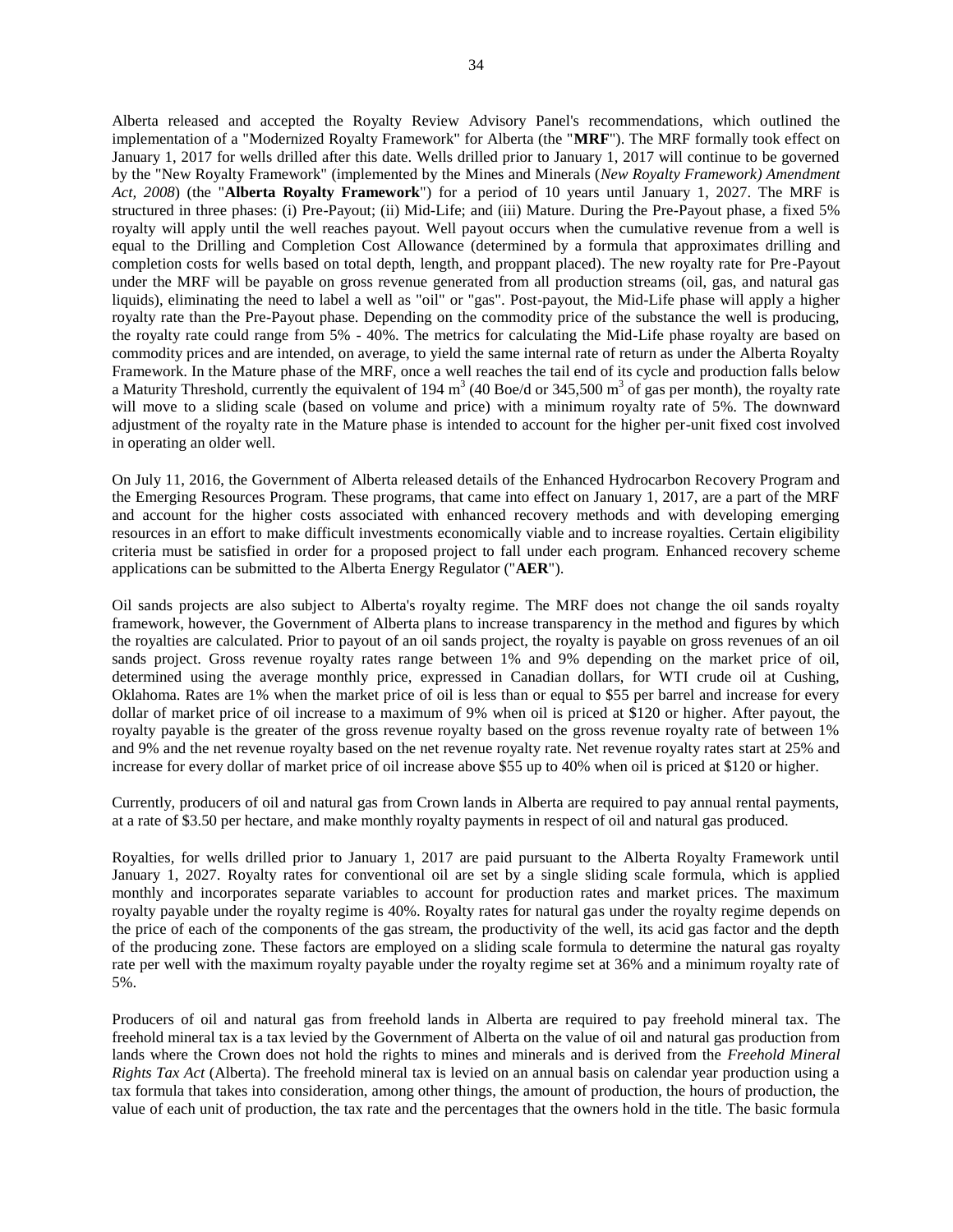for the assessment of freehold mineral tax is: revenue less allocable costs equals net revenue divided by wellhead production equals the value based upon unit of production. If payors do not wish to file individual unit values, a default price is supplied by the Crown. On average, the tax levied is 4% of revenues reported from freehold mineral title properties.

The Government of Alberta has from time to time implemented drilling credits, incentives or transitional royalty programs to encourage oil and gas development and new drilling. For example, the Innovative Energy Technologies Program (the "**IETP**") has the stated objectives of increasing recovery from oil and gas deposits, finding technical solutions to the gas over bitumen issue, improving the recovery of bitumen by in-situ and mining techniques and improving the recovery of natural gas from coal seams. The IETP provides royalty adjustments to specific pilot and demonstration projects that utilize new or innovative technologies to increase recovery from existing reserves.

In addition, the Government of Alberta has implemented certain initiatives intended to accelerate technological development and facilitate the development of unconventional resources (the "**Emerging Resource and Technologies Initiative**"). These initiatives apply to wells drilled before January 1, 2017, for a ten-year period, until January 1, 2027. Specifically:

- Coalbed methane wells will receive a maximum royalty rate of 5% for 36 producing months up to 750 MMcf of production, retroactive to wells that began producing on or after May 1, 2010;
- Shale gas wells will receive a maximum royalty rate of 5% for 36 producing months with no limitation on production volume, retroactive to wells that began producing on or after May 1, 2010;
- Horizontal gas wells will receive a maximum royalty rate of 5% for 18 producing months up to 500 MMcf of production, retroactive to wells that commenced drilling on or after May 1, 2010; and
- Horizontal oil wells and horizontal non-project oil sands wells will receive a maximum royalty rate of 5% with volume and production month limits set according to the depth of the well (including the horizontal distance), retroactive to wells that commenced drilling on or after May 1, 2010.

## **Land Tenure**

The respective provincial governments predominantly own the rights to crude oil and natural gas located in the western provinces. Provincial governments grant rights to explore for and produce oil and natural gas pursuant to leases, licences, and permits for varying terms, and on conditions set forth in provincial legislation including requirements to perform specific work or make payments. Private ownership of oil and natural gas also exists in such provinces and rights to explore for and produce such oil and natural gas are granted by lease on such terms and conditions as may be negotiated.

Alberta has implemented legislation providing for the reversion to the Crown of mineral rights to deep, nonproductive geological formations at the conclusion of the primary term of a lease or licence. Alberta also has a policy of "shallow rights reversion" which provides for the reversion to the Crown of mineral rights to shallow, nonproductive geological formations for all leases and licences issued after January 1, 2009 at the conclusion of the primary term of the lease or licence.

## **Production and Operation Regulations**

The oil and natural gas industry in Canada is highly regulated and subject to significant control by provincial regulators. Regulatory approval is required for, among other things, the drilling of oil and natural gas wells, construction and operation of facilities, the storage, injection and disposal of substances and the abandonment and reclamation of well sites. In order to conduct oil and gas operations and remain in good standing with the applicable provincial regulator, producers must comply with applicable legislation, regulations, orders, directives and other directions (all of which are subject to governmental oversight, review and revision, from time to time). Compliance with such legislation, regulations, orders, directives or other directions can be costly and a breach of the same may result in fines or other sanctions.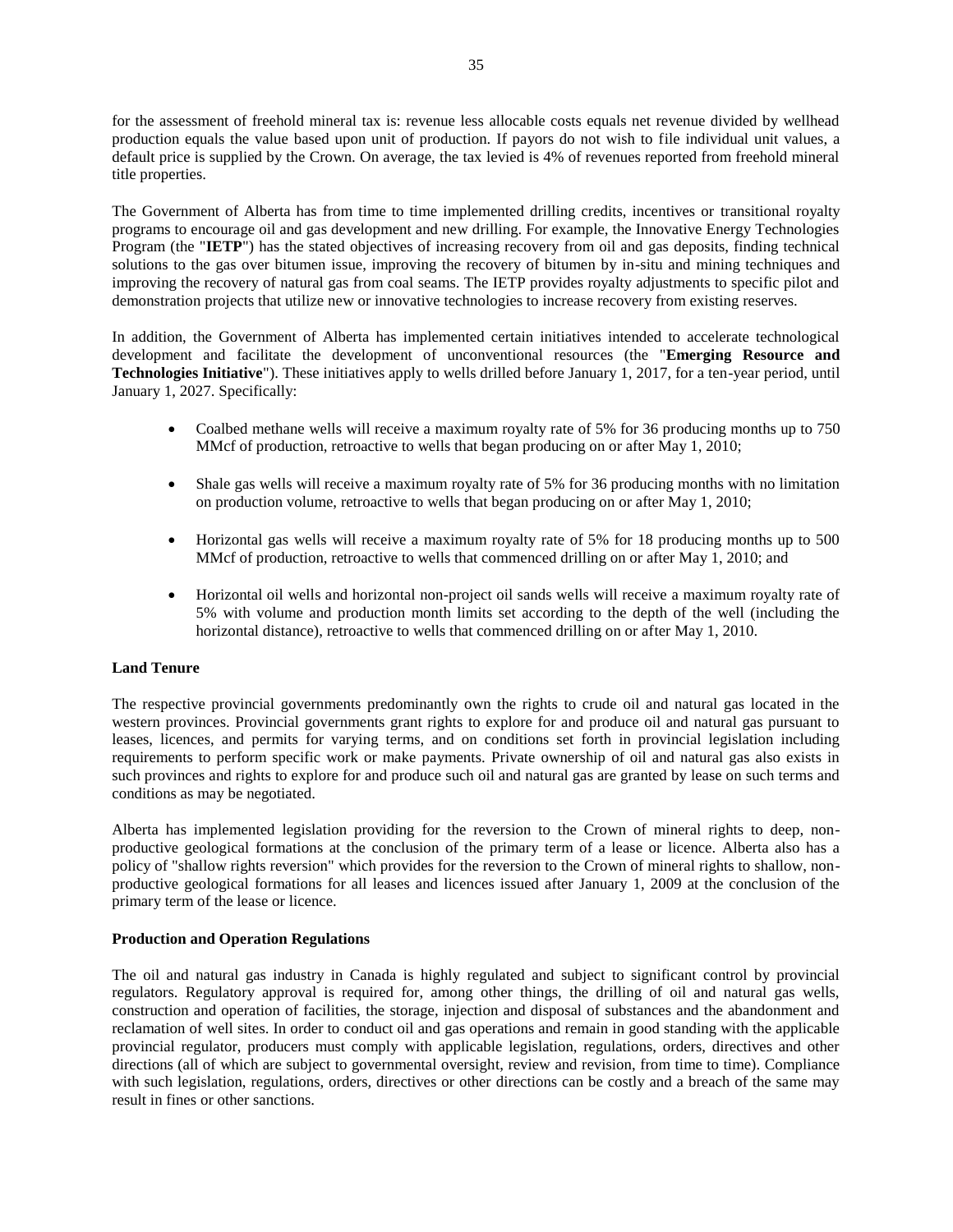#### **Environmental Regulation**

The oil and natural gas industry is currently subject to environmental regulation under a variety of Canadian federal, provincial, territorial and municipal laws and regulations, all of which is subject to governmental review and revision from time to time. Such legislation provides for, among other things, restrictions and prohibitions on the spill, release or emission of various substances produced in association with certain oil and gas industry operations, such as sulphur dioxide and nitrous oxide. The regulatory regimes set out the requirements with respect to oilfield waste handling and storage, habitat protection and the satisfactory operation, maintenance, abandonment and reclamation of well and facility sites. Compliance with such legislation can require significant expenditures and a breach of such requirements may result in suspension or revocation of necessary licences and authorizations, civil liability and the imposition of material fines and penalties. In addition to these specific, known requirements, future changes to environmental legislation, including anticipated legislation for air pollution and greenhouse gas ("**GHG**") emissions, may impose further requirements on operators and other companies in the oil and natural gas industry.

## **Federal**

Canadian environmental regulation is the responsibility of the federal government and provincial governments. Where there is a direct conflict between federal and provincial environmental legislation in relation to the same matter, the federal law will prevail, however, such conflicts are uncommon. The federal government has primary jurisdiction over federal works, undertakings and federally regulated industries such as railways, aviation and interprovincial transport. The *Canadian Environmental Protection Act, 1999* and the *Canadian Environmental Assessment Act, 2012* provide the foundation for the federal government to protect the environment and cooperate with provinces to do the same.

Pursuant to the Prosperity Act, the Government of Canada amended or repealed several pieces of federal environmental legislation and in addition, created a new federal environmental assessment regime that came in to force on July 6, 2012. The changes to the environmental legislation under the Prosperity Act are intended to provide for more efficient and timely environmental assessments of projects that previously had been subject to overlapping legislative jurisdiction.

On June 20, 2016, the Federal Government launched a review of current environmental and regulatory processes with a focus on rebuilding trust in the environmental assessment processes, modernizing the NEB, and introducing modernized safeguards to both the *Fisheries Act* and the *Navigation Protection Act*. An Expert Panel has been convened and is expected to complete its work by mid-2017. At such time, the Minister of Environment and Climate Change will consider the recommendations in the Panel's report and identify next steps to improve federal environmental processes, which is expected to take place during the summer/fall of 2017. Until this process is complete, the Federal Government's interim principles released January 27, 2016 will continue to guide decisionmaking authorities for projects currently undergoing environmental assessment. The Federal Government has not provided any indication on what changes, if any, will be implemented or when, but increased delays and uncertainty surrounding the environmental assessment process should be expected for large projects.

In a further development, on November 29, 2016, the Government of Canada announced that it would introduce legislation by spring 2017 to formalize a moratorium for crude oil tankers on British Columbia's north coast. It is unclear how the proposed moratorium may affect ongoing liquid natural gas export projects currently under consideration and development. On the same day, the Government of Canada also approved, subject to a number of conditions, the Trans Mountain Pipeline system expansion backed by Kinder Morgan Canada as well as the replacement of Enbridge Inc.'s plan to replace its Line 3 pipeline system, while also rejecting Enbridge Inc.'s proposed Northern Gateway project. On January 11, 2017, the Government of British Columbia confirmed that the conditions to the approval of the Trans Mountain Pipeline have been satisfied. Additionally, the new administration in the United States has indicated a willingness to revisit other pipeline projects that had been previously rejected.

#### *Alberta*

The AER is the single regulator responsible for all energy development in Alberta. The AER ensures the safe, efficient, orderly and environmentally responsible development of hydrocarbon resources including allocating and conserving water resources, managing public lands, and protecting the environment. The AER's responsibilities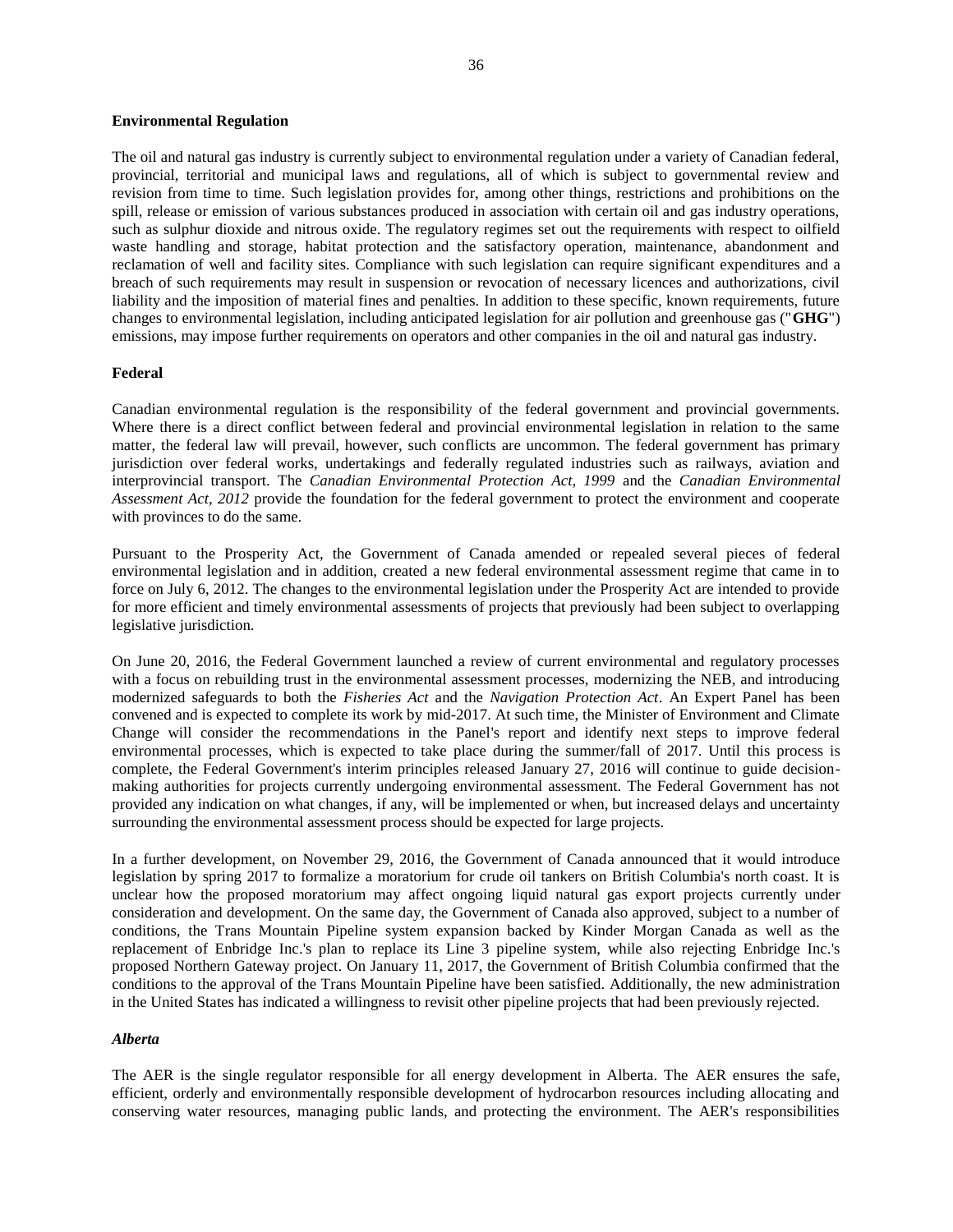exclude the functions of the Alberta Utilities Commission and the Surface Rights Board, as well as Alberta Energy's responsibility for mineral tenure. The objective behind a single regulator is an enhanced regulatory regime that is efficient, attractive to business and investors, and effective in supporting public safety, environmental management and resource conservation while respecting the rights of landowners.

The Government of Alberta relies on regional planning to accomplish its responsible resource development goals. The following frameworks, plans and policies form the basis of Alberta's Integrated Resource Management System ("**IRMS**"). The IRMS method to natural resource management provides for engagement and consultation with stakeholders and the public and examines the cumulative impacts of development on the environment and communities, by incorporating the management of all resources, including energy, minerals, land, air, water and biodiversity. While the AER is the primary regulator for energy development, several other governmental departments and agencies may be involved in land use issues, including Alberta Environment and Parks, Alberta Energy, the Policy Management Office, the Aboriginal Consultation Office and the Land Use Secretariat.

In December 2008, the Government of Alberta released a new land use policy for surface land in Alberta, the Alberta Land Use Framework (the "**ALUF**"). The ALUF sets out an approach to manage public and private land use and natural resource development in a manner that is consistent with the long-term economic, environmental and social goals of the province. It calls for the development of seven region-specific land use plans in order to manage the combined impacts of existing and future land use within a specific region and the incorporation of a cumulative effects management approach into such plans.

Proclaimed in force in Alberta on October 1, 2009, the *Alberta Land Stewardship Act* (the "**ALSA**") provides the legislative authority for the Government of Alberta to implement the policies contained in the ALUF. Regional plans established under the ALSA are deemed to be legislative instruments equivalent to regulations and will be binding on the Government of Alberta and provincial regulators, including those governing the oil and gas industry. In the event of a conflict or inconsistency between a regional plan and another regulation, regulatory instrument or statutory consent, the regional plan will prevail. Further, the ALSA requires local governments, provincial departments, agencies and administrative bodies or tribunals to review their regulatory instruments and make any appropriate changes to ensure that they comply with an adopted regional plan. The ALSA also contemplates the amendment or extinguishment of previously issued statutory consents such as regulatory permits, licences, registrations, approvals and authorizations for the purpose of achieving or maintaining an objective or policy resulting from the implementation of a regional plan. Among the measures to support the goals of the regional plans contained in the ALSA are conservation easements, which can be granted for the protection, conservation and enhancement of land; and conservation directives, which are explicit declarations contained in a regional plan to set aside specified lands in order to protect, conserve, manage and enhance the environment.

On August 22, 2012, the Government of Alberta approved the Lower Athabasca Regional Plan ("**LARP**") which came into force on September 1, 2012. The LARP is the first of seven regional plans developed under the ALUF. LARP covers a region in the northeastern corner of Alberta that is approximately 93,212 square kilometers in size. The region includes a substantial portion of the Athabasca oil sands area, which contains approximately 82% of the province's oil sands resources and much of the Cold Lake oil sands area.

LARP establishes six new conservation areas and nine new provincial recreation areas. In conservation and provincial recreation areas, conventional oil and gas companies with pre-existing tenure may continue to operate. Any new petroleum and gas tenure issued in conservation and provincial recreation areas will include a restriction that prohibits surface access. In contrast, oil sands companies' tenure has been (or will be) cancelled in conservation areas and no new oil sands tenure will be issued. While new oil sands tenure will be issued in provincial recreation areas, new and existing oil sands tenure will prohibit surface access.

In July 2014, the Government of Alberta approved the South Saskatchewan Regional Plan ("**SSRP**") which came into force on September 1, 2014. The SSRP is the second regional plan developed under the ALUF. The SSRP covers approximately 83,764 square kilometers and includes 44% of the provincial population.

The SSRP creates four new and four expanded conservation areas, and two new and six expanded provincial parks and recreational areas. Similar to LARP, the SSRP will honour existing petroleum and natural gas tenure in conservation and provincial recreational areas. However, any new petroleum and natural gas tenures sold in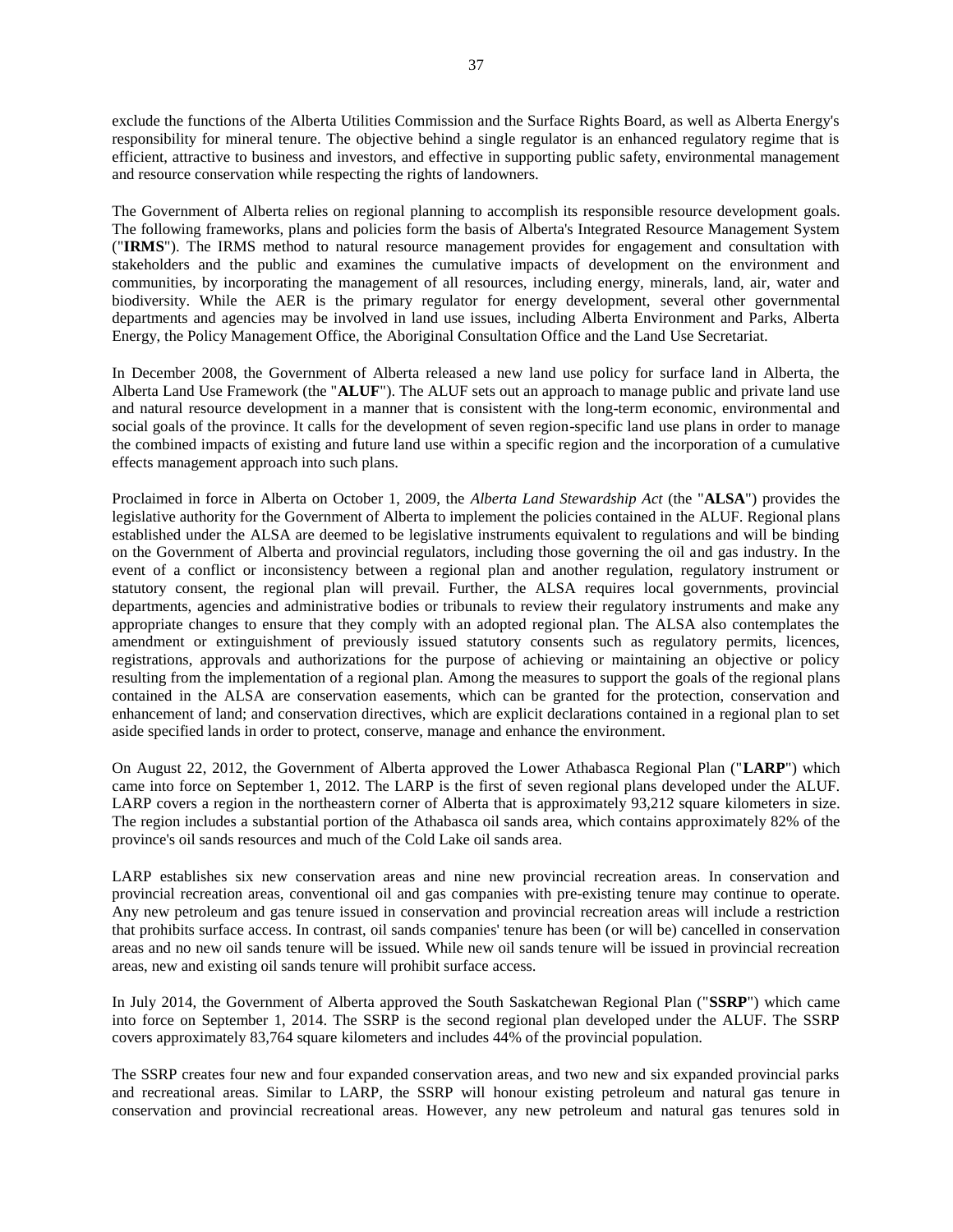conservation areas, provincial parks, and recreational areas will prohibit surface access. However, oil and gas companies must minimize impacts of activities on the natural landscape, historic resources, wildlife, fish and vegetation when exploring, developing and extracting the resources. Freehold mineral rights will not be subject to this restriction.

Phase 1 Consultation of the North Saskatchewan Region Plan ("**NSRP**") has been completed and the Regional Advisory Council is currently preparing its Recommendation to Government report. The NSRP is located in central Alberta and is approximately 85,780 square kilometers in size and affects activities in central Alberta, and encompasses an area between the province's borders with British Columbia and Saskatchewan. The Upper Peace Region Plan, Lower Peace Region Plan, Red Dear Region Plan and Upper Athabasca Region Plan have not been started.

## **Liability Management Rating Programs**

## *Alberta*

In Alberta, the AER administers the Licensee Liability Rating Program (the "**AB LLR Program**"). The AB LLR Program is a liability management program governing most conventional upstream oil and gas wells, facilities and pipelines. Alberta's *Oil and Gas Conservation Act* ("**OGCA**") establishes an orphan fund (the "**Orphan Fund**") to pay the costs to suspend, abandon, remediate and reclaim a well, facility or pipeline included in the AB LLR Program if a licensee or working interest participant ("**WIP**") becomes defunct or is unable to meet its obligations. The Orphan Fund is funded by licensees in the AB LLR Program through a levy administered by the AER. The AB LLR Program is designed to minimize the risk to the Orphan Fund posed by unfunded liability of licensees and to prevent the taxpayers of Alberta from incurring costs to suspend, abandon, remediate and reclaim wells, facilities or pipelines. The AB LLR Program requires a licensee whose deemed liabilities exceed its deemed assets to provide the AER with a security deposit. The ratio of deemed assets to deemed liabilities is assessed once each month and failure to post the required security deposit may result in the initiation of enforcement action by the AER. The AER publishes the liability management rating for each licensee on a monthly basis.

Made effective in three phases, from May 1, 2013 to August 1, 2015, the AER implemented important changes to the AB LLR Program (the "**Changes**") that resulted in a significant increase in the number of oil and gas companies in Alberta that are required to post security. The Changes affect the deemed parameters and costs used in the formula that calculates the ratio of deemed assets to deemed liabilities under the AB LLR Program, increasing a licensee's deemed liabilities and rendering the industry average netback factor more sensitive to asset value fluctuations. The Changes stem from concern that the previous regime significantly underestimated the environmental liabilities of licensees.

On June 20, 2016, the AER issued Bulletin 2016-16, Licensee Eligibility—Alberta Energy Regulator Measures to Limit Environmental Impacts Pending Regulatory Changes to Address the Redwater Decision ("**Bulletin 16**") in an urgent response to a decision from the Alberta Court of Queen's Bench, which is currently under appeal with the Court of Appeal of Alberta. In Redwater Energy Corporation (Re), 2016 ABQB 278 ("**Redwater**"), Chief Justice Wittman found that there was an operational conflict between the abandonment and reclamation provisions of the OGCA and the *Bankruptcy and Insolvency Act* ("**BIA**"), and that receivers and trustees have the right to renounce assets within insolvency proceedings. Such a conflict renders the AER's legislated authority unenforceable to impose abandonment orders against licensees or to require a licensee to pay a security deposit before approving a transfer when such a licensee is insolvent. Effectively, this means that abandonment costs will be borne by the industry-funded Orphan Well Fund or the province in these instances because any resources of the insolvent licensee will first be used to satisfy secured creditors under the BIA. Bulletin 16 provides interim rules to govern while the case is appealed and while the Government of Alberta can develop appropriate regulatory measures to adequately address environmental liabilities. Three changes were implemented to minimize the risk to Albertans:

 The AER will consider and process all applications for licence eligibility under Directive 067: Applying for Approval to Hold EUB Licences as non-routine and may exercise its discretion to refuse an application or impose terms and conditions on a licencee eligibility approval if appropriate in the circumstances.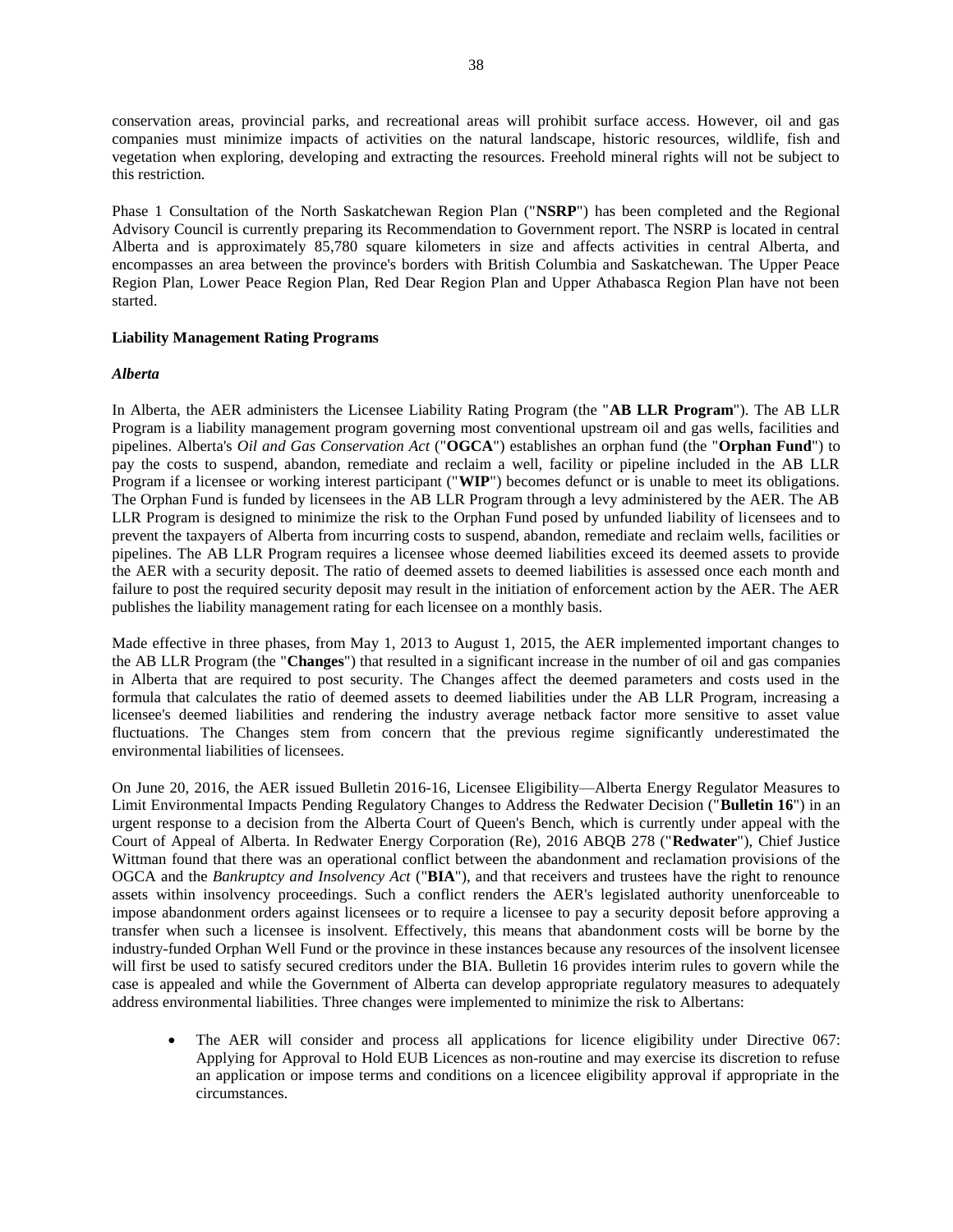- For holders of existing but previously unused licence eligibility approvals, prior to approval of any application (including licence transfer applications), the AER may require evidence that there have been no material changes since approving the licence eligibility. This may include evidence that the holder continues to maintain adequate insurance and that the directors, officers, and/or shareholders are substantially the same as when licence eligibility was originally granted.
- As a condition of transferring existing AER licences, approvals, and permits, the AER will require all transferees to demonstrate that they have a liability management rating ("**LMR**"), being the ratio of a licensee's assets to liabilities, of 2.0 or higher immediately following the transfer.

In order to clarify and revise the interim rules in Bulletin 16, the AER issued Bulletin 2016-21: Revision and Clarification on Alberta Energy Regulator's Measures to Limit Environmental Impacts Pending Regulatory Changes to Address the Redwater Decision ("**Bulletin 21**") on July 8, 2016 and reaffirmed its position that an LMR of 1.0 is not sufficient to ensure that licensees will be able to address their obligations throughout the life cycle of energy development, and 2.0 remains the requirement for transferees. However, Bulletin 21 did provide the AER with additional flexibility to permit licensees to acquire additional AER-licensed assets if:

- The licensee already has an LMR of 2.0 or higher;
- The acquisition will improve the licensee's LMR to 2.0 or higher; or
- The licensee is able to satisfy its obligations, notwithstanding an LMR below 2.0, by other means.

The AER provided no indication of what other means would be considered. In the short term the interim measures caused delays in completing transactions and reduced the pool of possible purchasers, however, transactions have been approved following a more rigorous review by the AER, despite a transferee's LMR not meeting the interim requirement. The Alberta Court of Appeal heard the appeal of the Redwater decision on October 11, 2016, with the Court reserving its decision.

The AER implemented the Inactive Well Compliance Program (the "**IWCP**") to address the growing inventory of inactive wells in Alberta and to increase the AER's surveillance and compliance efforts under Directive 013: Suspension Requirements for Wells ("**Directive 013**"). The IWCP applies to all inactive wells that are noncompliant with Directive 013 as of April 1, 2015. The objective is to bring all inactive noncompliant wells under the IWCP into compliance with the requirements of Directive 013 within 5 years. As of April 1, 2015, each licensee is required to bring 20% of its inactive wells into compliance every year, either by reactivating or by suspending the wells in accordance with Directive 013 or by abandoning them in accordance with Directive 020: Well Abandonment. The list of current wells subject to the IWCP is available on the AER's Digital Data Submission system. The AER has announced that from April 1, 2015 to April 1, 2016, the number of noncompliant wells subject to the IWCP fell from 25,792 to 17,470, with 76% of licensees operating in the province having met their annual quota.

## **Climate Change Regulation**

## *Federal*

Climate change regulation at both the federal and provincial level has the potential to significantly affect the regulatory environment of the oil and natural gas industry in Canada. Such regulations, surveyed below, impose certain costs and risks on the industry.

On April 26, 2007, the Government of Canada released "Turning the Corner: An Action Plan to Reduce Greenhouse Gases and Air Pollution" (the "**Action Plan**") which set forth a plan for regulations to address both GHGs and air pollution. An update to the Action Plan, "Turning the Corner: Regulatory Framework for Industrial Greenhouse Gas Emissions" was released on March 10, 2008 (the "**Updated Action Plan**"). The Updated Action Plan outlines emissions intensity-based targets, for application to regulated sectors on a facility-specific basis, sector-wide basis or company-by-company basis. Although the intention was for draft regulations aimed at implementing the Updated Action Plan to become binding on January 1, 2010, the only regulations being implemented are in the transportation and electricity sectors.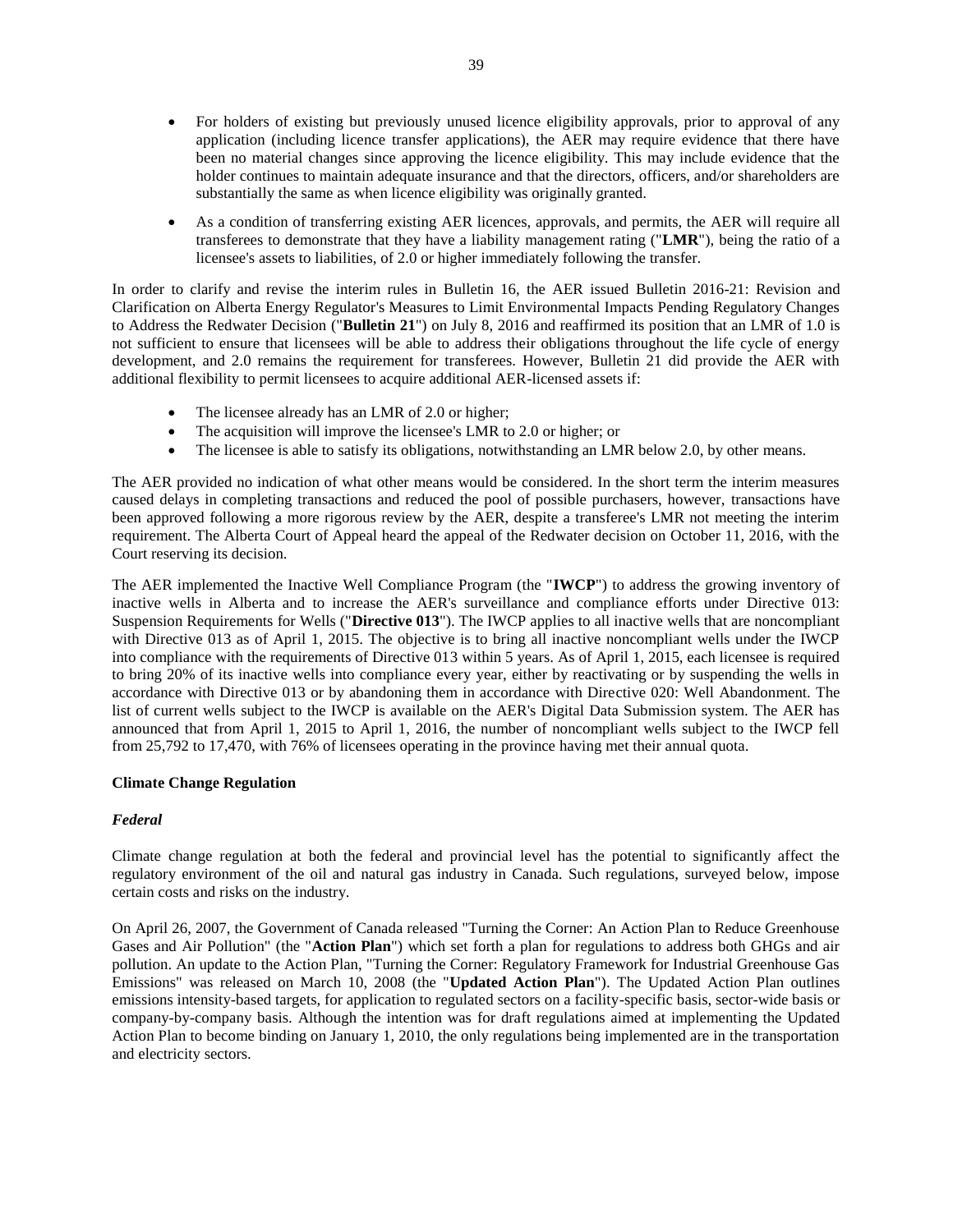As a signatory to the United Nations Framework Convention on Climate Change (the "**UNFCCC**") and a participant to the Copenhagen Accord (a non-binding agreement created by the UNFCCC), the Government of Canada announced on January 29, 2010 that it will seek a 17% reduction in GHG emissions from 2005 levels by 2020; however, the GHG emission reduction targets are not binding. In May 2015, Canada submitted its Intended Nationally Determined Contribution ("**INDC**") to the UNFCCC. INDCs were communicated prior to the 2015 United Nations Climate Change Conference, held in Paris, France, which led to the Paris Agreement that came into force November 4, 2016 (the "**Paris Agreement**"). Among other items, the Paris Agreement constitutes the actions and targets that individual countries will undertake to help keep global temperatures from rising more than 2° Celsius and to pursue efforts to limit below 1.5° Celsius. The Government of Canada ratified the Paris Agreement on December 12, 2016, and pursuant to the agreement, Canada's INDC became its Nationally Determined Contributions ("**NDC**"). As a result, the Government of Canada replaced its INDC of a 17% reduction target established in the Copenhagen Accord with an NDC of 30% reduction below 2005 levels by 2030.

On June 29, 2016, the North American Climate, Clean Energy and Environment Partnership was announced among Canada, Mexico and the United States, which announcement included an action plan for achieving a competitive, low-carbon and sustainable North American economy. The plan includes setting targets for clean power generation, committing to implement the Paris Agreement, setting out specific commitments to address certain short-lived climate pollutants, and the promotion of clean and efficient transportation.

Additionally, on December 9, 2016, the Government of Canada formally announced the Pan-Canadian Framework on Clean Growth and Climate Change. As a result, the federal government will implement a Canada-wide carbon pricing scheme beginning in 2018. This may be implemented through either a cap and trade system or a carbon tax regime at the option of each province or territory. The federal government will impose a price on carbon of \$10 per tonne on any province or territory which fails to implement its own system by 2018. This amount will increase by \$10 annually until it reaches \$50 per tonne in 2022 at which time the program will be reviewed.

In general, there is some uncertainty with regard to the impacts of federal or provincial climate change and environmental laws and regulations, as it is currently not possible to predict the extent of future requirements. Any new laws and regulations, or additional requirements to existing laws and regulations, could have a material impact on our operations and funds from operations.

## *Alberta*

As part of its efforts to reduce GHG emissions, Alberta introduced legislation to address GHG emissions: the *Climate Change and Emissions Management Act* (the "**CCEMA**") enacted on December 4, 2003 and amended through the *Climate Change and Emissions Management Amendment Act*, which received royal assent on November 4, 2008. The accompanying regulations include the Specified Gas Emitters Regulation ("**SGER**"), which imposes GHG limits, and the Specified Gas Reporting Regulation, which imposes GHG emissions reporting requirements. Alberta is the first jurisdiction in North America to impose regulations requiring large facilities in various sectors to reduce their GHG emissions. The SGER applies to facilities emitting more than 100,000 tonnes of GHG emissions in 2003 or any subsequent year ("**Regulated Emitters**"), and requires reductions in GHG emissions intensity (e.g. the quantity of GHG emissions per unit of production) from emissions intensity baselines established in accordance with the SGER.

On June 25, 2015, the Government of Alberta renewed the SGER for a period of two years with significant amendments while Alberta's newly formed Climate Advisory Panel conducted a comprehensive review of the province's climate change policy. As of 2015, Regulated Emitters are required to reduce their emissions intensity by 2% from their baseline in the fourth year of commercial operation, 4% of their baseline in the fifth year, 6% of their baseline in the sixth year, 8% of their baseline in the seventh year, 10% of their baseline in the eighth year, and 12% of their baseline in the ninth or subsequent years. These reduction targets will increase, meaning that Regulated Emitters in their ninth or subsequent years of commercial operation must reduce their emissions intensity from their baseline by 15% in 2016 and 20% in 2017.

A Regulated Emitter can meet its emissions intensity targets through a combination of the following: (1) producing its products with lower carbon inputs, (2) purchasing emissions offset credits from non-regulated emitters (generated through activities that result in emissions reductions in accordance with established protocols), (3) purchasing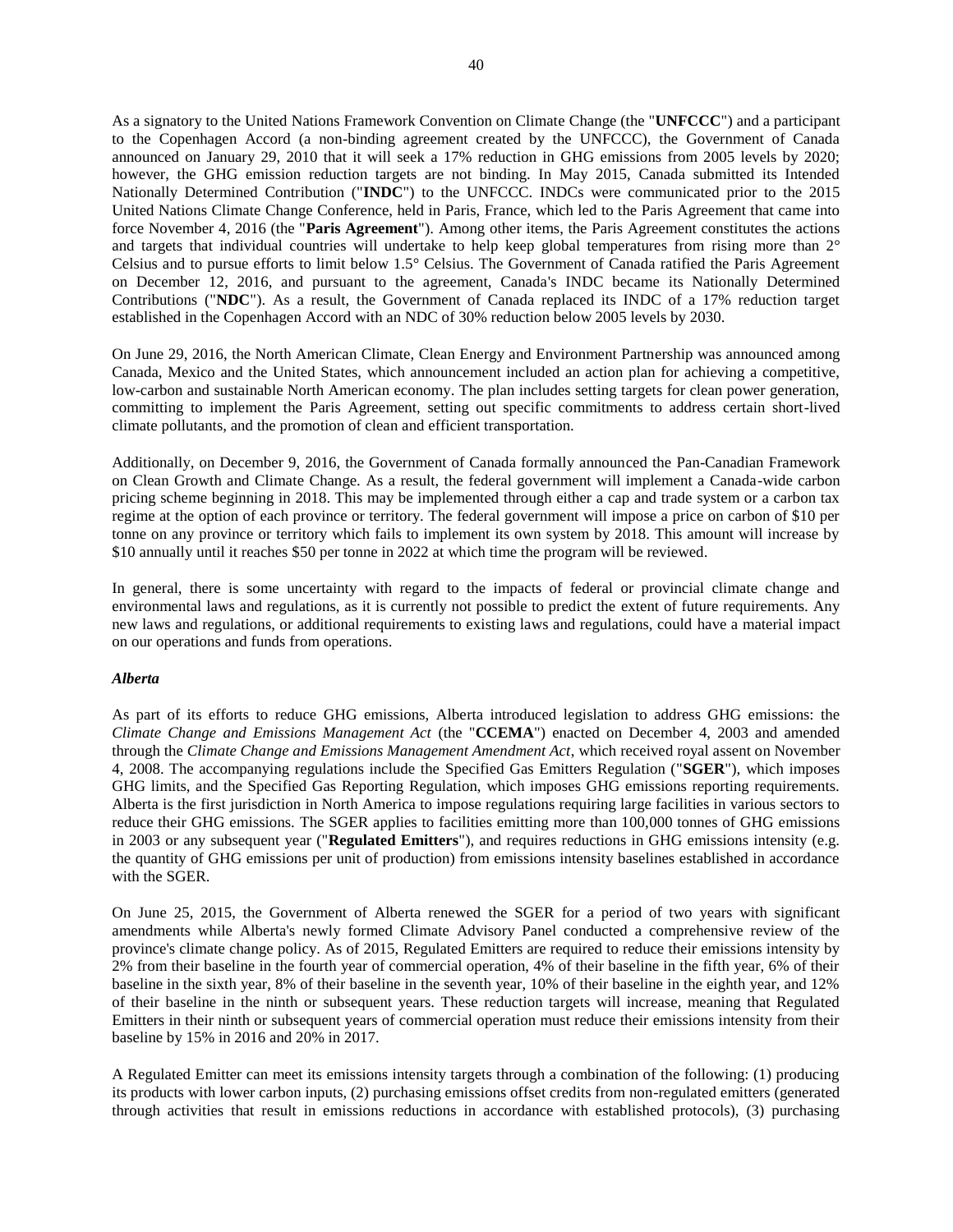emissions performance credits from other Regulated Emitters that earned credits through the reduction of their emissions below the 100,000 tonne threshold, (4) cogeneration compliance adjustments, and (5) by contributing to the Climate Change and Emissions Management Fund (the "**Fund**"). Contributions to the Fund are made at a rate of \$15 per tonne of GHG emissions, increasing to a rate of \$20 per tonne of GHG emissions in 2016 and \$30 per tonne of GHG emissions in 2017. Proceeds from the Fund are directed at testing and implementing new technologies for greening energy production.

On November 22, 2015, as a result of the Climate Advisory Panel's Climate Leadership report, the Government of Alberta announced its Climate Leadership Plan. On June 7, 2016, the *Climate Leadership Implementation Act* ("**CLIA**") was passed into law. The CLIA enacted the *Climate Leadership Act* ("**CLA**") introducing a carbon tax on all sources of GHG emissions, subject to certain exemptions. An initial economy-wide levy of \$20 per tonne was implemented on January 1, 2017, increasing to \$30 per tonne in January of 2018. All fuel consumption - including gasoline and natural gas -will be subject to the levy, with certain exemptions, and directors of a corporation may be held jointly and severally liable with a corporation when the corporation fails to remit an owed carbon levy. Regulated Emitters will remain subject to the SGER framework until the end of 2017 and are exempt from paying the carbon levy on fuels used in operations until this time. Upon the expiry of the SGER, the Government of Alberta intends to transition to a proposed Carbon Competitiveness Regulation, in which sector specific output-based carbon allocations will be used to ensure competitiveness. A 100 megatonne per year limit for GHG emissions was implemented for oil sands operations, which currently emit roughly 70 megatonnes per year. This cap exempts new upgrading and cogeneration facilities, which are allocated a separate 10 megatonne limit.

There are certain exemptions to the carbon levy imposed by the CLA. Until 2023, fuels consumed, flared or vented in a production process by conventional oil and gas producers will be exempt from the carbon levy. An exemption also applies for biofuels and fuels sold for export. In addition, marked fuels used in farming operations as well as personal and band uses by First Nations are exempt.

The passing of the CLIA is the first step towards executing the Climate Leadership Plan (other legislation is still pending). In addition to enacting the CLA, the CLIA also enacted the *Energy Efficiency Alberta Act*, which enables the creation of Energy Efficiency Alberta, a new Crown corporation to support and promote energy efficiency programs and services for homes and businesses.

The Government of Alberta also signaled its intention through its Climate Leadership Plan to implement regulations that would lower methane emissions by 45% by 2025. Regulations are planned to take effect in 2020 to ensure the 2025 target is met.

Alberta is also the first jurisdiction in North America to direct dedicated funding to implement carbon capture and storage technology across industrial sectors. Alberta has committed \$1.24 billion over 15 years to fund two largescale carbon capture and storage projects that will begin commercializing the technology on the scale needed to be successful. On December 2, 2010, the Government of Alberta passed the *Carbon Capture and Storage Statutes Amendment Act, 2010*. It deemed the pore space underlying all land in Alberta to be, and to have always been the property of the Crown and provided for the assumption of long-term liability for carbon sequestration projects by the Crown, subject to the satisfaction of certain conditions.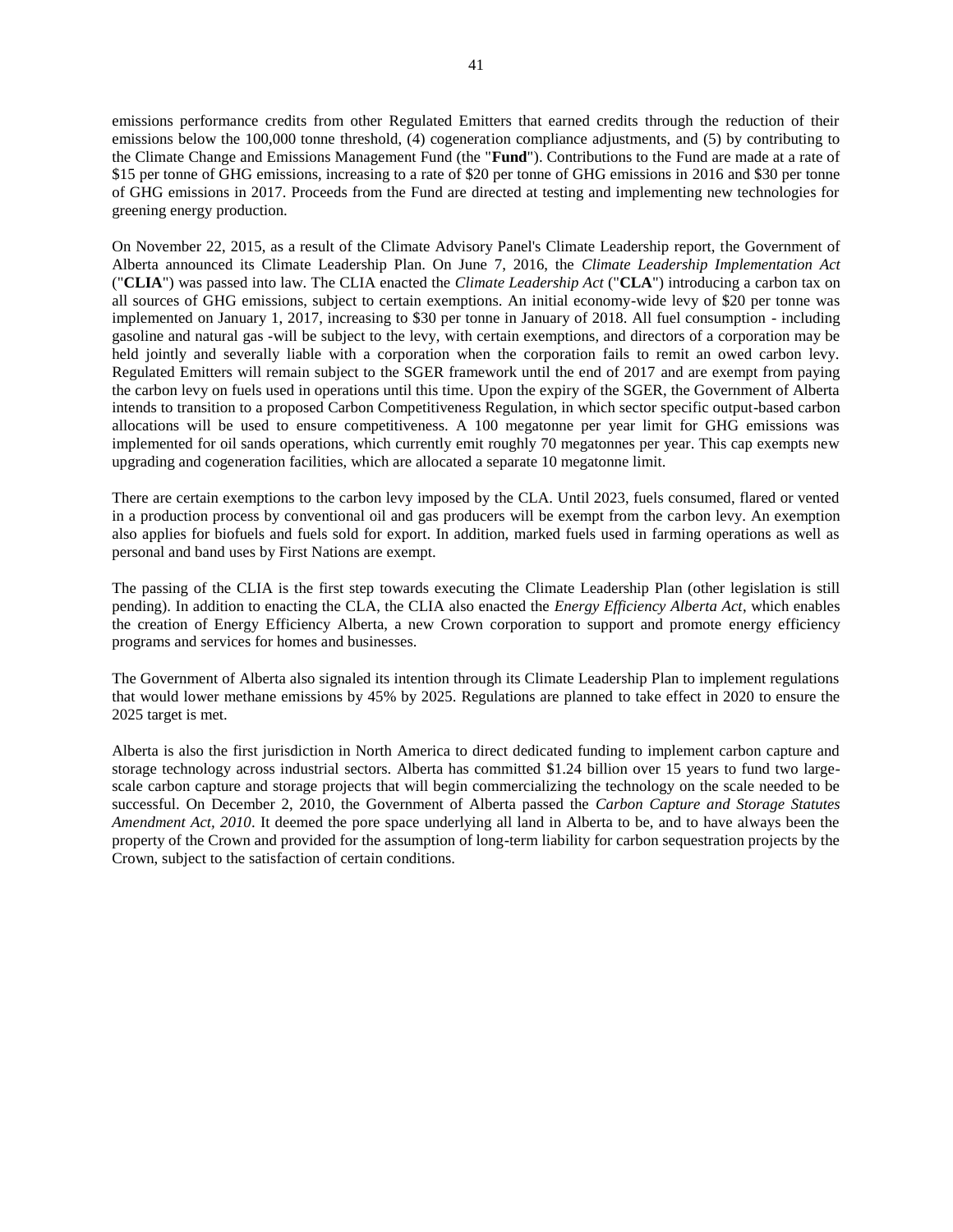## **RISK FACTORS**

<span id="page-42-0"></span>**Investors should carefully consider the risk factors set out below and consider all other information contained herein and in our other public filings before making an investment decision. The risks set out below are not an exhaustive list, nor should be taken as a complete summary or description of all the risks associated with our business and the oil and natural gas business generally.** 

## **Prices, Markets and Marketing**

Numerous factors beyond our control do, and will continue to affect the marketability and price of oil and natural gas acquired, produced or discovered by us. Our ability to market our oil and natural gas may depend upon our ability to acquire capacity on pipelines that deliver natural gas to commercial markets or contract for the delivery of crude oil by rail. Deliverability uncertainties related to the distance of our reserves are from pipelines, railway lines, processing and storage facilities, operational problems affecting pipelines, railway lines and facilities and government regulation relating to prices, taxes, royalties, land tenure, allowable production, the export of oil and natural gas and many other aspects of the oil and natural gas business may also affect us.

Prices for oil and natural gas are subject to large fluctuations in response to relatively minor changes in the supply of and demand for oil and natural gas, market uncertainty and a variety of additional factors beyond our control. These factors include economic and political conditions, in the United States, Canada, Europe, China and emerging markets the actions of Organization of the Petroleum Exporting Countries ("**OPEC**"), governmental regulation, political stability in the Middle East, Northern Africa and elsewhere, the foreign supply and demand of oil and natural gas, risks of supply disruption, the price of foreign imports and the availability of alternative fuel sources. Prices for oil and natural gas are also subject to the availability of foreign markets and our ability to access such markets. Oil prices are expected to remain volatile as a result of global excess supply due, in part, to the increased growth of shale oil production in the United States, the decline in global demand for exported crude oil commodities, OPEC's recent decisions pertaining to the oil production of OPEC member countries and non-OPEC member countries' decisions on production levels, among other factors. A material decline in oil prices could result in a reduction of our net production revenue. The economics of producing from some wells may change because of lower prices, which could result in reduced production of oil or natural gas and a reduction in the volumes and the value of our reserves. We might also elect not to produce from certain wells at lower prices.

All these factors could result in a material decrease in our expected net production revenue and a reduction in our oil and natural gas production, development and exploration activities. Any substantial and extended decline in the price of oil and natural gas would have an adverse effect on the carrying value of our reserves, borrowing capacity, revenues, profitability and funds from operations and may have a material adverse effect on our business, financial condition, results of operations and prospects.

Oil and natural gas prices are expected to remain volatile for the near future because of market uncertainties over the supply and the demand of these commodities due to the current state of the world economies, OPEC actions, political uncertainties, sanctions imposed on certain oil producing nations by other countries and ongoing credit and liquidity concerns. Volatile oil and natural gas prices make it difficult to estimate the value of producing properties for acquisitions and often cause disruption in the market for oil and natural gas producing properties, as buyers and sellers have difficulty agreeing on such value. Price volatility also makes it difficult to budget for, and project the return on, acquisitions and development and exploitation projects. See "*Weakness in the Oil and Gas Industry*".

A prolonged period of low and/or volatile commodity prices, may negatively impact our ability to meet our guidance targets, maintain our business and meet all of our financial obligations as they come due, and could also result in a delay or cancellation of existing or future drilling, development or construction programs, unutilized longterm transportation commitments and a reduction in the value and amount of our reserves. We conduct assessments of the carrying value of our assets in accordance with Canadian generally accepted accounting principles. If crude and natural gas forecast prices decline, it could result in downward revisions to the carrying value of our assets and our net earnings could be adversely affected.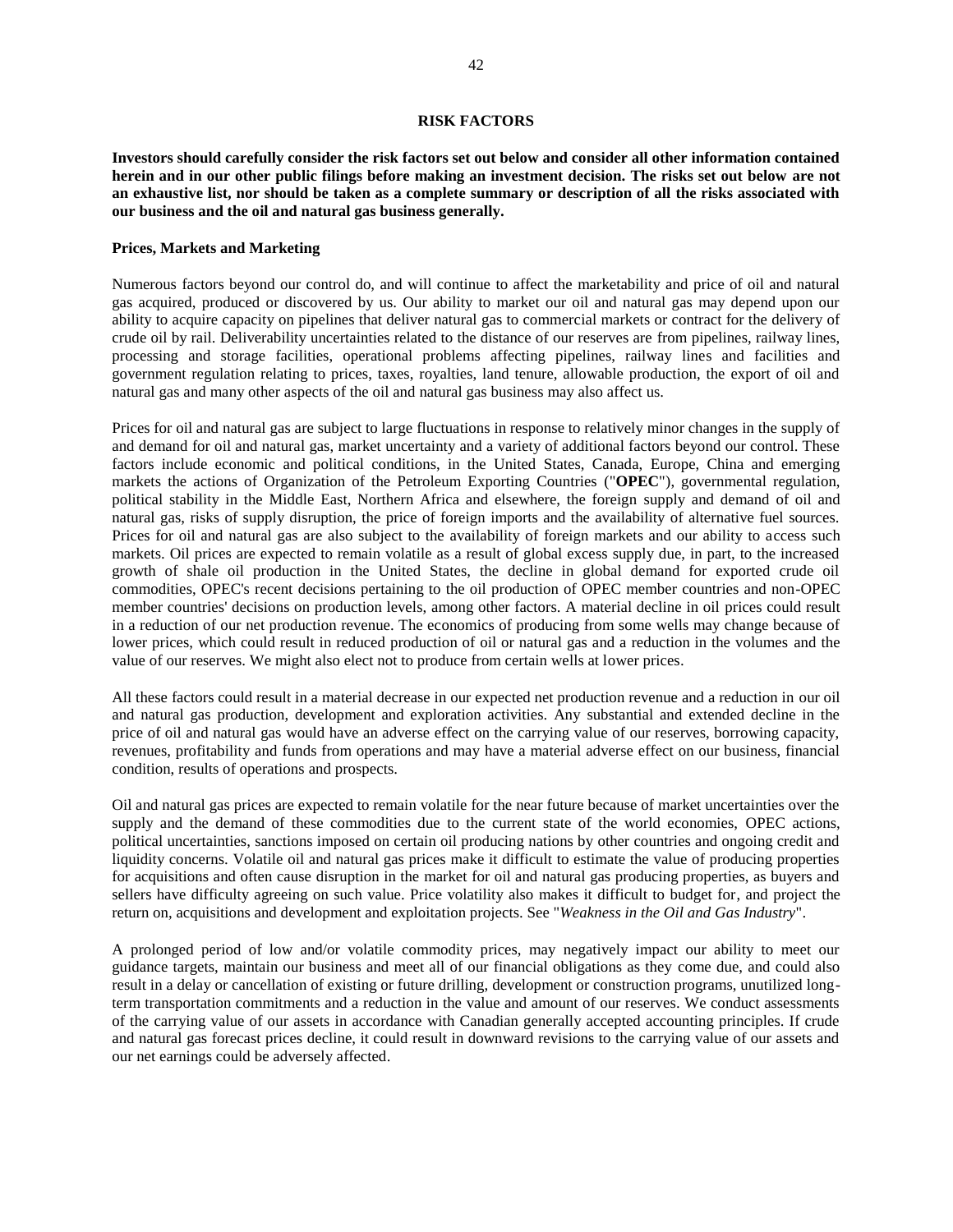#### **Weakness in the Oil and Gas Industry**

Recent market events and conditions, including global excess oil and natural gas supply, recent actions taken by the OPEC, slowing growth in emerging economies, market volatility and disruptions in Asia, sovereign debt levels and political upheavals in various countries have caused significant weakness and volatility in commodity prices. These events and conditions have caused a significant decrease in the valuation of oil and gas companies and a decrease in confidence in the oil and gas industry. These difficulties have been exacerbated in Canada by the recent changes in government at a federal level and, in the case of Alberta, at the provincial level, and the resultant uncertainty surrounding regulatory, tax, royalty changes and environmental regulation that have been announced or may be implemented by the new governments. In addition, the inability to get the necessary approvals to build pipelines and other facilities to provide better access to markets for the oil and gas industry in Western Canada has led to additional downward price pressure on oil and gas produced in Western Canada and uncertainty and reduced confidence in the oil and gas industry in Western Canada. Lower commodity prices may also affect the volume and value of our reserves, rendering certain reserves uneconomic. In addition, lower commodity prices have restricted, and are anticipated to continue to restrict, our funds from operations resulting in a reduced capital expenditure budget. Consequently, we may not be able to replace our production with additional reserves and both our production and reserves could be reduced on a year over year basis. Any decrease in value of our reserves may reduce the borrowing base under our credit facilities, which, depending on the level of our indebtedness, could result in having to repay a portion of our indebtedness. Given the current market conditions and the lack of confidence in the Canadian oil and gas industry, we may have difficulty raising additional funds or if we are able to do so, it may be on unfavourable and highly dilutive terms. If these conditions persist, our funds from operations may not be sufficient to continue to fund our operations and to satisfy our obligations when due and our may require additional equity or debt financing and/or proceeds or reduction in liabilities from asset sales. There can be no assurance that such equity or debt financing will be available on terms that are satisfactory or at all. Similarly, there can be no assurance that we will be able to realize any or sufficient proceeds or reduction in liabilities from asset sales to discharge our obligations.

## **Political Uncertainty**

In the last several years, the United States and certain European countries have experienced significant political events that have cast uncertainty on global financial and economic markets. During the recent presidential campaign, in the United States, a number of election promises were made and the new American administration has begun taking steps to implement certain of these promises. Included in the actions that the administration has discussed are the renegotiation of the terms of NAFTA, withdrawal of the United States from the Trans-Pacific Partnership, imposition of a tax on the importation of goods into the United States, reduction of regulation and taxation in the United States, and introduction of laws to reduce immigration and restrict access into the United States for citizens of certain countries. It is presently unclear exactly what actions the new administration in the United States will implement, and if implemented, how these actions may impact Canada and in particular the oil and gas industry. Any actions taken by the new United States administration may have a negative impact on the Canadian economy and on the businesses, financial conditions, results of operations and the valuation of Canadian oil and gas companies, including us.

In addition to the political disruption in the United States, the citizens of the United Kingdom recently voted to withdraw from the European Union and the Government of the United Kingdom has begun taken steps to implement such withdrawal. Some European countries have also experienced the rise of anti-establishment political parties and public protests held against open-door immigration policies, trade and globalization. To the extent that certain political actions taken in North America, Europe and elsewhere in the world result in a marked decrease in free trade, access to personnel and freedom of movement it could have an adverse effect on our ability to market our products internationally, increase costs for goods and services required for our operations, reduce access to skilled labour and negatively impact our business, operations, financial conditions and the market value of our Common Shares.

In addition, due to the current low and volatile commodity prices, many companies, including companies that may operate some of the assets in which we have an interest, may be in financial difficulty, which could impact their ability to fund and pursue capital expenditures, carry out their operations in a safe and effective manner and satisfy regulatory requirements with respect to abandonment and reclamation obligations. If companies that operate some of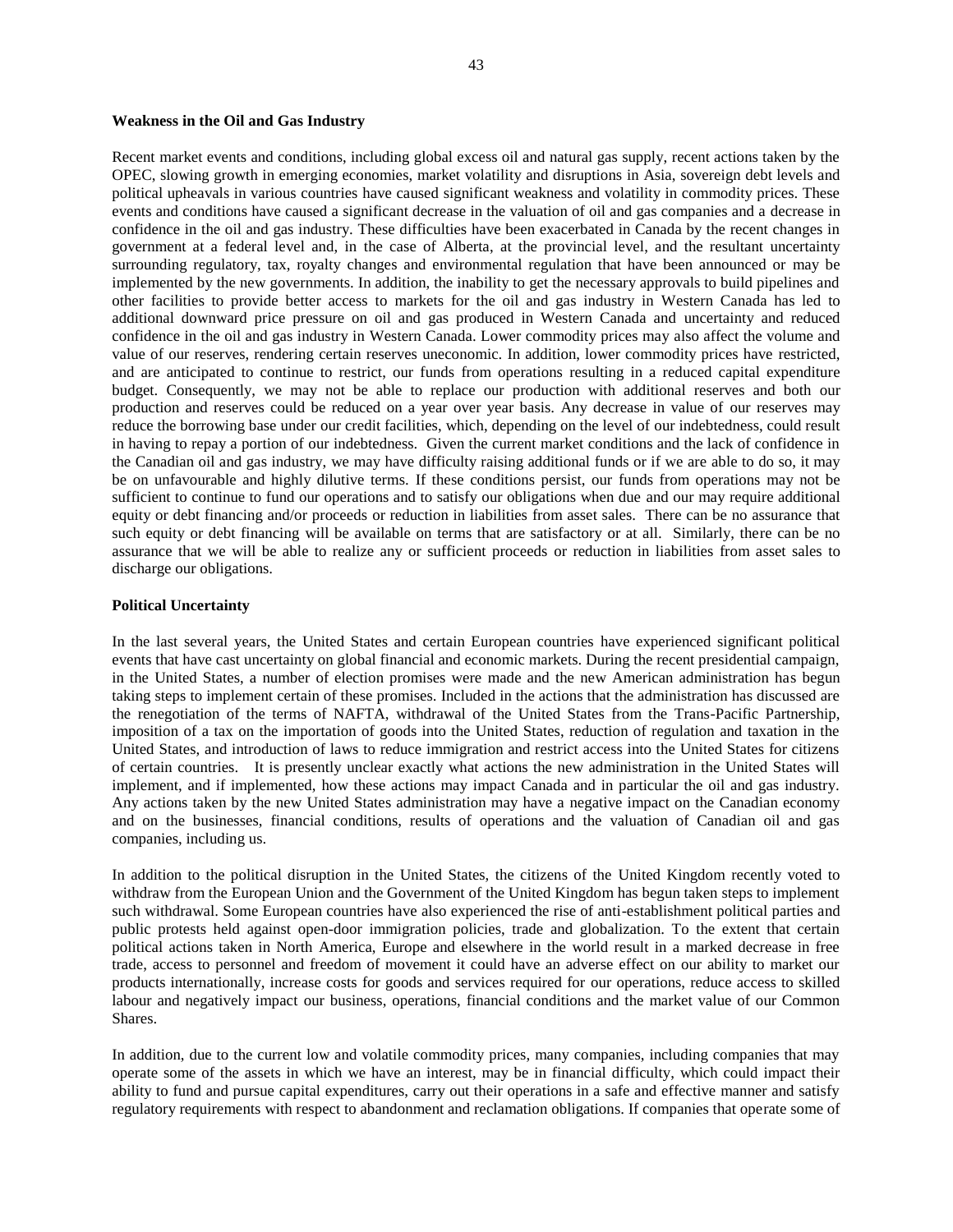the assets in which we have an interest fail to satisfy regulatory requirements with respect to abandonment and reclamation obligations we may be required to satisfy such obligations and to seek reimbursement from such companies. To the extent that any of such companies go bankrupt, become insolvent or make a proposal or institute any proceedings relating to bankruptcy or insolvency, it could result in such assets being shut-in, we potentially becoming subject to additional liabilities relating to such assets and may have difficulty collecting revenue due from such operators or recovering amounts owing to us from such operators for their share of abandonment and reclamation obligations. Any of these factors could have a material adverse affect on our financial and operational results

## **Risks Associated with Forecast Prices**

Our reserves as at December 31, 2016 are estimated using forecast pricing escalating prices as set forth under "*Statement of Reserves Data and Other Oil and Natural Gas Information – Disclosure of Reserves Data – Pricing Assumptions*". These prices are substantially above current oil and natural gas prices. If oil and gas prices stay at current levels our reserves may be substantially reduced as economic limits of developed reserves are reached earlier and undeveloped reserves become uneconomic at such prices. Even if some reserves remain economic at lower price levels, sustained low prices may compel us to re-evaluate our development plans and reduce or eliminate various projects with marginal economics.

## **Exploration, Development and Production Risks**

Oil and natural gas operations involve many risks that even a combination of experience, knowledge and careful evaluation may not be able to overcome. Our long term commercial success depends on our ability to find, acquire, develop and commercially produce oil and natural gas reserves. Without the continual addition of new reserves, our existing reserves, and the production from them, will decline over time as we produce from such reserves. A future increase in our reserves will depend on both our ability to explore and develop our existing properties and on our ability to select and acquire suitable producing properties or prospects. There is no assurance that we will be able continue to find satisfactory properties to acquire or participate in. Moreover, our management may determine that current markets, terms of acquisition, participation or pricing conditions make potential acquisitions or participation uneconomic. There is also no assurance that we will discover or acquire further commercial quantities of oil and natural gas.

Future oil and natural gas exploration may involve unprofitable efforts from dry wells as well as from wells that are productive but do not produce sufficient petroleum substances to return a profit after drilling, completing (including hydraulic fracturing), operating and other costs. Completion of a well does not ensure a profit on the investment or recovery of drilling, completion and operating costs.

Drilling hazards, environmental damage and various field operating conditions could greatly increase the cost of operations and adversely affect the production from successful wells. Field operating conditions include, but are not limited to, delays in obtaining governmental approvals or consents, shut ins of wells resulting from extreme weather conditions, insufficient storage or transportation capacity or geological and mechanical conditions. While diligent well supervision and effective maintenance operations can contribute to maximizing production rates over time, it is not possible to eliminate production delays and declines from normal field operating conditions, which can negatively affect revenue and funds from operations levels to varying degrees.

Oil and natural gas exploration, development and production operations are subject to all the risks and hazards typically associated with such operations, including, but not limited to, fire, explosion, blowouts, cratering, sour gas releases, spills and other environmental hazards. These typical risks and hazards could result in substantial damage to oil and natural gas wells, production facilities, other property, the environment and personal injury. Particularly, we may explore for and produce sour natural gas in certain areas. An unintentional leak of sour natural gas could result in personal injury, loss of life or damage to property and may necessitate an evacuation of populated areas, all of which could result in liability to us.

Oil and natural gas production operations are also subject to all the risks typically associated with such operations, including encountering unexpected formations or pressures, premature decline of reservoirs and the invasion of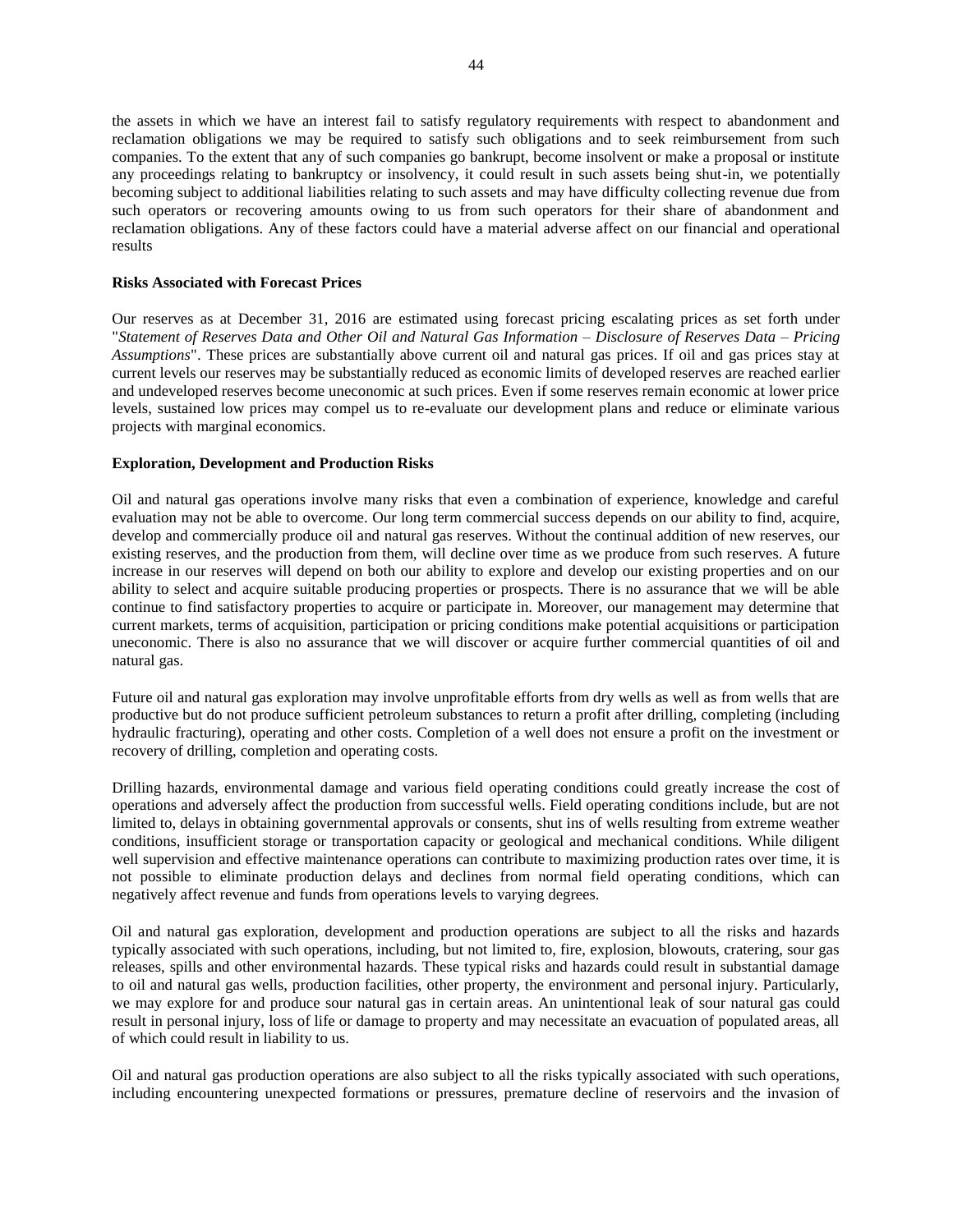water into producing formations. Losses resulting from the occurrence of any of these risks may have a material adverse effect on our business, financial condition, results of operations and prospects.

As is standard industry practice, we are not fully insured against all risks, nor are all risks insurable. Although we maintain liability insurance in an amount that we consider consistent with industry practice, liabilities associated with certain risks could exceed policy limits or not be covered. In either event, we could incur significant costs.

## **Gathering and Processing Facilities, Pipeline Systems and Rail**

We deliver our products through gathering, processing facilities, pipeline systems and, in certain circumstances, by rail. The amount of oil and natural gas that we can produce and sell is subject to the accessibility, availability, proximity and capacity of these gathering and processing facilities, pipeline systems and railway lines. The lack of availability of capacity in any of the gathering and processing facilities, pipeline systems and railway lines, could result in our inability to realize the full economic potential of our production or in a reduction of the price offered for our production. The lack of firm pipeline capacity continues to affect the oil and natural gas industry and limit the ability to transport produced oil and gas to market. In addition, the pro-rationing of capacity on inter-provincial pipeline systems also continues to affect the ability to export oil and natural gas. Unexpected shut downs or curtailment of capacity of pipelines for maintenance or integrity work or because of actions taken by regulators could also affect our production, operations and financial results. As a result, producers are increasingly turning to rail as an alternative means of transportation. In recent years, the volume of crude oil shipped by rail in North America has increased dramatically. Any significant change in market factors or other conditions affecting these infrastructure systems and facilities, as well as any delays or uncertainty in constructing new infrastructure systems and facilities could harm our business and, in turn, our financial condition, operations and funds from operations. In addition, the federal government has signaled that it plans to review the NEB approval process for large federally regulated projects. This may cause the timeframe for project approvals to increase for current and future applications.

Following major accidents in Lac-Megantic, Quebec and North Dakota, the Transportation Safety Board of Canada and the U.S. National Transportation Board have recommended additional regulations for railway tank cars carrying crude oil. In June 2015, as a result of these recommendations, the Government of Canada passed the Safe and Accountable Rail Act which increased insurance obligations on the shipment of crude oil by rail and imposed a per tonne levy of \$1.65 on crude oil shipped by rail to compensate victims and for environmental cleanup in the event of a railway accident. In addition to this legislation, new regulations have implemented the TC-117 standard for all rail tank cars carrying flammable liquids which formalized the commitment to retrofit, and eventually phase out DOT-111 tank cars carrying crude oil. The increased regulation of rail transportation may reduce the ability of railway lines to alleviate pipeline capacity issues and adds additional costs to the transportation of crude oil by rail. On July 13, 2016, the Minister of Transport (Canada) issued Protective Direction No. 38, which directed that the shipping of crude oil on DOT-111 tank cars end by November 1, 2016. Tank cars entering Canada from the United States will be monitored to ensure they are compliant with Protective Direction No. 38.

A portion of our production may, from time to time, be processed through facilities owned by third parties and over which we do not have control. From time to time, these facilities may discontinue or decrease operations either as a result of normal servicing requirements or as a result of unexpected events. A discontinuation or decrease of operations could have a material adverse effect on our ability to process our production and to deliver the same for sale.

## **Market Price of our Common Shares**

The trading price of our securities is subject to substantial volatility often based on factors related and unrelated to our financial performance or prospects. Factors unrelated to our performance could include macroeconomic developments nationally, within North America or globally, domestic and global commodity prices or current perceptions of the oil and gas market. Similarly, the market price of our Common Shares could be subject to significant fluctuations in response to variations in our operating results, financial condition, liquidity and other internal factors. Accordingly, the price at which our Common Shares will trade cannot be accurately predicted.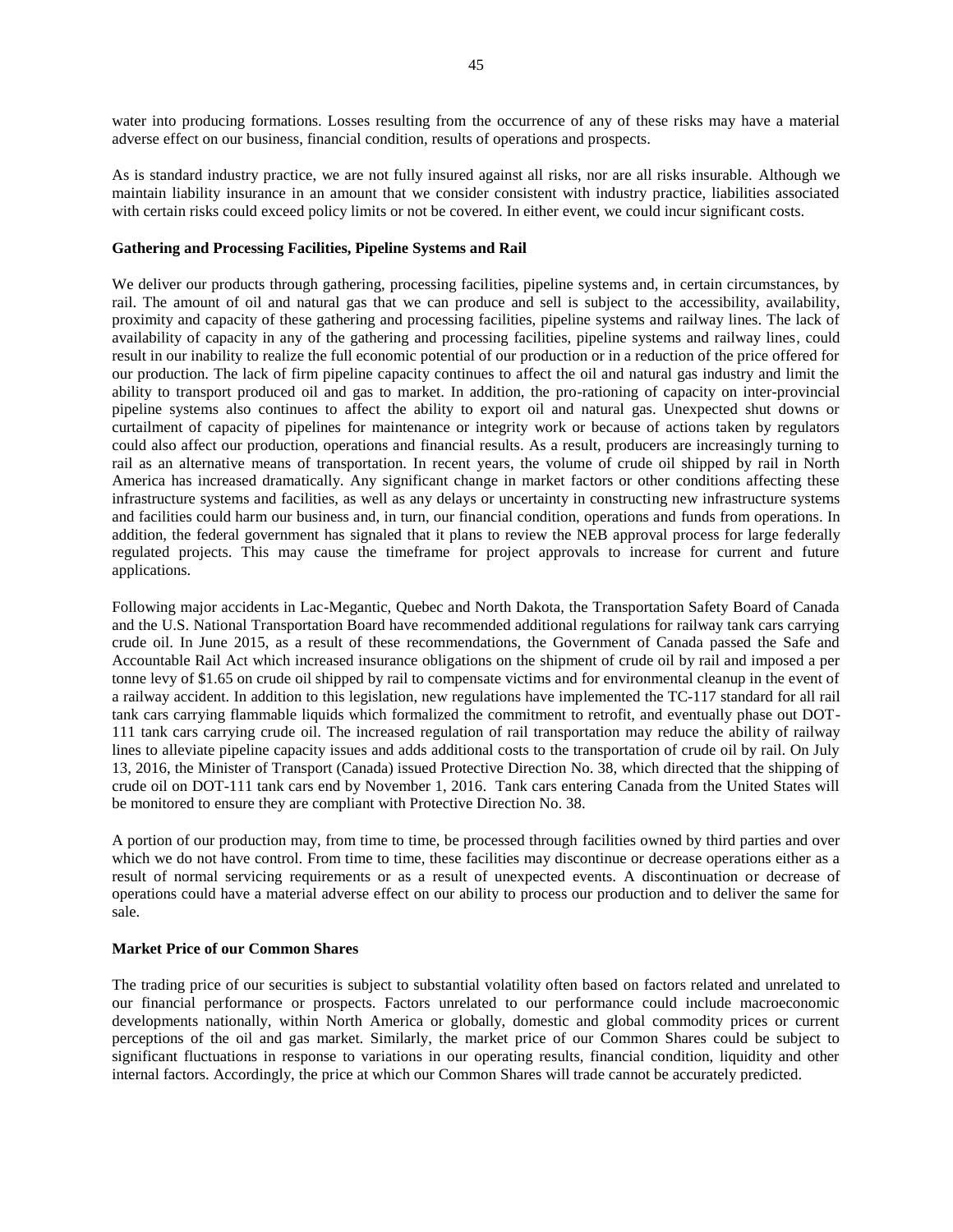## **Failure to Realize Anticipated Benefits of Acquisitions and Dispositions**

We consider acquisitions and dispositions of businesses and assets in the ordinary course of business. Achieving the benefits of acquisitions depends on successfully consolidating functions and integrating operations and procedures in a timely and efficient manner and our ability to realize the anticipated growth opportunities and synergies from combining the acquired businesses and operations with ours. The integration of acquired businesses may require substantial management effort, time and resources diverting management's focus from other strategic opportunities and operational matters. Management continually assesses the value and contribution of services provided by third parties and assets required to provide such services. In this regard, non-core assets may be periodically disposed of so that we can focus our efforts and resources more efficiently. Depending on the state of the market for such noncore assets, certain of our non-core assets may realize less on disposition than their carrying value on our financial statements.

## **Operational Dependence**

Other companies operate some of the assets in which we have an interest. We have limited ability to exercise influence over the operation of those assets or their associated costs, which could adversely affect our financial performance. Our return on assets operated by others depends upon a number of factors that may be outside of our control, including, but not limited to, the timing and amount of capital expenditures, the operator's expertise and financial resources, the approval of other participants, the selection of technology and risk management practices.

In addition, due to the current low and volatile commodity prices, many companies, including companies that may operate some of the assets in which we have an interest, may be in financial difficulty, which could impact their ability to fund and pursue capital expenditures, carry out their operations in a safe and effective manner and satisfy regulatory requirements with respect to abandonment and reclamation obligations. If companies that operate some of the assets in which we have an interest fail to satisfy regulatory requirements with respect to abandonment and reclamation obligations we may be required to satisfy such obligations and to seek reimbursement from such companies. To the extent that any of such companies go bankrupt, become insolvent or make a proposal or institute any proceedings relating to bankruptcy or insolvency, it could result in such assets being shut-in, the potential of us becoming subject to additional liabilities relating to such assets and us having difficulty collecting revenue due from such operators or recovering amounts owing to us from such operators for their share of abandonment and reclamation obligations. Any of these factors could have a material adverse affect on our financial and operational results.

## **Project Risks**

We manage a variety of small and large projects in the conduct of our business. Project delays may delay expected revenues from operations. Significant project cost overruns could make a project uneconomic. Our ability to execute projects and market oil and natural gas depends upon numerous factors beyond our control, including:

- the availability of processing capacity;
- the availability and proximity of pipeline capacity;
- the availability of storage capacity;
- the availability of, and the ability to acquire, water supplies needed for drilling and hydraulic fracturing or our ability to dispose of water used or removed from strata at a reasonable cost and in accordance with applicable environmental regulations;
- the supply of and demand for oil and natural gas;
- the availability of alternative fuel sources;
- the effects of inclement weather;
- the availability of drilling and related equipment;
- unexpected cost increases;
- accidental events:
- currency fluctuations;
- regulatory changes;
- the availability and productivity of skilled labour; and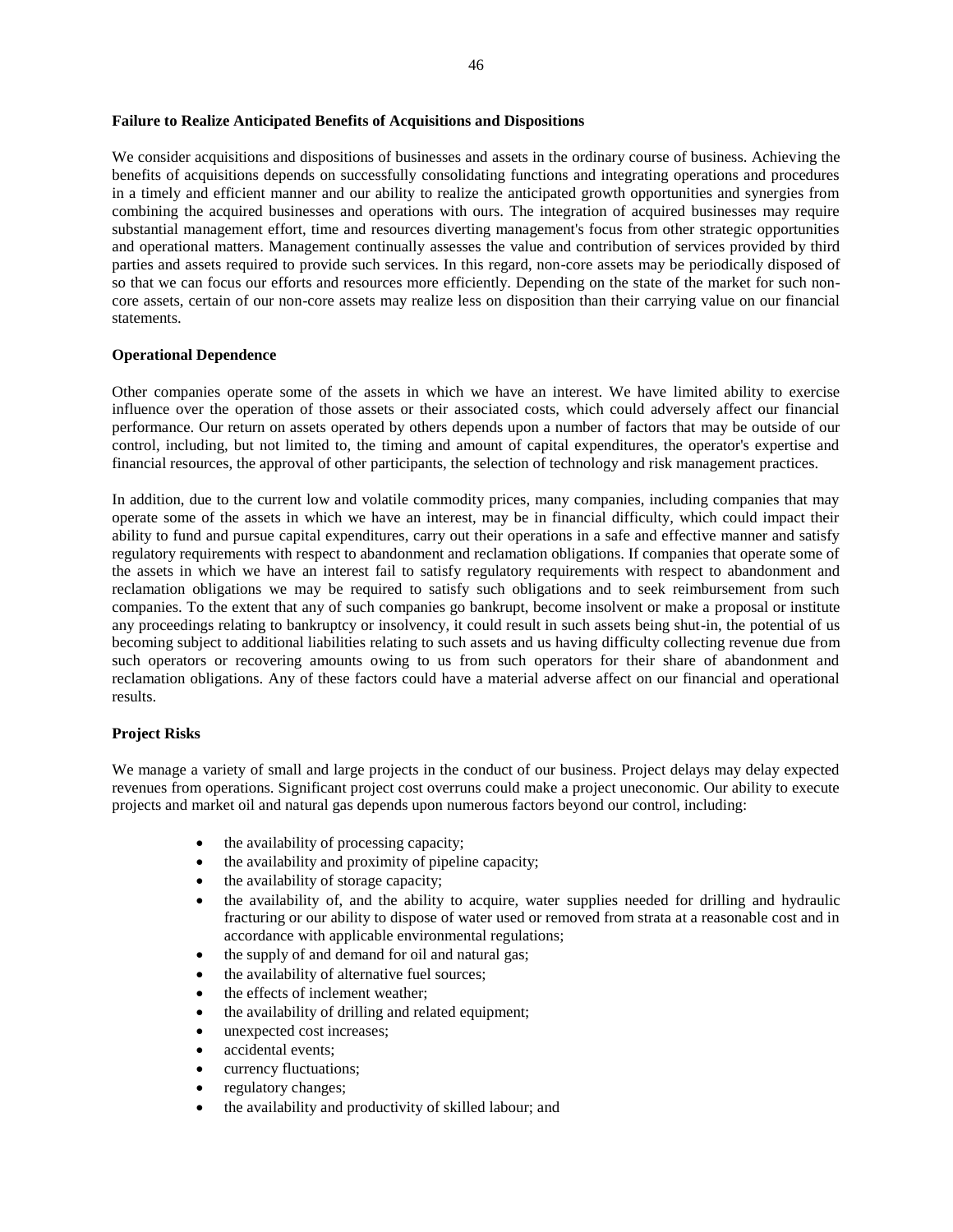• the regulation of the oil and natural gas industry by various levels of government and governmental agencies.

Because of these factors, we could be unable to execute projects on time, on budget, or at all, and may be unable to market the oil and natural gas that we produce effectively.

## **Environmental**

All phases of the oil and natural gas business present environmental risks and hazards and are subject to environmental regulation pursuant to a variety of federal, provincial and local laws and regulations. Environmental legislation provides for, among other things, restrictions and prohibitions on the spill, release or emission of various substances produced in association with oil and gas industry operations. In addition, such legislation sets out the requirements with respect to oilfield waste handling and storage, habitat protection and the satisfactory operation, maintenance, abandonment and reclamation of well and facility sites.

Compliance with environmental legislation can require significant expenditures and a breach of applicable environmental legislation may result in the imposition of fines and penalties, some of which may be material. Environmental legislation is evolving in a manner expected to result in stricter standards and enforcement, larger fines and liability and potentially increased capital expenditures and operating costs. The discharge of oil, natural gas or other pollutants into the air, soil or water may give rise to liabilities to governments and third parties and may require us to incur costs to remedy such discharge. Although we believe that we are in material compliance with current applicable environmental legislation, no assurance can be given that environmental compliance requirements will not result in a curtailment of production or a material increase in the costs of production, development or exploration activities or otherwise have a material adverse effect on our business, financial condition, results of operations and prospects.

## **Hydraulic Fracturing**

Hydraulic fracturing involves the injection of water, sand and small amounts of additives under pressure into rock formations to stimulate the production of oil and natural gas. Specifically, hydraulic fracturing enables the production of commercial quantities of oil and natural gas from reservoirs that were previously unproductive. Any new laws, regulations or permitting requirements regarding hydraulic fracturing could lead to operational delays, increased operating costs, third party or governmental claims, and could increase our costs of compliance and doing business as well as delay the development of oil and natural gas resources from shale formations, which are not commercial without the use of hydraulic fracturing. Restrictions on hydraulic fracturing could also reduce the amount of oil and natural gas that we are ultimately able to produce from our reserves.

## **Substantial Capital Requirements**

We anticipate making substantial capital expenditures for the acquisition, exploration, development and production of oil and natural gas reserves in the future. As future capital expenditures will be financed out of cash generated from operations, borrowings and possible future equity sales, our ability to do so is dependent on, among other factors:

- the overall state of the capital markets;
- our credit rating (if applicable);
- commodity prices;
- interest rates;
- royalty rates;
- tax burden due to current and future tax laws; and
- investor appetite for investments in the energy industry and our securities in particular.

Further, if our revenues or reserves decline, we may not have access to the capital necessary to undertake or complete future drilling programs. The current conditions in the oil and gas industry have negatively impacted the ability of oil and gas companies to access additional funding. There can be no assurance that debt or equity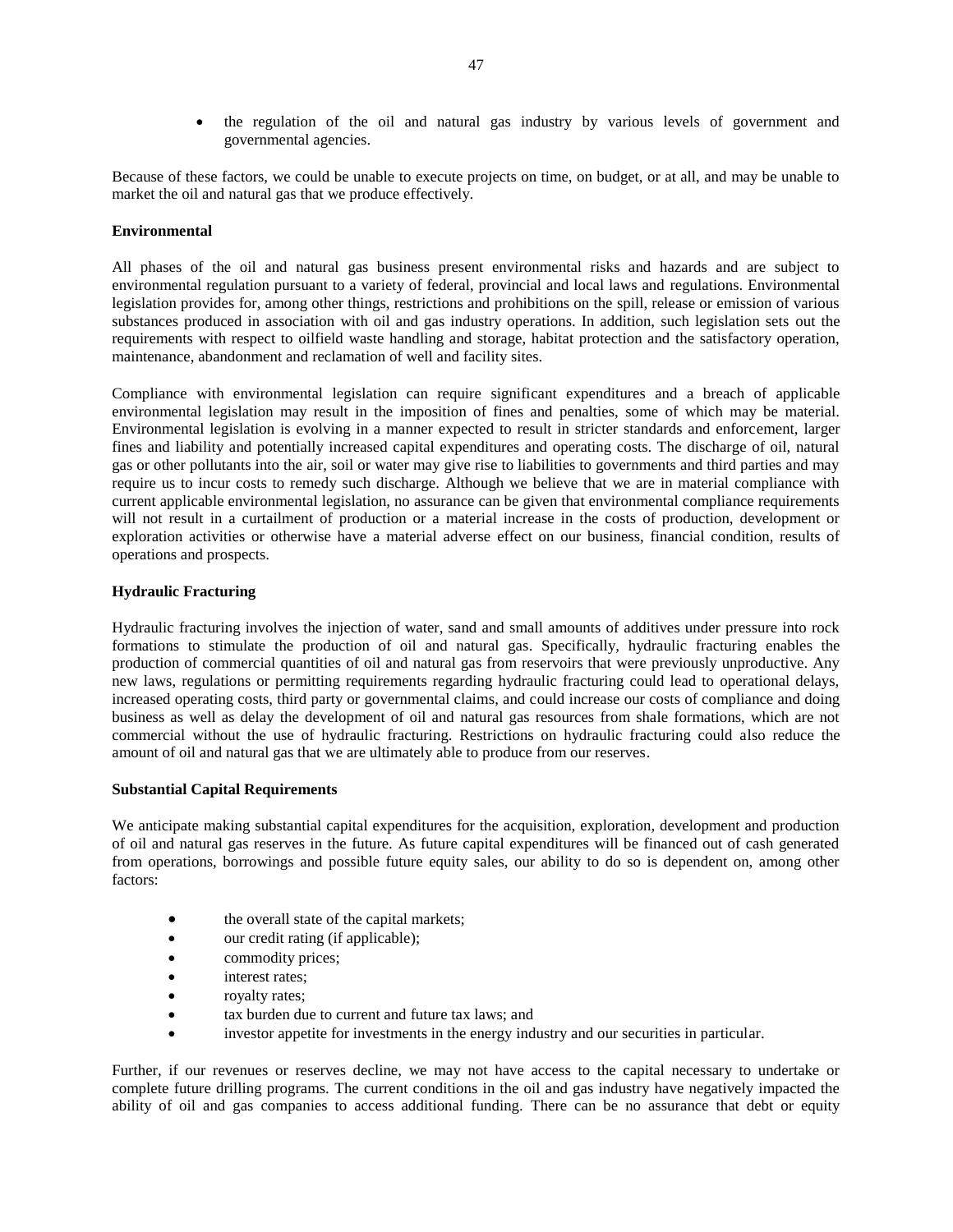48

financing, or cash generated by operations will be available or sufficient to meet these requirements or for other corporate purposes or, if debt or equity financing is available, that it will be on terms acceptable to us. We may be required to seek additional equity financing on terms that are highly dilutive to existing Shareholders. Our inability to access sufficient capital for our operations could have a material adverse effect on our business financial condition, results of operations and prospects

## **Additional Funding Requirements**

Our revenues from our reserves may not be sufficient to fund our ongoing activities at all times and from time to time, we may require additional financing in order to carry out our oil and natural gas acquisition, exploration and development activities. Failure to obtain financing on a timely basis could cause us to forfeit our interest in certain properties, miss certain acquisition opportunities and reduce or terminate our operations. Due to the conditions in the oil and gas industry and/or global economic and political volatility, we may from time to time have restricted access to capital and increased borrowing costs. The current conditions in the oil and gas industry have negatively impacted the ability of oil and gas companies to access additional financing.

As a result of global economic and political volatility, we may from time to time have restricted access to capital and increased borrowing costs. Failure to obtain such financing on a timely basis could cause us to forfeit our interest in certain properties, miss certain acquisition opportunities and reduce or terminate its operations. If our revenues from our reserves decrease as a result of lower oil and natural gas prices or otherwise, it will affect our ability to expend the necessary capital to replace our reserves or to maintain our production. To the extent that external sources of capital become limited, unavailable, or available on onerous terms, our ability to make capital investments and maintain existing assets may be impaired, and our assets, liabilities, business, financial condition and results of operations may be affected materially and adversely as a result. In addition, the future development of our petroleum properties may require additional financing and there are no assurances that such financing will be available or, if available, will be available upon acceptable terms. Failure to obtain any financing necessary for our capital expenditure plans may result in a delay in development or production on our properties.

## **Reserve and Resource Estimates**

There are numerous uncertainties inherent in estimating quantities of crude oil, natural gas and natural gas liquids reserves and the future revenues attributed to such reserves. The reserve and associated future net revenue information set forth in this Annual Information Form are estimates only. Generally, estimates of economically recoverable oil and natural gas reserves and the future net revenues from such estimated reserves are based upon a number of variable factors and assumptions, such as:

- historical production from the properties;
- **production rates:**
- ultimate reserve recovery;
- $\bullet$  timing and amount of capital expenditures;
- marketability of oil and natural gas;
- royalty rates; and
- the assumed effects of regulation by governmental agencies and future operating costs (all of which may vary materially from actual results).

For those reasons, estimates of the economically recoverable oil and natural gas reserves attributable to any particular group of properties, classification of such reserves based on risk of recovery and estimates of future net revenues associated with reserves prepared by different engineers, or by the same engineers at different times, may vary. Our actual production, revenues, taxes and development and operating expenditures with respect to our reserves will vary from estimates thereof and such variations could be material.

The estimation of proved reserves that may be developed and produced in the future is often based upon volumetric calculations and upon analogy to similar types of reserves rather than actual production history. Recovery factors and drainage areas are often estimated by experience and analogy to similar producing pools. Estimates based on these methods are generally less reliable than those based on actual production history. Subsequent evaluation of the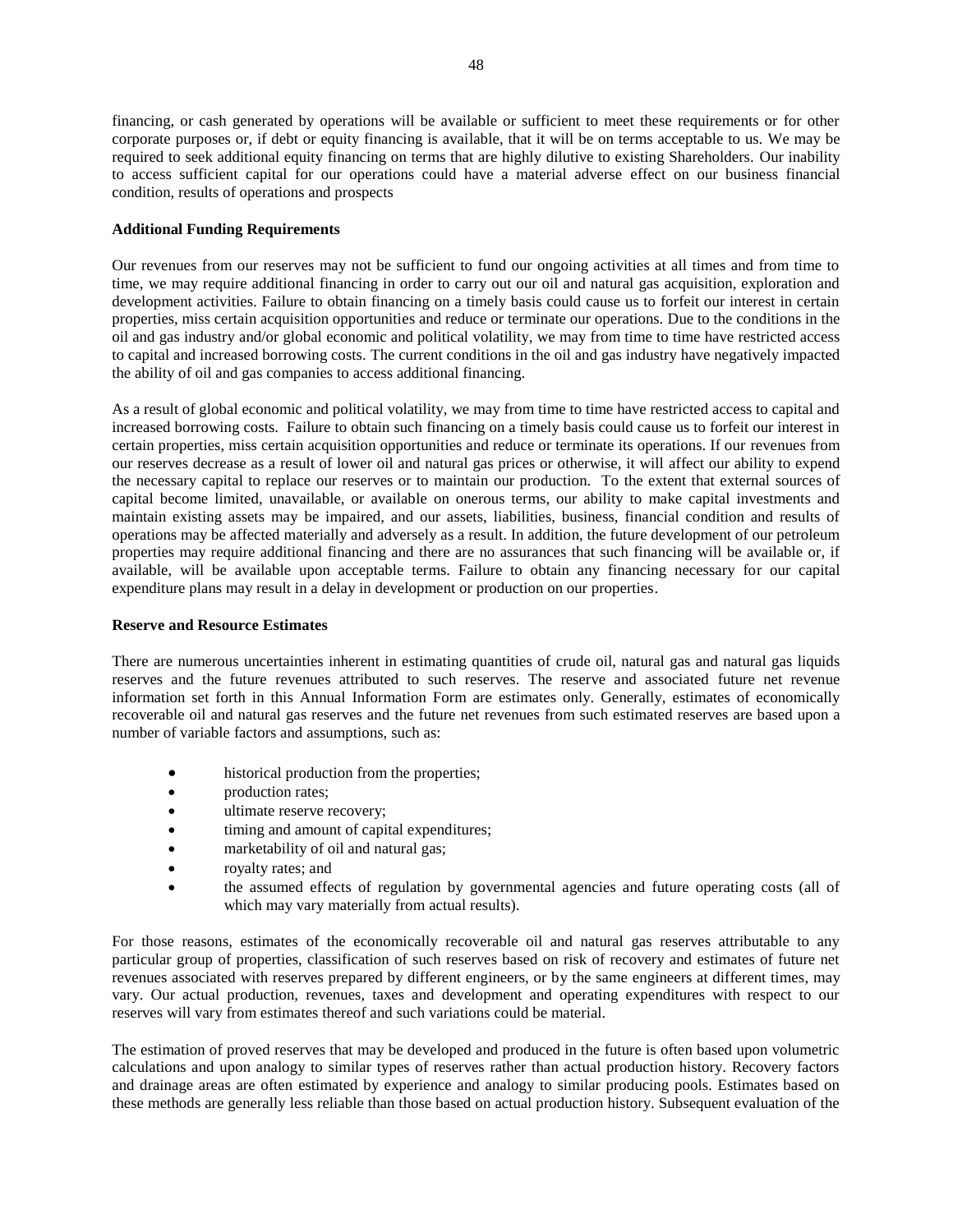same reserves based upon production history and production practices will result in variations in the estimated reserves. Such variations could be material.

In accordance with applicable securities laws, our independent reserves evaluator has used forecast prices and costs in estimating the reserves and future net revenues as summarized herein. Actual future net revenues will be affected by other factors, such as actual production levels, supply and demand for oil and natural gas, curtailments or increases in consumption by oil and natural gas purchasers, changes in governmental regulation or taxation and the impact of inflation on costs.

Actual production and future net revenues derived from our crude oil and natural gas reserves will vary from the estimates contained in the reserve evaluation, and such variations could be material. The reserve evaluation is based in part on the assumed success of activities we intend to undertake in future years. The reserves and estimated future net revenues to be derived therefrom and contained in the reserve evaluation will be reduced to the extent that such activities do not achieve the level of success assumed in the reserve evaluation. The reserve evaluation is effective as of a specific effective date and, except as may be specifically stated, has not been updated and thus does not reflect changes in our reserves since that date

## **Competition**

The petroleum industry is competitive in all of its phases. We compete with numerous other entities in the search for, and the acquisition of, oil and natural gas properties and in the marketing of oil and natural gas. Our competitors include oil and natural gas companies that have substantially greater financial resources, staff and facilities than ours. Some of these companies not only explore for, develop and produce oil and natural gas, but also carry on refining operations and market oil and natural gas on an international basis. As a result of these complementary activities, some of these competitors may have greater and more diverse competitive resources to draw on than we do. Our ability to increase our reserves in the future will depend not only on our ability to explore and develop our present properties, but also on our ability to select and acquire other suitable producing properties or prospects for exploratory drilling. Competitive factors in the distribution and marketing of oil and natural gas include price, methods, and reliability of delivery and storage.

## **Information Technology Systems and Cyber-Security**

We have become increasingly dependent upon the availability, capacity, reliability and security of our information technology infrastructure and our ability to expand and continually update this infrastructure, to conduct daily operations. We depend on various information technology systems to estimate reserve quantities, process and record financial data, manage our land base, analyze seismic information, administer our contracts with our operators and lessees and communicate with employees and third-party partners.

Further, we are subject to a variety of information technology and system risks as a part of our normal course operations, including potential breakdown, invasion, virus, cyber-attack, cyber-fraud, security breach, and destruction or interruption of our information technology systems by third parties or insiders. Unauthorized access to these systems by employees or third parties could lead to corruption or exposure of confidential, fiduciary or proprietary information, interruption to communications or operations or disruption to our business activities or our competitive position. Further, disruption of critical information technology services, or breaches of information security, could have a negative effect on our performance and earnings, as well as on our reputation. We apply technical and process controls in line with industry-accepted standards to protect our information assets and systems; however, these controls may not adequately prevent cyber-security breaches. The significance of any such event is difficult to quantify, but may in certain circumstances be material and could have a material adverse effect on our business, financial condition and results of operations.

## **Cost of New Technologies**

The petroleum industry is characterized by rapid and significant technological advancements and introductions of new products and services utilizing new technologies. Other companies may have greater financial, technical and personnel resources that allow them to enjoy technological advantages and may in the future allow them to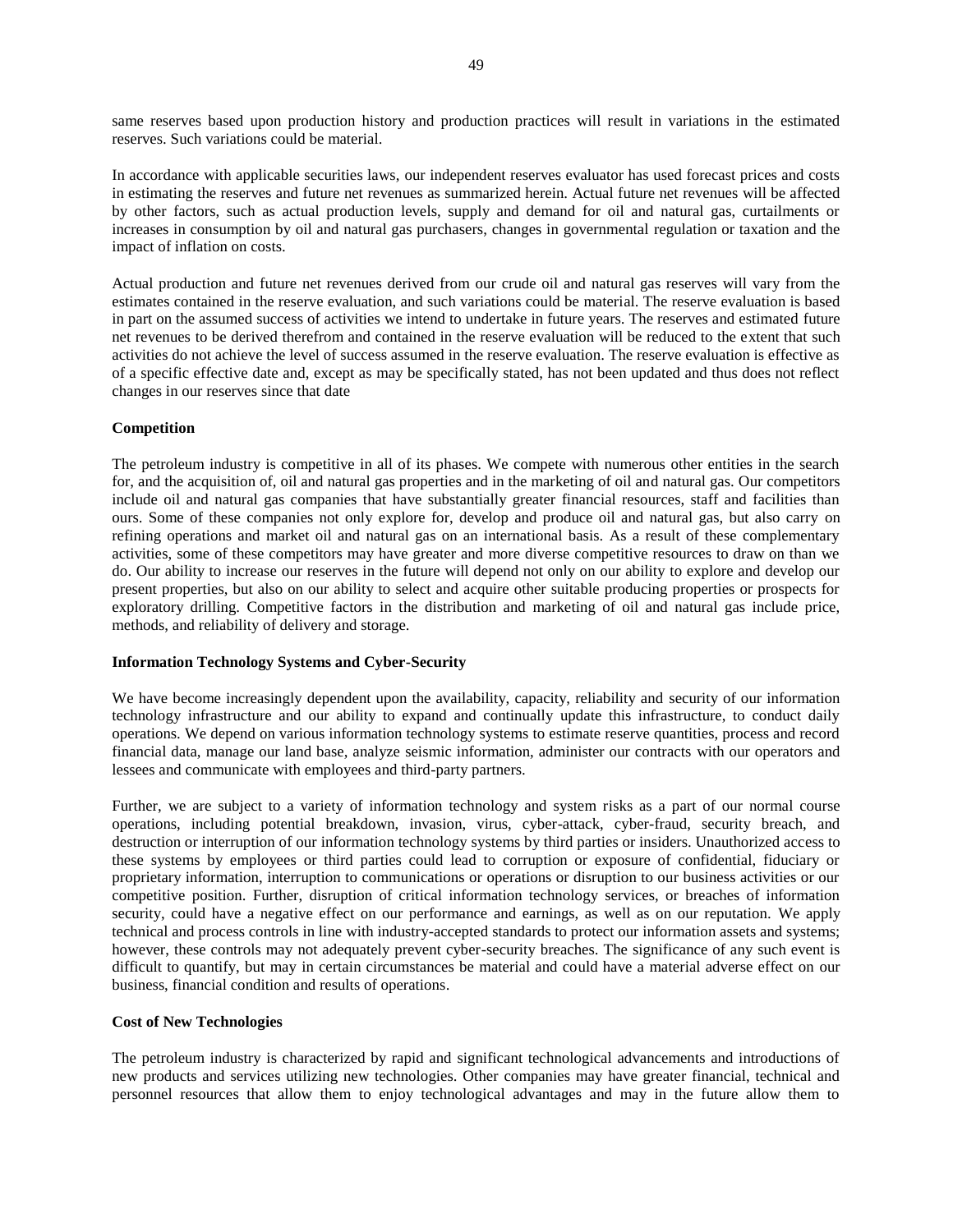implement new technologies before us. There can be no assurance that we will be able to respond to such competitive pressures and implement such technologies on a timely basis or at an acceptable cost. If we do implement such technologies, there is no assurance that we will do so successfully. One or more of the technologies currently utilized by us or implemented in the future may become obsolete. In such case, our business, financial condition and results of operations could be materially adversely affected. If we are unable to utilize the most advanced commercially available technology, or we are unsuccessful in implementing certain technologies, our business, financial condition and results of operations could be materially adversely affected.

### **Alternatives to and Changing Demand for Petroleum Products**

Full conservation measures, alternative fuel requirements, increasing consumer demand for alternatives to oil and natural gas, and technological advances in fuel economy and energy generation devices could reduce the demand for oil, natural gas and liquid hydrocarbons. We cannot predict the impact of changing demand for oil and natural gas products, and any major changes may have a material adverse effect on our business, financial condition, results of operations and funds from operations.

#### **Regulatory**

Various levels of governments impose extensive controls and regulations on oil and natural gas operations (including exploration, development, production, pricing, marketing and transportation). Governments may regulate or intervene with respect to exploration and production activities, prices, taxes, royalties and the exportation of oil and natural gas. Amendments to these controls and regulations may occur from time to time in response to economic or political conditions. See "*Industry Conditions*". The implementation of new regulations or the modification of existing regulations affecting the oil and natural gas industry could reduce demand for crude oil and natural gas and increase our costs, either of which may have a material adverse effect on our business, financial condition, results of operations and prospects. In order to conduct oil and natural gas operations, we require regulatory permits, licences, registrations, approvals and authorizations from various governmental authorities at the provincial and federal level. There can be no assurance that we will be able to obtain all of the permits, licences, registrations, approvals and authorizations that may be required to conduct operations that we may wish to undertake. In addition, certain federal legislation such as the *Competition Act* (Canada) and the *Investment Canada Act* (Canada) could negatively affect our business, financial condition and the market value of our Common Shares or our assets, particularly when undertaking, or attempting to undertake, acquisition or disposition activity.

## **Royalty Regimes**

There can be no assurance that the federal government and the provincial governments of the western provinces will not adopt a new royalty regime or modify the existing royalty regimes which may have an impact on the economics of our projects. An increase in royalties would reduce our earnings and could make future capital investments, or our operations, less economic. On January 29, 2016, the Government of Alberta adopted a new royalty regime which took effect on January 1, 2017. See "*Industry Conditions - Royalties and Incentives*".

#### **Liability Management**

Alberta has developed a liability management programs designed to prevent taxpayers from incurring costs associated with suspension, abandonment, remediation and reclamation of wells, facilities and pipelines in the event that a licensee or permit holder is unable to satisfy its obligation. This program generally involve an assessment of the ratio of a licensee's deemed assets to deemed liabilities. If a licensee's deemed liabilities exceed its deemed assets, a security deposit is required. Changes to the required ratio of our deemed assets to deemed liabilities or other changes to the requirements of liability management programs may result in significant increases to our compliance requirements. In addition, the liability management system may prevent or interfere with our ability to acquire or dispose of assets as both the vendor and the purchaser of oil and gas assets must be in compliance with the liability management programs (both before and after the transfer of the assets) for the applicable regulatory agency to allow for the transfer of such assets. The Redwater decision, found an operational conflict between the *Bankruptcy and Insolvency Act* and the AER's abandonment and reclamation powers when the licensee is insolvent. The AER appealed this decision and issued interim rules to administer the liability management program and until the Alberta Government can develop new regulatory measures to adequately address environmental liabilities. The decision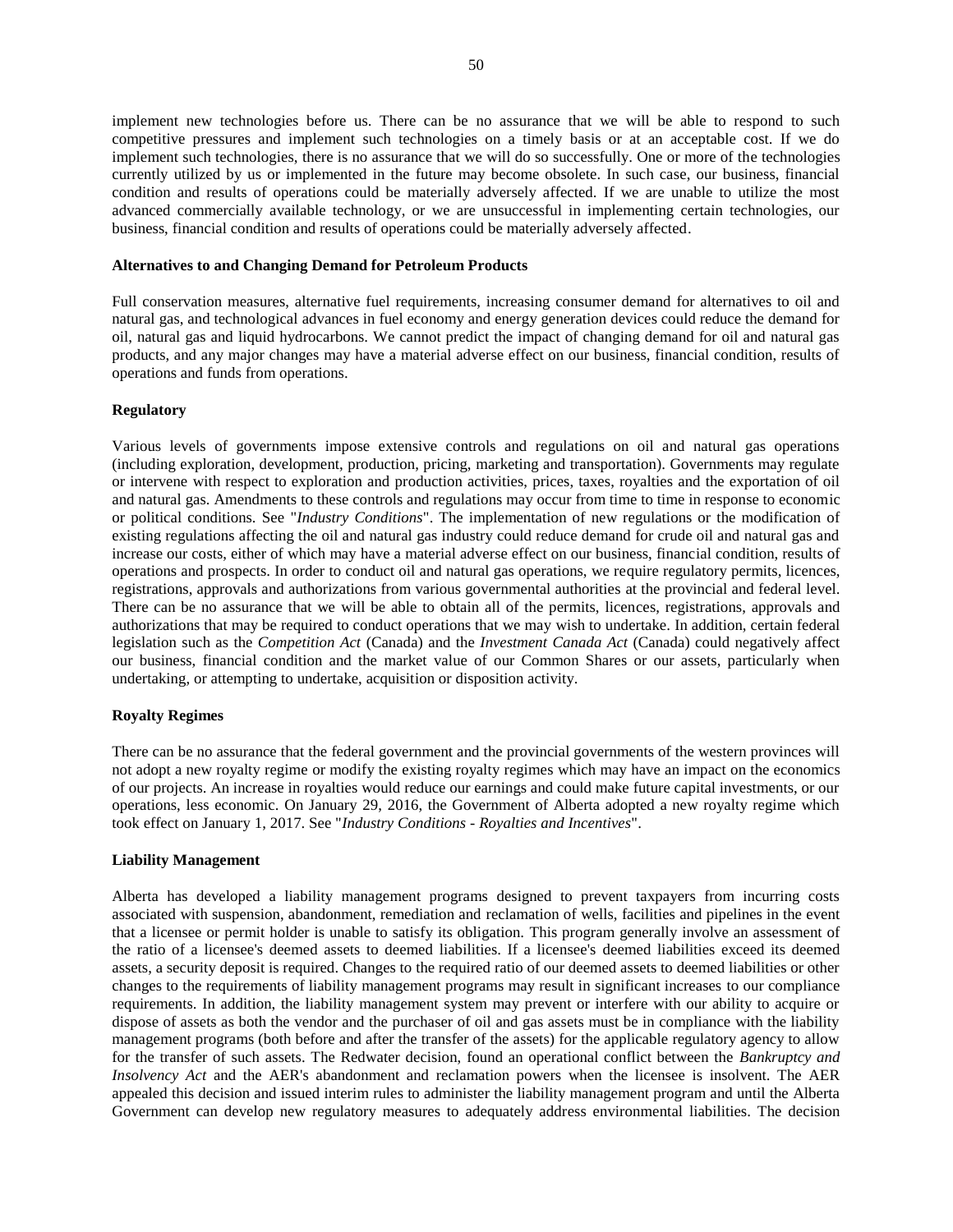from this appeal has not been released. There remains a great deal of uncertainty as to what new regulatory measures will be developed or what the impact of the court decision will have on other provinces. See, "*Industry Conditions* – *Liability Management Rating Programs*".

## **Climate Change**

Our exploration and production facilities and other operations and activities emit GHGs and which may require us to comply with GHG emissions legislation at the provincial or federal level. Climate change policy is evolving at regional, national and international levels, and political and economic events may significantly affect the scope and timing of climate change measures that are ultimately put in place. As a signatory to the UNFCCC and as a participant to the Copenhagen Agreement (a non-binding agreement created by the UNFCCC), the Government of Canada announced on January 29, 2010 that it would seek a 17% reduction in GHG emissions from 2005 levels by 2020; however, these GHG emission reduction targets were not binding. As a result of the UNFCCC adopting the Paris Agreement on December 12, 2015, which Canada ratified on October 3, 2016, the Government of Canada implemented new GHG emission reduction targets of a 30% reduction from 2005 levels by 2030. In addition, the Government of Canada announced it would implement a Canada wide price on carbon to further reduce its GHG emissions. In addition, on January 1, 2017 the CLA come into effect in the Province of Alberta introducing a carbon tax on almost all sources of GHG emissions at a rate of \$20 per tonne, increasing to \$30 per tonne in January 2018. The direct or indirect costs of compliance with these regulations may have a material adverse effect on our business, financial condition, results of operations and prospects. Some of our significant facilities may ultimately be subject to future regional, provincial and/or federal climate change regulations to manage GHG emissions. In addition, concerns about climate change have resulted in a number of environmental activists and members of the public opposing the continued exploitation and development of fossil fuels. Given the evolving nature of the debate related to climate change and the control of GHGs and resulting requirements, it is not possible to predict the impact on us and our operations and financial condition. See "*Industry Conditions – Climate Change Regulation".*

### **Variations in Foreign Exchange Rates and Interest Rates**

World oil and natural gas prices are quoted in United States dollars. The Canadian/United States dollar exchange rate, which fluctuates over time, consequently affects the price received by Canadian producers of oil and natural gas. Material increases in the value of the Canadian dollar relative to the United States dollar will negatively affect our production revenues. Accordingly, exchange rates between Canada and the United States could accordingly affect the future value of our reserves as determined by independent evaluators. Although a low value of the Canadian dollar relative to the United States dollar may positively affect the price we receive for our oil and natural gas production, it could also result in an increase in the price for certain goods used for our operations, which may have a negative impact on our financial results.

To the extent that we engage in risk management activities related to foreign exchange rates, there is a credit risk associated with counterparties with which we may contract.

An increase in interest rates could result in a significant increase in the amount we pay to service debt, resulting in a reduced amount available to fund our exploration and development activities and could negatively impact the market price of our Common Shares.

### **Credit Facility Arrangements**

The amount authorized under our Credit Facility is determined by our lenders. We are required to comply with certain non-financial covenants under our Credit Facility which from time to time either affect the availability, or price, of additional funding and in the event that we do not comply with these covenants, our access to capital could be restricted or repayment could be required. Events beyond our control may contribute to our failure to comply with such covenants. A failure to comply with covenants could result in the default under the Credit Facility, which could result in us being required to repay amounts owing thereunder. The acceleration of our indebtedness under one agreement may permit acceleration of indebtedness under other agreements that contain cross default or crossacceleration provisions. In addition, our Credit Facility may impose operating and financial restrictions on us that could include restrictions on, repurchase or making of other distributions with respect to our securities, incurring of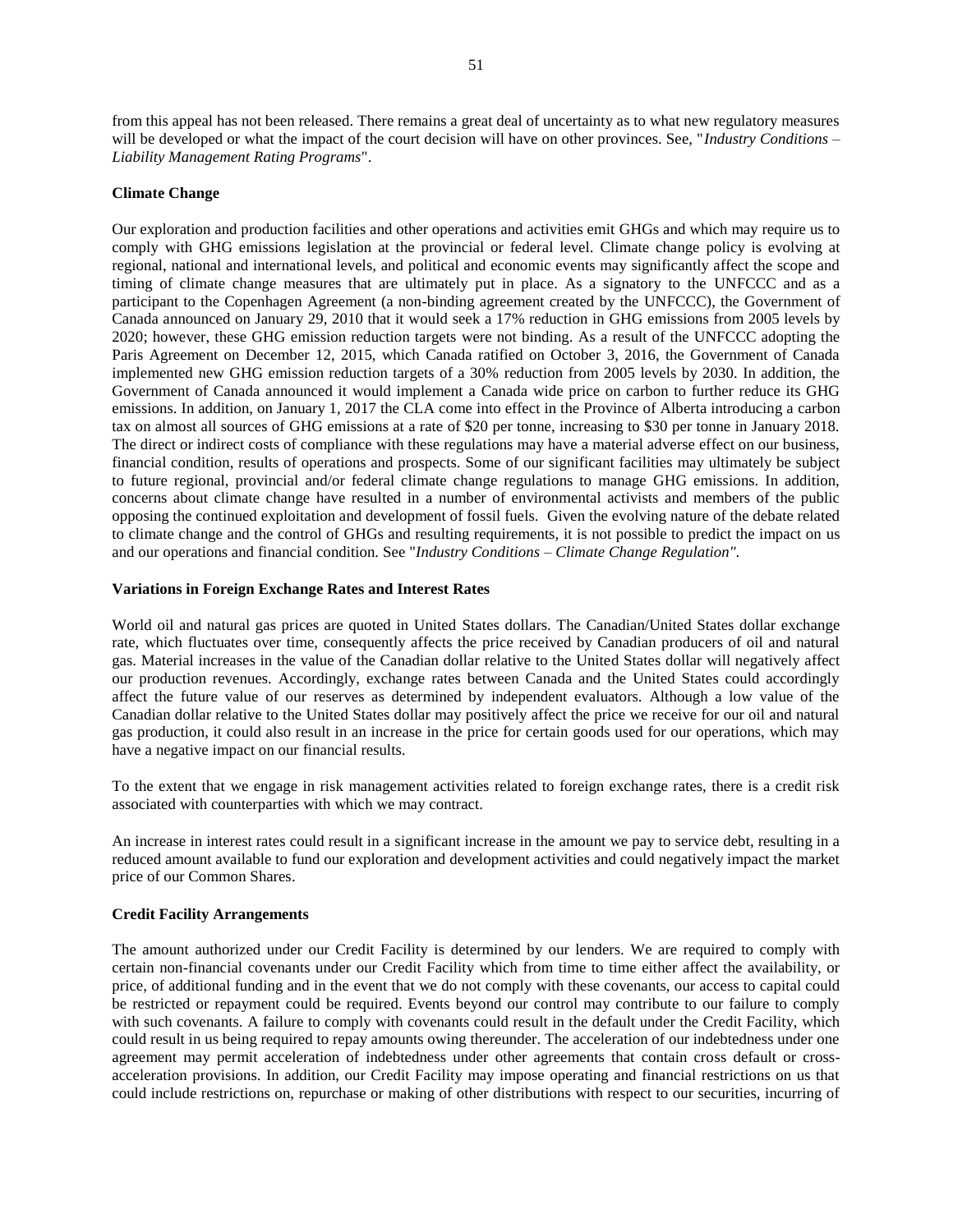additional indebtedness, the provision of guarantees, the assumption of loans, making of capital expenditures, entering into of amalgamations, mergers, take-over bids or disposition of assets, among others.

Our lenders use our reserves, commodity prices, applicable discount rate and other factors, to periodically determine our borrowing base. Commodity prices improved in the second half of 2016 however they have fallen dramatically since 2014. There is a significant amount of uncertainty as to when and if commodity prices will fully recover. Depressed commodity prices could reduce our borrowing base, reducing the funds available to us under our Credit Facility which could result in the requirement to repay a portion, or all, of our bank indebtedness.

### **Issuance of Debt**

From time to time, we may enter into transactions to acquire assets or shares of other entities. These transactions may be financed in whole or in part with debt, which may increase our debt levels above industry standards for oil and natural gas companies of similar size. Depending on future exploration and development plans, we may require additional debt financing that may not be available or, if available, may not be available on favourable terms. Neither our articles nor our by-laws limit the amount of indebtedness that we may incur. The level of our indebtedness from time to time, could impair our ability to obtain additional financing on a timely basis to take advantage of business opportunities that may arise.

#### **Hedging**

From time to time, we may enter into agreements to receive fixed prices on our oil and natural gas production to offset the risk of revenue losses if commodity prices decline. However, to the extent that we engage in price risk management activities to protect us from commodity price declines, we may also be prevented from realizing the full benefits of price increases above the levels of the derivative instruments used to manage price risk. In addition, our hedging arrangements may expose us to the risk of financial loss in certain circumstances, including instances in which:

- production falls short of the hedged volumes or prices fall significantly lower than projected;
- there is a widening of price-basis differentials between delivery points for production and the delivery point assumed in the hedge arrangement;
- the counterparties to the hedging arrangements or other price risk management contracts fail to perform under those arrangements; or
- a sudden unexpected event materially impacts oil and natural gas prices.

Similarly, from time to time we may enter into agreements to fix the exchange rate of Canadian to United States or dollars or other currencies in order to offset the risk of revenue losses if the Canadian dollar increases in value compared to other currencies. However, if the Canadian dollar declines in value compared to such currencies, we will not benefit from the fluctuating exchange rate.

## **Availability of Drilling Equipment and Access**

Oil and natural gas exploration and development activities are dependent on the availability of drilling and related equipment (typically leased from third parties) as well as skilled personnel trained to use such equipment in the areas where such activities will be conducted. Demand for such limited equipment and skilled personnel, or access restrictions, may affect the availability of such equipment and skilled personnel to us and may delay exploration and development activities.

## **Title to Assets**

Although title reviews may be conducted prior to the purchase of oil and natural gas producing properties or the commencement of drilling wells, such reviews do not guarantee or certify that a defect in the chain of title will not arise. Our actual interest in properties may accordingly vary from our records. If a title defect does exist, it is possible that we may lose all or a portion of the properties to which the title defect relates, which may have a material adverse effect on our business, financial condition, results of operations and prospects. There may be valid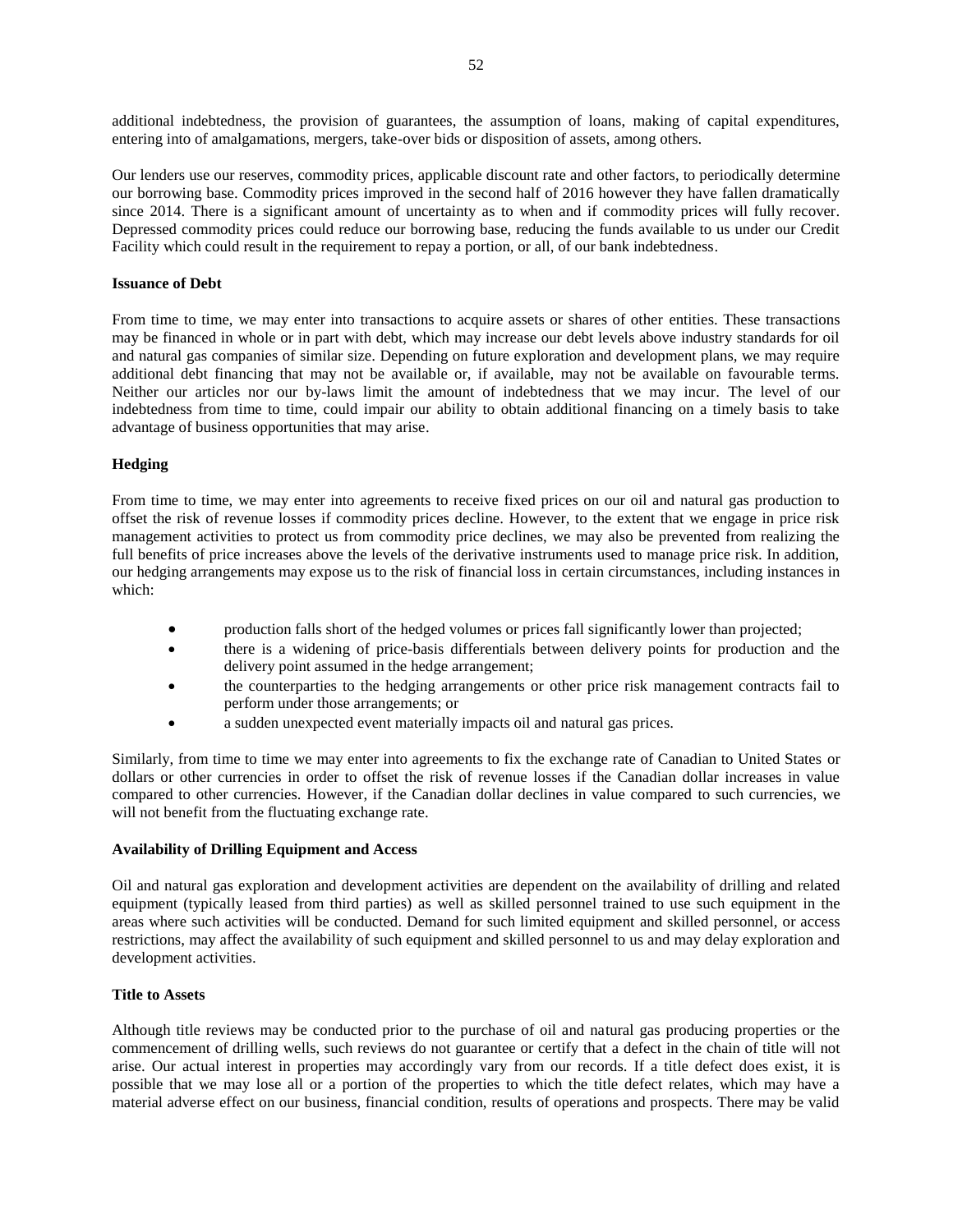challenges to title, or proposed legislative changes which affect title, to the oil and natural gas properties we control that, if successful or made into law, could impair our activities on them and result in a reduction of the revenue received by us.

#### **Insurance**

Our involvement in the exploration for and development of oil and natural gas properties may result in us becoming subject to liability for pollution, blow outs, leaks of sour natural gas, property damage, personal injury or other hazards. Although we maintain insurance in accordance with industry standards to address certain of these risks, such insurance has limitations on liability and may not be sufficient to cover the full extent of such liabilities. In addition, certain risks are not, in all circumstances, insurable or, in certain circumstances, we may elect not to obtain insurance to deal with specific risks due to the high premiums associated with such insurance or other reasons. The payment of any uninsured liabilities would reduce the funds available to us. The occurrence of a significant event that we are not fully insured against, or the insolvency of the insurer of such event, may have a material adverse effect on our business, financial condition, results of operations and prospects.

#### **Geopolitical Risks**

Political events throughout the world that cause disruptions in the supply of oil continuously affect the marketability and price of oil and natural gas acquired or discovered by us. Conflicts, or conversely peaceful developments, arising outside of Canada, including changes in political regimes or the parties in power, have a significant impact on the price of oil and natural gas. Any particular event could result in a material decline in prices and result in a reduction of our net production revenue.

In addition, our oil and natural gas properties, wells and facilities could be the subject of a terrorist attack. If any of our properties, wells or facilities are the subject of terrorist attack it may have a material adverse effect on our business, financial condition, results of operations and prospects. We do not have insurance to protect against the risk from terrorism.

#### **Dilution**

We may make future acquisitions or enter into financings or other transactions involving the issuance of our securities which may be dilutive.

#### **Management of Growth**

We may be subject to growth related risks including capacity constraints and pressure on our internal systems and controls. Our ability to manage growth effectively will require us to continue to implement and improve our operational and financial systems and to expand, train and manage our employee base. Our inability to deal with this growth may have a material adverse effect on our business, financial condition, results of operations and prospects.

### **Expiration of Licences and Leases**

Our properties are held in the form of licences and leases and working interests in licences and leases. If we or the holder of the licence or lease fails to meet the specific requirement of a licence or lease, the licence or lease may terminate or expire. There can be no assurance that any of the obligations required to maintain each licence or lease will be met. The termination or expiration of our licences or leases or the working interests relating to a licence or lease may have a material adverse effect on our business, financial condition, results of operations and prospects.

#### **Litigation**

In the normal course of our operations, we may become involved in, named as a party to, or be the subject of, various legal proceedings, including regulatory proceedings, tax proceedings and legal actions, relating to personal injuries, including resulting from exposure to hazardous substances, property damage, property taxes, land and access rights, environmental issues, including claims relating to contamination or natural resource damages and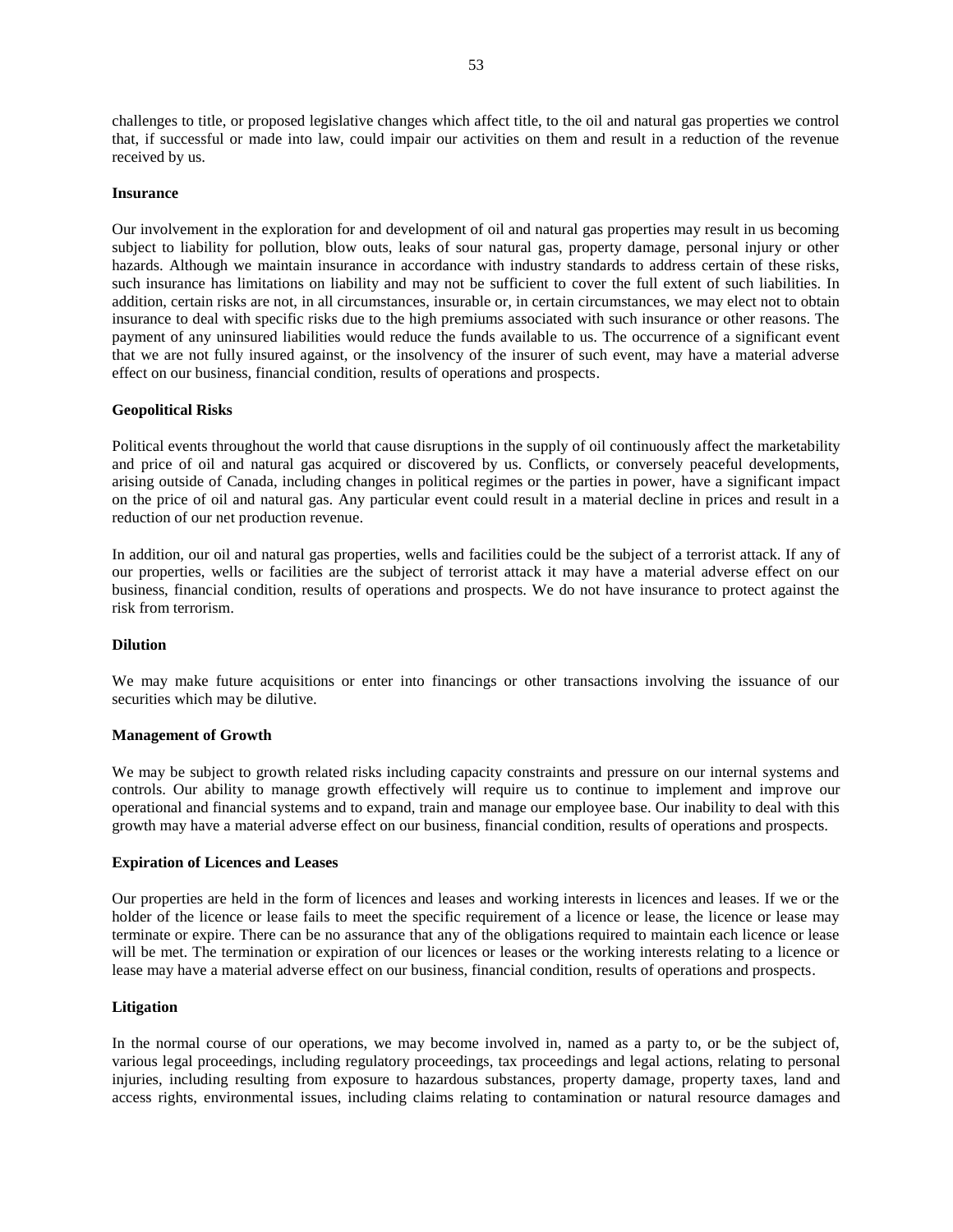contract disputes. The outcome with respect to outstanding, pending or future proceedings cannot be predicted with certainty and may be determined adversely to us and as a result, could have a material adverse effect on our assets, liabilities, business, financial condition and results of operations. Even if we prevail in any such legal proceedings, the proceedings could be costly and time-consuming and may divert the attention of management and key personnel from business operations, which could have an adverse effect on our financial condition.

### **Aboriginal Claims**

Aboriginal peoples have claimed aboriginal title and rights in portions of Western Canada. We are not aware that any claims have been made in respect of our properties and assets. However, if a claim arose and was successful such claim may have a material adverse effect on our business, financial condition, results of operations and prospects. In addition, the process of addressing such claims, regardless of the outcome, is expensive and time consuming and could result in delays which could have a material adverse effect on our business and financial results.

## **Breach of Confidentiality**

While discussing potential business relationships or other transactions with third parties, we may disclose confidential information relating to our business, operations or affairs. Although confidentiality agreements are generally signed by third parties prior to the disclosure of any confidential information, a breach could put us at competitive risk and may cause significant damage to our business. The harm to our business from a breach of confidentiality cannot presently be quantified, but may be material and may not be compensable in damages. There is no assurance that, in the event of a breach of confidentiality, we will be able to obtain equitable remedies, such as injunctive relief, from a court of competent jurisdiction in a timely manner, if at all, in order to prevent or mitigate any damage to our business that such a breach of confidentiality may cause.

### **Income Taxes**

We file all required income tax returns and believe that we are in full compliance with the provisions of the *Income Tax Act* (Canada) and all other applicable provincial tax legislation. However, such returns are subject to reassessment by the applicable taxation authority. In the event of a successful reassessment of us, whether by recharacterization of exploration and development expenditures or otherwise, such reassessment may have an impact on current and future taxes payable.

Income tax laws relating to the oil and natural gas industry, such as the treatment of resource taxation, may in the future be changed or interpreted in a manner that adversely affects us. Furthermore, tax authorities having jurisdiction over us may disagree with how we calculate our income for tax purposes or could change administrative practices to our detriment.

#### **Seasonality**

The level of activity in the Canadian oil and natural gas industry is influenced by seasonal weather patterns. Wet weather and spring thaw may make the ground unstable. Consequently, municipalities and provincial transportation departments enforce road bans that restrict the movement of rigs and other heavy equipment, thereby reducing activity levels. Certain oil and natural gas producing areas are located in areas that are inaccessible other than during the winter months because the ground surrounding the sites in these areas consists of swampy terrain. In addition, extreme cold weather, heavy snowfall and heavy rainfall may restrict our ability to access our properties and cause operational difficulties. Seasonal factors and unexpected weather patterns may lead to declines in exploration and production activity and corresponding decreases in the demand for our goods and services.

#### **Third Party Credit Risk**

We may be exposed to third party credit risk through our contractual arrangements with our current or future joint venture partners, marketers of our petroleum and natural gas production and other parties. In addition, we may be exposed to third party credit risk from operators of properties in which we have a working interest or royalty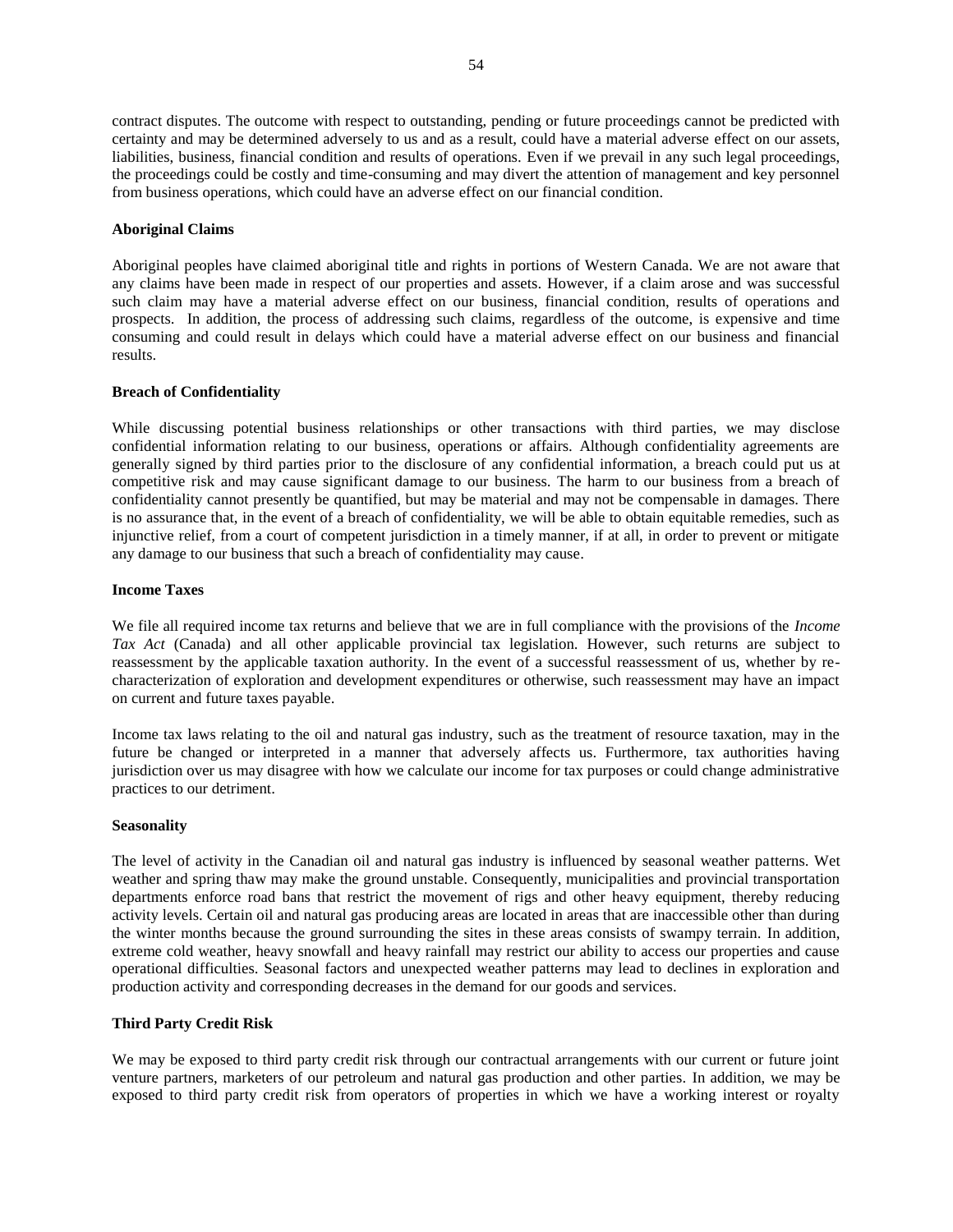interest. In the event such entities fail to meet their contractual obligations to us, such failures may have a material adverse effect on our business, financial condition, results of operations and prospects. In addition, poor credit conditions in the industry and of joint venture partners may impact a joint venture partner's willingness to participate in our ongoing capital program, potentially delaying the program and the results of such program until we find a suitable alternative partner. To the extent that any of such third parties go bankrupt, become insolvent or make a proposal or institute any proceedings relating to bankruptcy or insolvency, it could result in us being unable to collect all or portion of any money owing from such parties. Any of these factors could materially adversely affect our financial and operational results.

## **Conflicts of Interest**

Certain of our directors or officers may also be directors or officers of other oil and natural gas companies and as such may, in certain circumstances, have a conflict of interest. Conflicts of interest, if any, will be subject to and governed by procedures prescribed by the *Business Corporations Act* (Alberta) which require a director or officer of a corporation who is a party to, or is a director or an officer of, or has a material interest in any person who is a party to, a material contract or proposed material contract with us to disclose his or her interest and, in the case of directors, to refrain from voting on any matter in respect of such contract unless otherwise permitted under the *Business Corporations Act* (Alberta). See "*Directors and Officers – Conflicts of Interest*".

## **Reliance on Key Personnel**

Our success depends in large measure on certain key personnel. The loss of the services of such key personnel may have a material adverse effect on our business, financial condition, results of operations and prospects. We do not have any key personnel insurance in effect. The contributions of the existing management team to our immediate and near term operations are likely to be of central importance. In addition, the competition for qualified personnel in the oil and natural gas industry is intense and there can be no assurance that we will be able to continue to attract and retain all personnel necessary for the development and operation of our business. Investors must rely upon the ability, expertise, judgment, discretion, integrity and good faith of our management.

## **Expansion into New Activities**

Our operations and the expertise of our management are currently focused primarily on oil and gas production, exploration and development in the Western Canada Sedimentary Basin. In the future we may acquire or move into new industry related activities or new geographical areas, may acquire different energy related assets, and as a result may face unexpected risks or alternatively, significantly increase our exposure to one or more existing risk factors, which may in turn result in our future operational and financial conditions being adversely affected.

## **Forward-Looking Information May Prove Inaccurate**

Shareholders and prospective investors are cautioned not to place undue reliance on our forward-looking information. By its nature, forward-looking information involves numerous assumptions, known and unknown risk and uncertainties, of both a general and specific nature, that could cause actual results to differ materially from those suggested by the forward-looking information or contribute to the possibility that predictions, forecasts or projections will prove to be materially inaccurate.

Additional information on the risks, assumption and uncertainties are found under the heading "*Forward-Looking Information and Statements*" of this Annual Information Form.

## **LEGAL PROCEEDINGS AND REGULATORY ACTIONS**

<span id="page-55-0"></span>In January 2013, a casing failed at one of our wells and we suffered approximately \$14 million dollars in damages, \$10.5 million in drilling/completion costs and an estimated \$3.5 million in lost production. We commenced an action in the Alberta Court of Queen's Bench against the supplier of the casing, Alberta Tubular Products Ltd. ("**ATP**") and the manufacturer of the casing, Welded Tube of Canada Corp. ("**WTC**") on December 5, 2014. ATP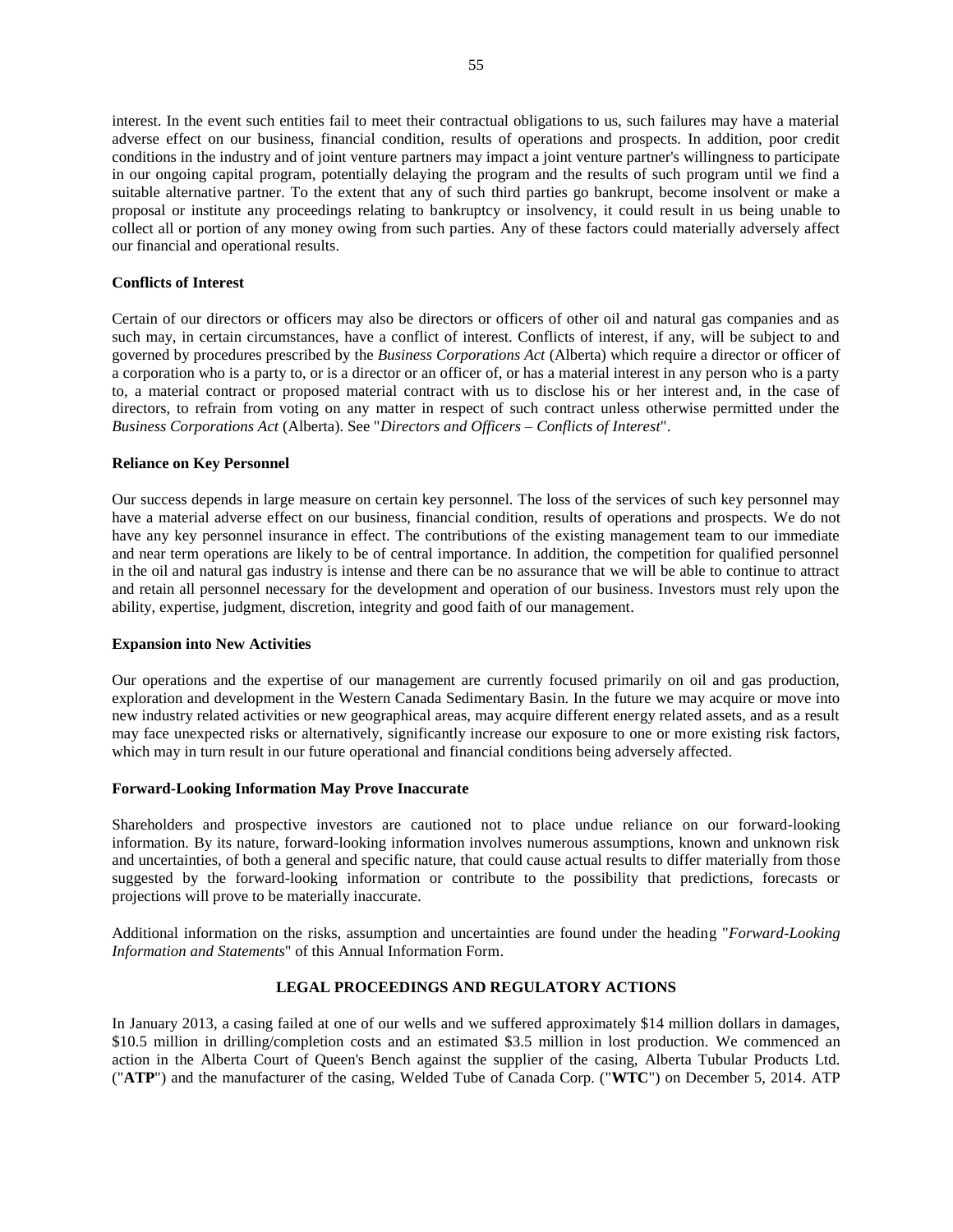filed its Statement of Defence on January 22, 2015. WTC filed its Statement of Defence and brought a cross-claim against ATP on February 20, 2015. No counterclaim was filed by either ATP or WTC against us.

On April 1, 2015, ATP filed third party claims against all of companies down the casing supply chain. All of the third parties have filed their third party Statements of Defence and the pleadings are now closed. We filed an Affidavit of Records on May 1, 2016 and have requested that the remainder of the parties file their affidavits of records by August 1, 2016.

On November 10, 2015, one of the third parties noted by ATP obtained a favourable jury verdict against two other third parties included in the claim by ATP in a related lawsuit in the US District Court for the Southern District of Texas. We are not a party to the Texas action. We are reviewing the jury verdict and trial transcripts to determine whether they will support a summary judgment application in our Alberta action.

There were no: (i) penalties or sanctions imposed against us by a court relating to securities legislation or by a security regulatory authority during the most recently completed financial year; (ii) other penalties or sanctions imposed by a court or regulatory body against us that would likely be considered important to a reasonable investor in making an investment decision; or (iii) settlement agreements we entered into before a court relating to securities legislation or with a securities regulatory authority during our most recently completed financial year.

## **INTEREST OF MANAGEMENT AND OTHERS IN MATERIAL TRANSACTIONS**

<span id="page-56-0"></span>There are no material interests, direct or indirect, of our directors and senior officers, or any holder of our Common Shares who beneficially owns, or controls or directs, directly or indirectly, more than 10% of our outstanding Common Shares, or any known associate or affiliate of such persons, in any transaction completed within the last three years or in any proposed transaction during the current financial year which have materially affected or are reasonably expected to materially affect us, other than as disclosed herein.

### **AUDITORS**

<span id="page-56-2"></span><span id="page-56-1"></span>KPMG LLP, Suite 3100, Bow Valley Square II,  $205 - 5<sup>th</sup>$  Avenue S.W., Calgary, Alberta, T2P 4B9, is our auditor.

#### **TRANSFER AGENT AND REGISTRAR**

The transfer agent and registrar for the Common Shares is Computershare Trust Company of Canada at its principal offices in Calgary, Alberta and in Toronto, Ontario.

### **MATERIAL CONTRACTS**

<span id="page-56-3"></span>The only material contract entered into by us within the most recently completed financial year and which is presently material other than in the ordinary course of business, is the credit agreement in respect of our Credit Facility and the note indenture in respect of our Notes. Copies of these agreements are available on SEDAR at *www.sedar.com*.

### **INTERESTS OF EXPERTS**

<span id="page-56-4"></span>There is no person or company whose profession or business gives authority to a statement made by such person or company and who is named as having prepared or certified a report, valuation, statement or opinion described or included in a filing, or referred to in a filing, made under National Instrument 51-102 by us during, or related to, our most recently completed financial year other than GLJ, our independent engineering evaluator and KPMG LLP, our independent auditors.

KPMG LLP are our auditors and have confirmed that they are independent with respect to us within the meaning of the relevant rules and related interpretations prescribed by the relevant professional bodies in Canada and any applicable legislation or regulations.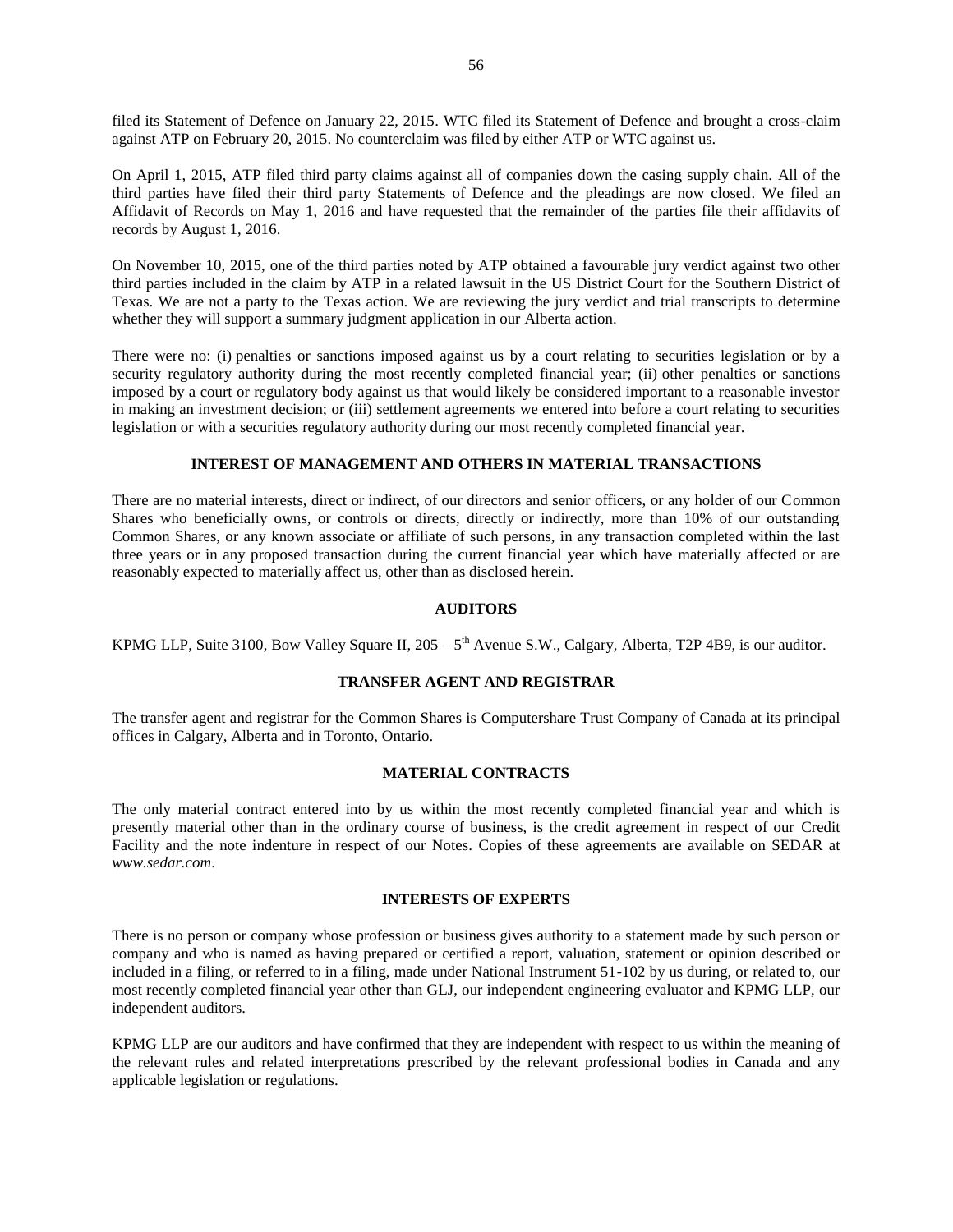None of the designated professionals of GLJ have any registered or beneficial interests, direct or indirect, in any of our securities or other property or of our associates or affiliates either at the time they prepared the statement, report or valuation prepared by it, at any time thereafter or to be received by them.

In addition, none of the aforementioned persons or companies, nor any director, officer or employee of any of the aforementioned persons or companies, is or is expected to be elected, appointed or employed as a director, officer or employee of us or of any of our associates or affiliates, except for Grant A. Zawalsky, one of our directors, is the managing partner of Burnet, Duckworth & Palmer LLP, the law firm which renders legal services to us.

## **ADDITIONAL INFORMATION**

<span id="page-57-0"></span>Additional information relating to us can be found on SEDAR at *www.sedar.com* and on our website at *www.nuvistaenergy.com*. Additional information, including directors' and officers' remuneration and indebtedness, principal holders of our securities and securities issued and authorized for issuance under our equity compensation plans will be contained in our proxy materials relating to our annual Shareholder meeting to be held on May 10, 2017. Additional financial information is contained in our financial statements for the year ended December 31, 2016 and the related management's discussion and analysis.

For additional copies of this Annual Information Form and the materials listed in the preceding paragraphs, please contact:

NuVista Energy Ltd. Suite 3500, 700 – 2nd Street S.W. Calgary, Alberta, T2P 2W2 Tel: (403) 538-8500 Fax: (403) 538-8505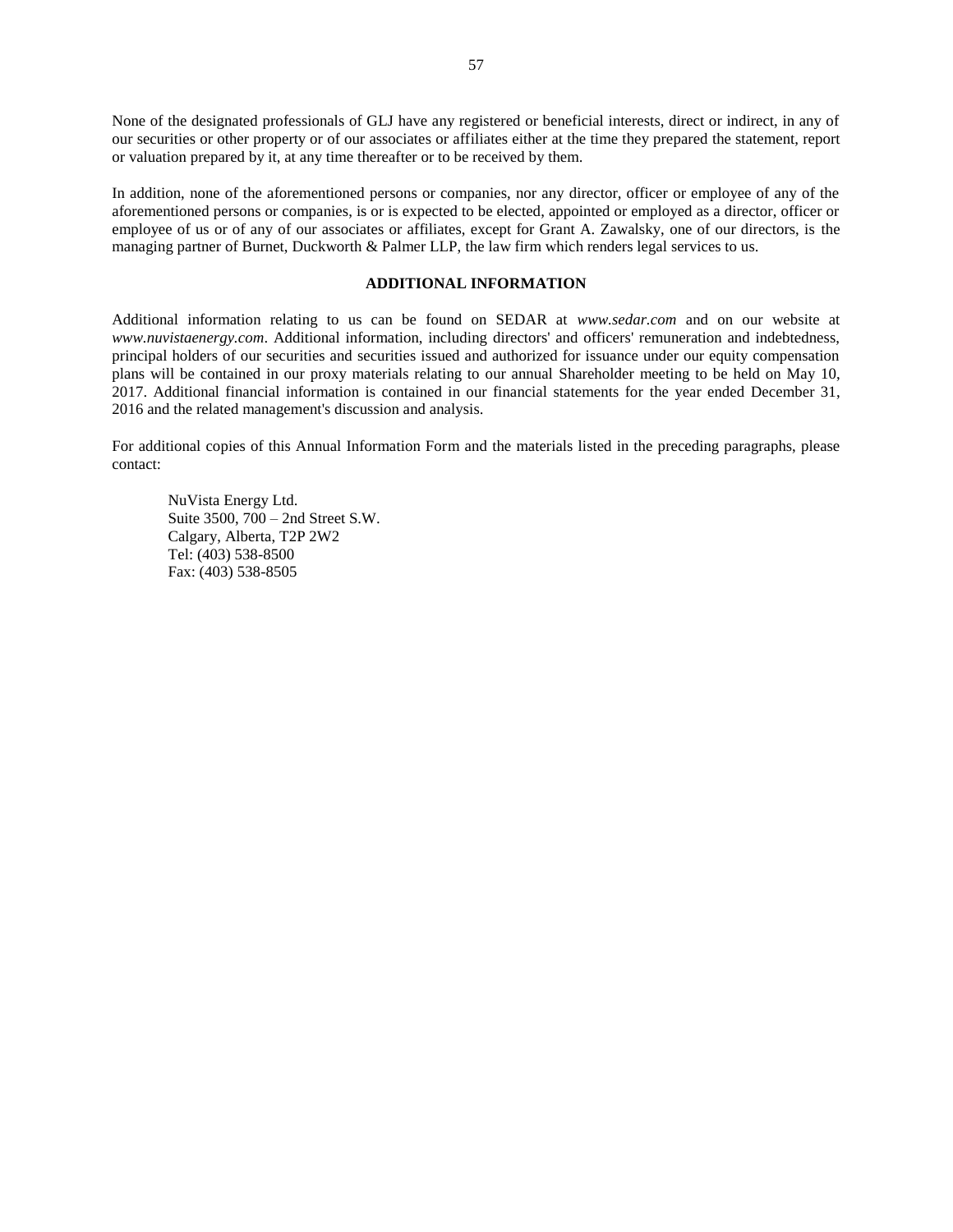## **APPENDIX A**

## **REPORT OF MANAGEMENT AND DIRECTORS ON OIL AND GAS DISCLOSURE FORM 51-101F3**

Management of NuVista Energy Ltd. ("**NuVista**") is responsible for the preparation and disclosure of information with respect to NuVista's oil and natural gas activities in accordance with securities regulatory requirements. This information includes reserves data which are estimates of proved reserves and probable reserves and related future net revenue as at December 31, 2016, estimated using forecast prices and costs.

An independent qualified reserves evaluator has evaluated NuVista's reserves data. The report of the independent qualified reserves evaluator is presented below.

The Reserves Committee of the Board of Directors of NuVista has:

- (a) reviewed NuVista's procedures for providing information to the independent qualified reserves evaluator;
- (b) met with the independent qualified reserves evaluator to determine whether any restrictions affected the ability of the independent qualified reserves evaluator to report without reservation; and
- (c) reviewed the reserves data with management and the independent qualified reserves evaluator.

The Reserves Committee of the Board of Directors has reviewed NuVista's procedures for assembling and reporting other information associated with oil and natural gas activities and has reviewed that information with management. The Board of Directors has, on the recommendation of the Reserves Committee, approved

- (a) the content and filing with securities regulatory authorities of Form 51-101F1 containing reserves data and other oil and gas information;
- (b) the filing of Form 51-101F2 which is the report of the independent qualified reserves evaluator on the reserves data, contingent resources data, or prospective resources data; and
- (c) the content and filing of this report.

Because the reserves data are based on judgments regarding future events, actual results will vary and the variations may be material.

(signed) "*Ronald J. Eckhardt*" (signed) "*Jonathan A. Wright*" Director and Chairman of the Reserves Committee President and Chief Executive Officer

(signed) "*Keith MacPhail*" (signed) "*Mike Lawford*" Keith MacPhail Mike Lawford

March 7, 2017

Jonathan A. Wright

Chairman Vice President, Development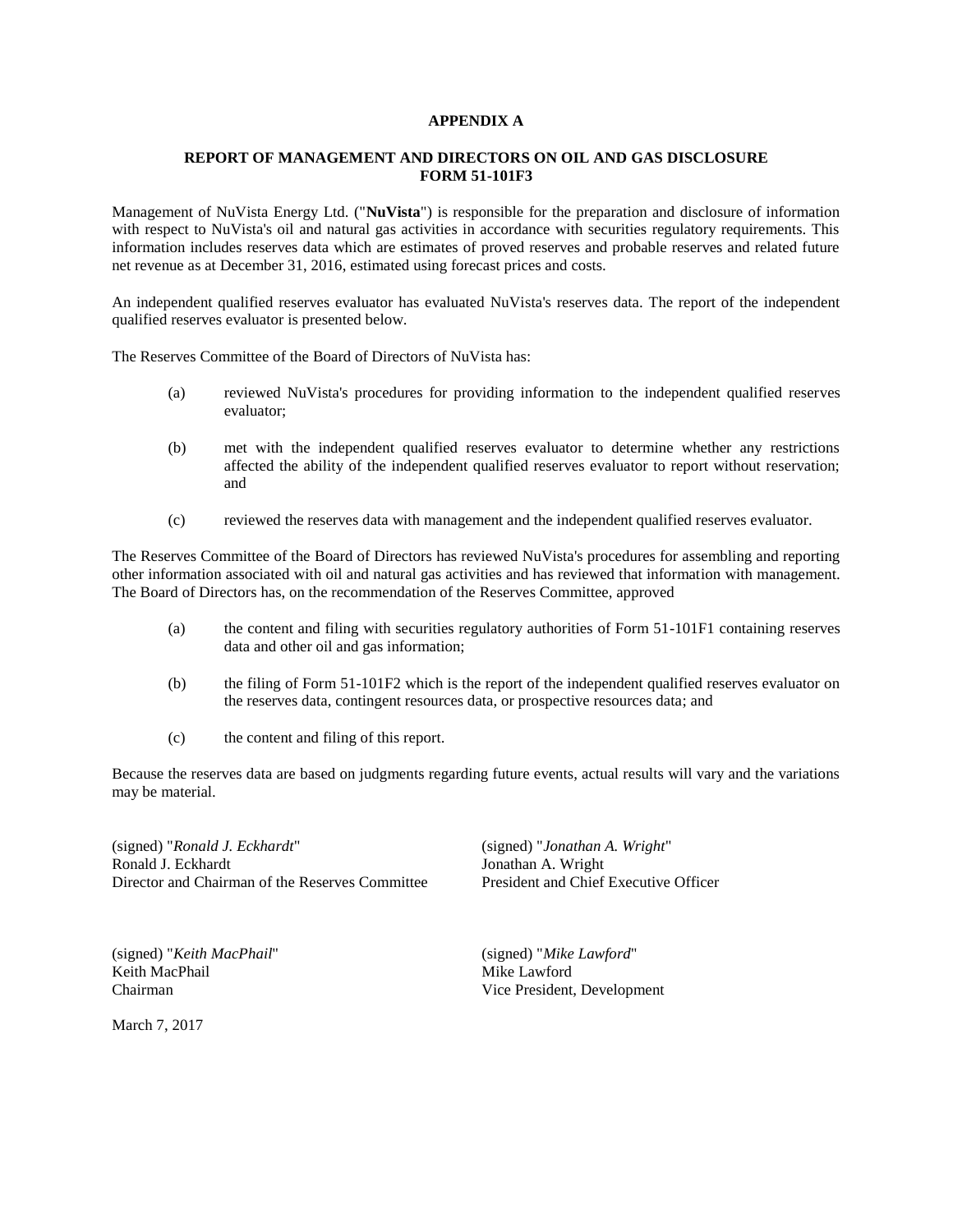## **APPENDIX B**

## **REPORT ON RESERVES DATA BY INDEPENDENT QUALIFIED RESERVES EVALUATOR FORM 51-101F2**

To the Board of Directors of NuVista Energy Ltd. (the "**Company**"):

- 1. We have evaluated the Company's reserves data as at December 31, 2016. The reserves data are estimates of proved reserves and probable reserves and related future net revenue as at December 31, 2016, estimated using forecast prices and costs.
- 2. The reserves data are the responsibility of the Company's management. Our responsibility is to express an opinion on the reserves data based on our evaluation.
- 3. We carried out our evaluation in accordance with standards set out in the Canadian Oil and Gas Evaluation Handbook as amended from time to time (the "**COGE Handbook**") maintained by the Society of Petroleum Evaluation Engineers (Calgary Chapter).
- 4. Those standards require that we plan and perform an evaluation to obtain reasonable assurance as to whether the reserves data are free of material misstatement. An evaluation also includes assessing whether the reserves data are in accordance with principles and definitions presented in the COGE Handbook.
- 5. The following table sets forth the estimated future net revenue (before deduction of income taxes) attributed to proved plus probable reserves, estimated using forecast prices and costs and calculated using a discount rate of 10 percent, included in the reserves data of the Company evaluated by us for the year ended December 31, 2016, and identifies the respective portions thereof that we have evaluated and reported on to the Company's Board of Directors:

|                                                           | <b>Effective Date of</b><br><b>Evaluation Report</b> | <b>Location of</b><br><b>Reserves</b><br>(County or<br>Foreign<br>Geographic<br>Area) | <b>Net Present Value of Future Net Revenue</b><br>(before income taxes, $10\%$ discount rate $-$ \$000s) |                  |                 |           |
|-----------------------------------------------------------|------------------------------------------------------|---------------------------------------------------------------------------------------|----------------------------------------------------------------------------------------------------------|------------------|-----------------|-----------|
| <b>Independent Qualified</b><br><b>Reserves Evaluator</b> |                                                      |                                                                                       | Audited                                                                                                  | <b>Evaluated</b> | <b>Reviewed</b> | Total     |
| <b>GLJ Petroleum Consultants</b>                          | 12/31/2016                                           | Canada                                                                                | $\overline{\phantom{a}}$                                                                                 | 1.164.566        | -               | 1.164.566 |

- 6. In our opinion, the reserves data respectively evaluated by us have, in all material respects, been determined and are in accordance with the COGE Handbook, consistently applied. We express no opinion on the reserves data that we reviewed but did not audit or evaluate.
- 7. We have no responsibility to update our reports referred to in paragraph 5 for events and circumstances occurring after the effective date of our reports.
- 8. Because the reserves data are based on judgements regarding future events, actual results will vary and the variations may be material.

Executed as to our report referred to above:

GLJ Petroleum Consultants Ltd., Calgary, Alberta, Canada, February 24, 2017.

"ORIGINALLY SIGNED BY" Myron J. Hladyshevsky, P. Eng. Vice-President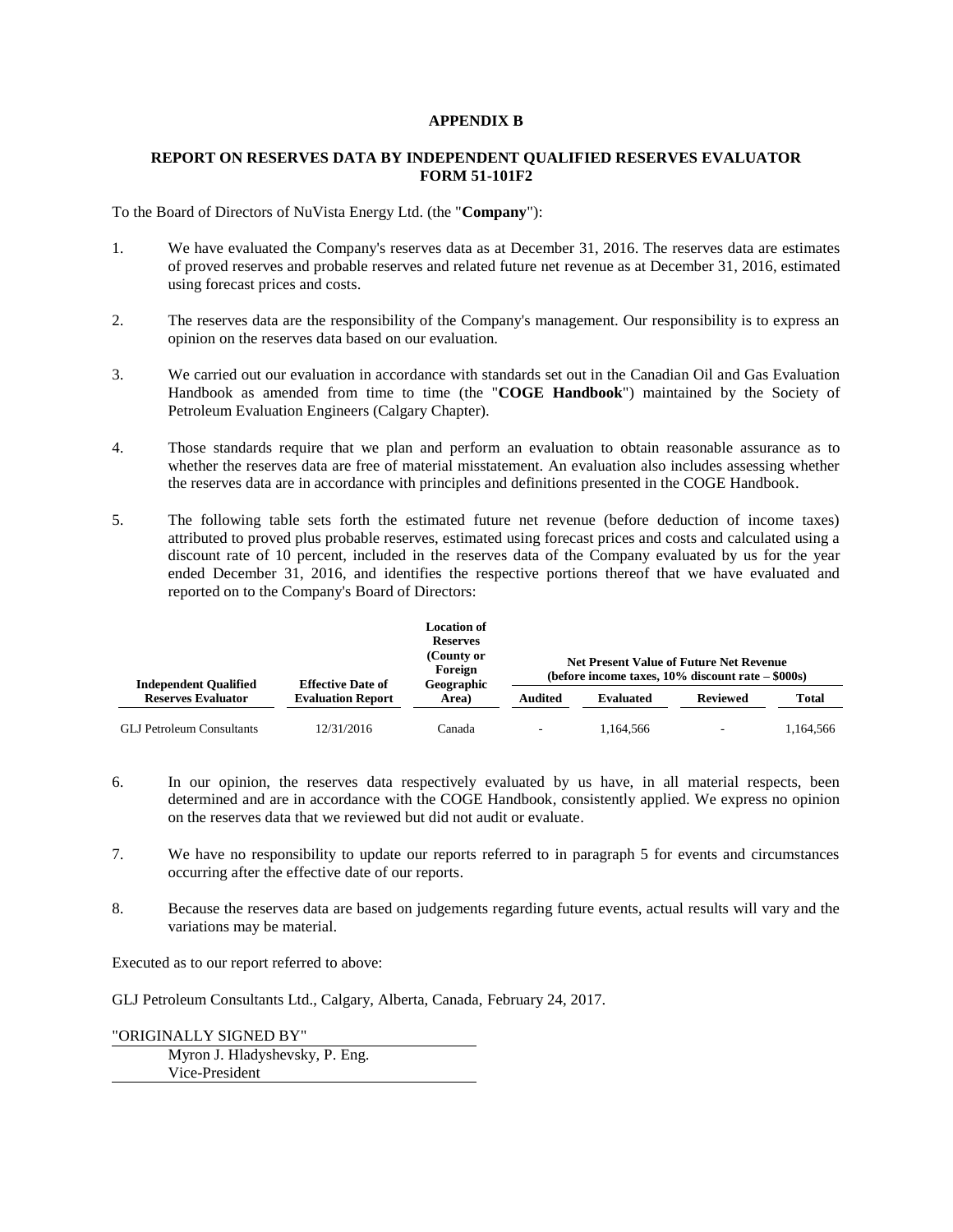## **APPENDIX C**

## **NUVISTA ENERGY LTD.**

## **MANDATE OF THE AUDIT COMMITTEE**

## **Role and Objective**

The Audit Committee (the "**Committee**") is a committee of the Board of Directors (the "**Board of Directors**") of NuVista Energy Ltd. ("**NuVista**") to whom the Board of Directors has delegated responsibility for oversight of the nature and scope of the annual audit, management's reporting on internal accounting standards and practices, financial information and accounting systems and procedures, financial reporting and statements and recommending, for Board of Directors approval, the audited financial statements and other mandatory disclosure releases containing financial information. The objectives of the Committee, with respect to NuVista and its subsidiaries, partnership and other controlled entities are as follows:

- To assist the directors in meeting their responsibilities (especially for accountability) in respect of the preparation and disclosure of the financial statements of NuVista and related matters;
- To provide better communication between directors and external auditors;
- To enhance the external auditor's independence;
- To increase the credibility and objectivity of financial reports; and
- To strengthen the role of the outside directors by facilitating in depth discussions between directors on the Committee, management and external auditors.

## **Membership of Committee**

- The Committee shall be comprised of at least three directors, all of whom are "independent" (as such term is used in Multilateral Instrument 52-110 — Audit Committees ("MI 52-110").
- The Board of Directors shall have the power to appoint the Committee Chair and other members of the Committee.
- All of the members of the Committee shall be "financially literate". The Board of Directors has adopted the definition for "financial literacy" used in MI 52-110.

## **Meetings**

- At all meetings of the Committee every question shall be decided by a majority of the votes cast. In case of an equality of votes, the Committee Chair shall not be entitled to a second or casting vote.
- A quorum for meetings of the Committee shall be a majority of its members, and the rules for calling, holding, conducting and adjourning meetings of the Committee shall be the same as those governing the Board of Directors.
- Meetings of the Committee should be scheduled to take place at least four times per year. Minutes of all meetings of the Committee shall be taken. The CEO and CFO shall attend meetings of the Committee, unless otherwise excused from all or part of any such meeting by the Committee Chair.
- The Committee shall forthwith report the results of meetings and reviews undertaken and any associated recommendations to the Board of Directors.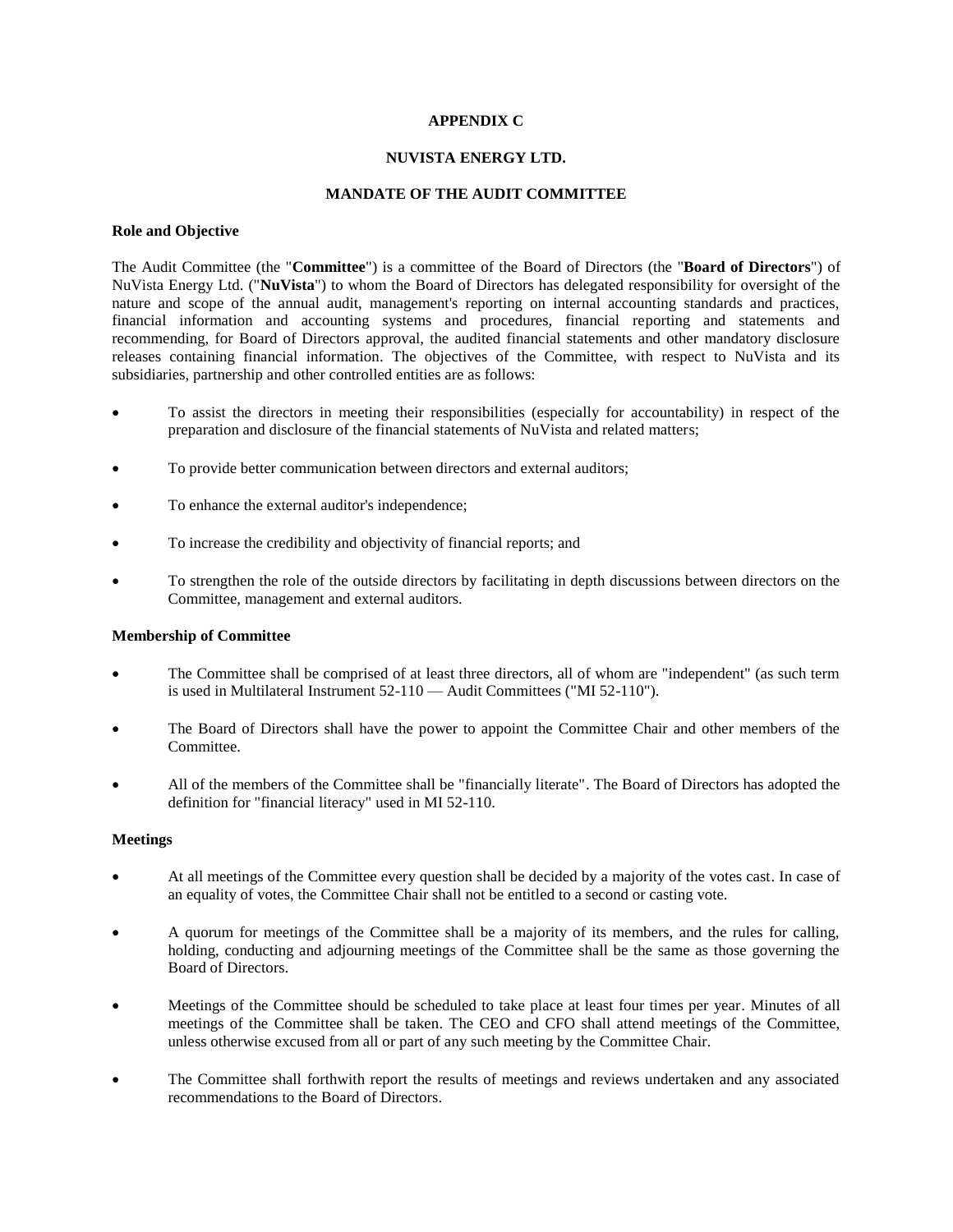The Committee shall meet with the external auditor at least once per year (in connection with the preparation of the year-end financial statements) and at such other times as the external auditor and the Committee consider appropriate.

## **Mandate and Responsibilities of Committee**

- It is the responsibility of the Committee to oversee the work of the external auditors, including resolution of disagreements between management and the external auditors regarding financial reporting.
- It is the responsibility of the Committee to monitor, on behalf of the Board of Directors, NuVista's internal control systems, including:
	- identifying, monitoring and mitigating business risks; and
	- ensuring compliance with legal, ethical and regulatory requirements including the certification process.
- It is a primary responsibility of the Committee to review the annual financial statements of NuVista prior to their submission to the Board of Directors for approval. The process should include but not be limited to:
	- reviewing the appropriateness of significant accounting principles and any changes in accounting principles, or in their application, which may have a material impact on the current or future years' quarterly unaudited and annual audited financial statements;
	- reviewing significant accruals, reserves or other estimates such as the impairment test calculation;
	- reviewing accounting treatment of unusual or non-recurring transactions;
	- ascertaining compliance with covenants under loan agreements;
	- reviewing the adequacy of the asset retirement obligation in the financial statements;
	- reviewing disclosure requirements for commitments and contingencies;
	- reviewing adjustments raised by the external auditors, whether or not included in the financial statements;
	- reviewing unresolved differences between management and the external auditors;
	- reviewing non-recurring transactions;
	- reviewing related party transactions; and
	- obtaining explanations of significant variances with comparative reporting periods.
- The Committee is to review the financial statements, prospectuses, management discussion and analysis (MD&A), annual information forms (AIF) and all public disclosure containing audited or unaudited financial information before release and prior to Board of Directors approval. The Committee must be satisfied that adequate procedures are in place for the review of NuVista's disclosure of all other financial information and shall periodically access the accuracy of those procedures.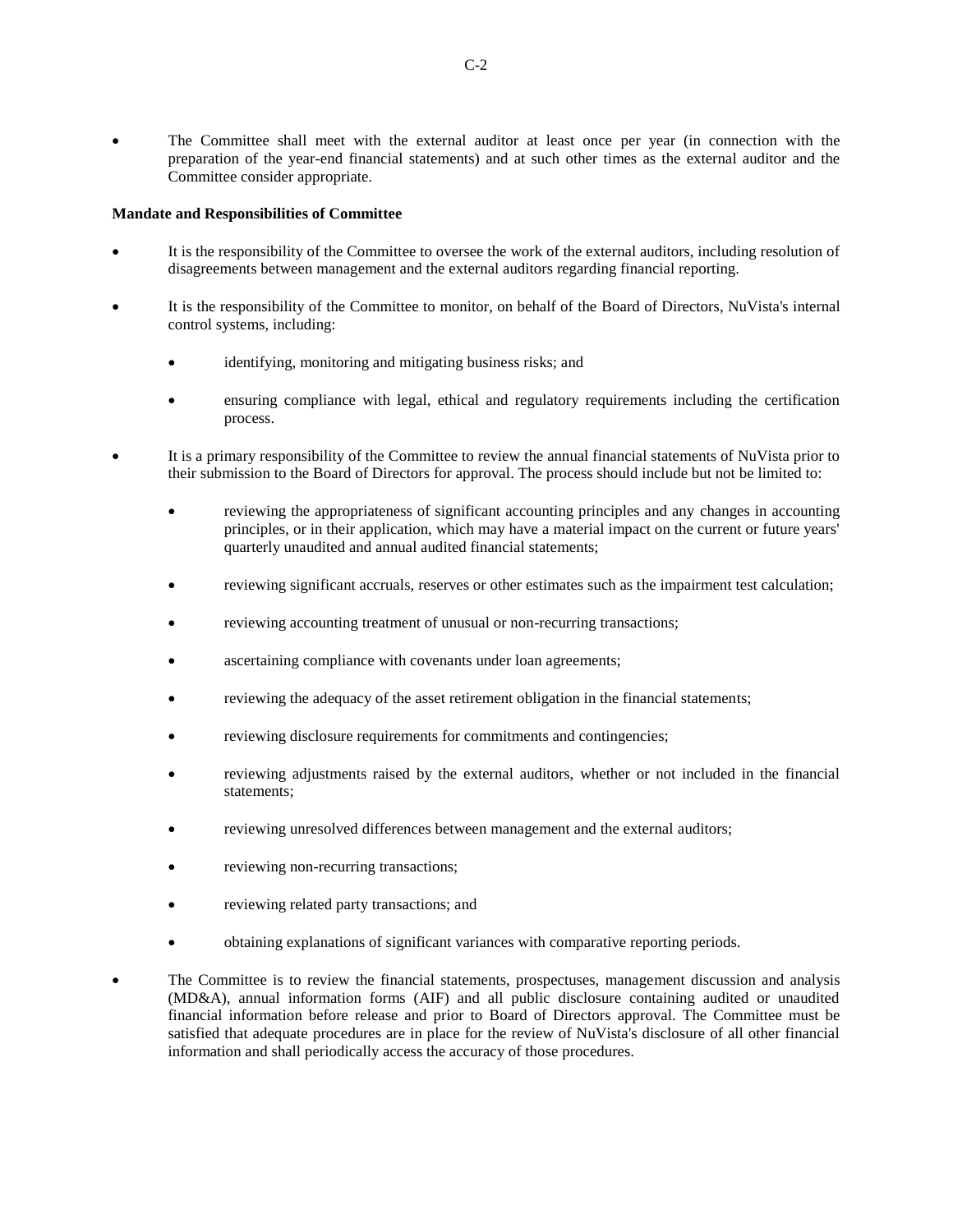- With respect to the appointment of external auditors by the Board of Directors, the Committee shall:
	- recommend to the Board of Directors the appointment of the external auditors;
	- recommend to the Board of Directors the terms of engagement of the external auditor, including the compensation of the auditors and a confirmation that the external auditors shall report directly to the Committee;
	- when there is to be a change in auditors, review the issues related to the change and the information to be included in the required notice to securities regulators of such change; and
	- review and approve any non-audit services to be provided by the external auditors' firm and consider the impact on the independence of the auditors.
- The Committee shall review with external auditors (and internal auditor if one is appointed by NuVista) their assessment of the internal controls of NuVista, their written reports containing recommendations for improvement, and management's response and follow-up to any identified weaknesses. The Committee shall also review annually with the external auditors their plan for their audit and, upon completion of the audit, their reports upon the financial statements of NuVista and its subsidiaries.
- The Committee must pre–approve all non–audit services to be provided to NuVista or its subsidiaries by the external auditors. The Committee may delegate to one or more members the authority to pre–approve non–audit services, provided that the member report to the Committee at the next scheduled meeting such pre–approval and the member comply with such other procedures as may be established by the Committee from time to time.
- The Committee shall review financial risk management policies and procedures of NuVista (i.e. hedging, litigation and insurance).
- The Committee shall establish a procedure for:
	- the receipt, retention and treatment of complaints received by NuVista regarding accounting, internal accounting controls or auditing matters; and
	- the confidential, anonymous submission by employees of NuVista of concerns regarding questionable accounting or auditing matters.
- The Committee shall review and approve NuVista's hiring policies regarding employees and former employees of the present and former external auditors of NuVista.
- The Committee shall have the authority to investigate any financial activity of NuVista. All employees of NuVista are to cooperate as requested by the Committee.
- The Committee shall meet periodically with the external auditors, independent of management. The issues for consideration should include, but are not limited to:
	- obtaining feedback on competencies, skill sets and performance of key members of the financial reporting team;
	- enquiring as to significant differences from prior year period audits or reviews;
	- enquiring as to transactions accounted for in an acceptable manner but on a basis which in the opinion of the external auditor, was not the preferable accounting treatment;